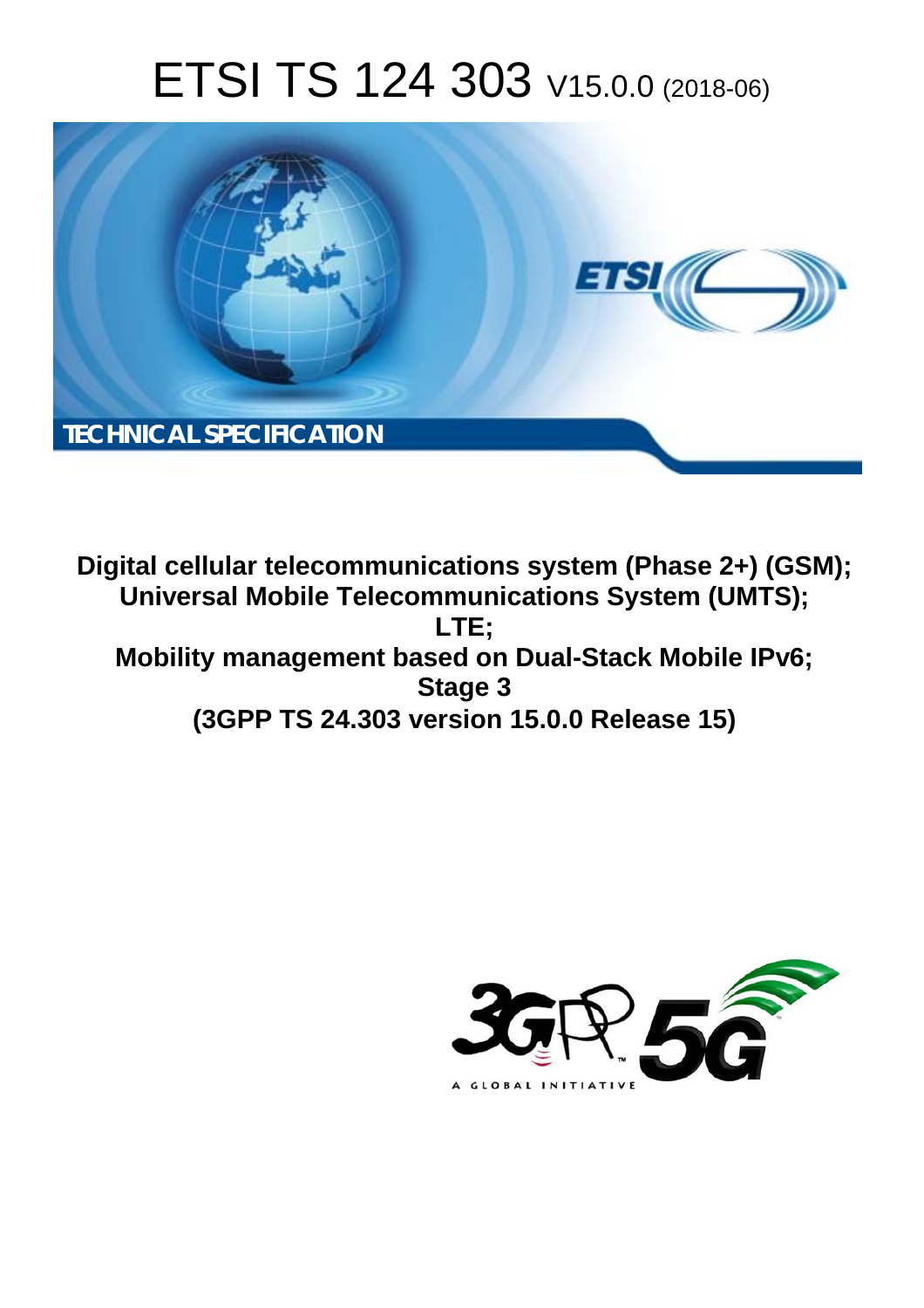Reference

RTS/TSGC-0124303vf00

Keywords GSM,LTE,UMTS

#### *ETSI*

#### 650 Route des Lucioles F-06921 Sophia Antipolis Cedex - FRANCE

Tel.: +33 4 92 94 42 00 Fax: +33 4 93 65 47 16

Siret N° 348 623 562 00017 - NAF 742 C Association à but non lucratif enregistrée à la Sous-Préfecture de Grasse (06) N° 7803/88

#### *Important notice*

The present document can be downloaded from: <http://www.etsi.org/standards-search>

The present document may be made available in electronic versions and/or in print. The content of any electronic and/or print versions of the present document shall not be modified without the prior written authorization of ETSI. In case of any existing or perceived difference in contents between such versions and/or in print, the only prevailing document is the print of the Portable Document Format (PDF) version kept on a specific network drive within ETSI Secretariat.

Users of the present document should be aware that the document may be subject to revision or change of status. Information on the current status of this and other ETSI documents is available at <https://portal.etsi.org/TB/ETSIDeliverableStatus.aspx>

If you find errors in the present document, please send your comment to one of the following services: <https://portal.etsi.org/People/CommiteeSupportStaff.aspx>

#### *Copyright Notification*

No part may be reproduced or utilized in any form or by any means, electronic or mechanical, including photocopying and microfilm except as authorized by written permission of ETSI. The content of the PDF version shall not be modified without the written authorization of ETSI. The copyright and the foregoing restriction extend to reproduction in all media.

> © ETSI 2018. All rights reserved.

**DECT**TM, **PLUGTESTS**TM, **UMTS**TM and the ETSI logo are trademarks of ETSI registered for the benefit of its Members. **3GPP**TM and **LTE**TM are trademarks of ETSI registered for the benefit of its Members and of the 3GPP Organizational Partners. **oneM2M** logo is protected for the benefit of its Members.

**GSM**® and the GSM logo are trademarks registered and owned by the GSM Association.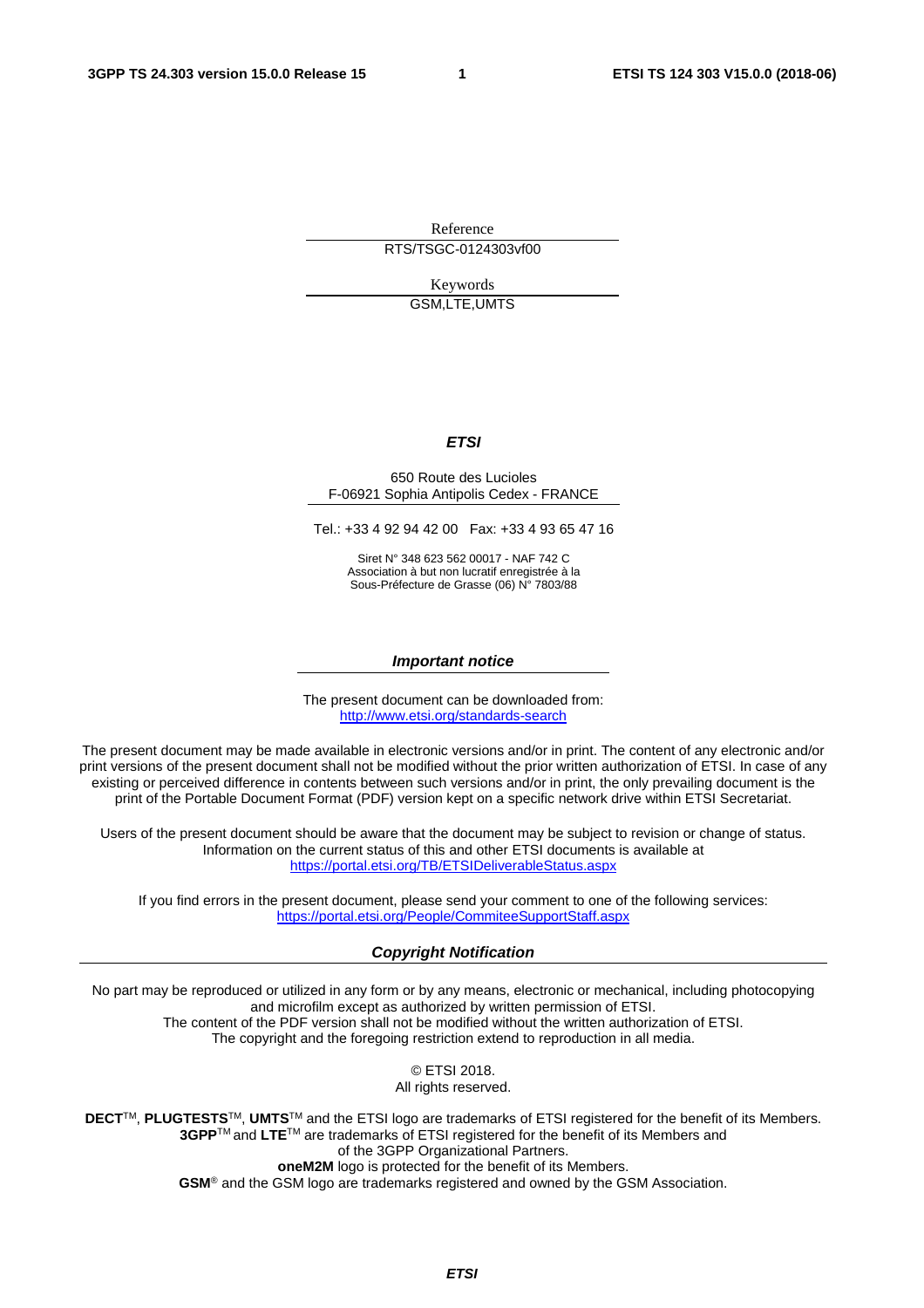## Intellectual Property Rights

#### Essential patents

IPRs essential or potentially essential to normative deliverables may have been declared to ETSI. The information pertaining to these essential IPRs, if any, is publicly available for **ETSI members and non-members**, and can be found in ETSI SR 000 314: *"Intellectual Property Rights (IPRs); Essential, or potentially Essential, IPRs notified to ETSI in respect of ETSI standards"*, which is available from the ETSI Secretariat. Latest updates are available on the ETSI Web server ([https://ipr.etsi.org/\)](https://ipr.etsi.org/).

Pursuant to the ETSI IPR Policy, no investigation, including IPR searches, has been carried out by ETSI. No guarantee can be given as to the existence of other IPRs not referenced in ETSI SR 000 314 (or the updates on the ETSI Web server) which are, or may be, or may become, essential to the present document.

#### **Trademarks**

The present document may include trademarks and/or tradenames which are asserted and/or registered by their owners. ETSI claims no ownership of these except for any which are indicated as being the property of ETSI, and conveys no right to use or reproduce any trademark and/or tradename. Mention of those trademarks in the present document does not constitute an endorsement by ETSI of products, services or organizations associated with those trademarks.

## Foreword

This Technical Specification (TS) has been produced by ETSI 3rd Generation Partnership Project (3GPP).

The present document may refer to technical specifications or reports using their 3GPP identities, UMTS identities or GSM identities. These should be interpreted as being references to the corresponding ETSI deliverables.

The cross reference between GSM, UMTS, 3GPP and ETSI identities can be found under [http://webapp.etsi.org/key/queryform.asp.](http://webapp.etsi.org/key/queryform.asp)

## Modal verbs terminology

In the present document "**shall**", "**shall not**", "**should**", "**should not**", "**may**", "**need not**", "**will**", "**will not**", "**can**" and "**cannot**" are to be interpreted as described in clause 3.2 of the [ETSI Drafting Rules](https://portal.etsi.org/Services/editHelp!/Howtostart/ETSIDraftingRules.aspx) (Verbal forms for the expression of provisions).

"**must**" and "**must not**" are **NOT** allowed in ETSI deliverables except when used in direct citation.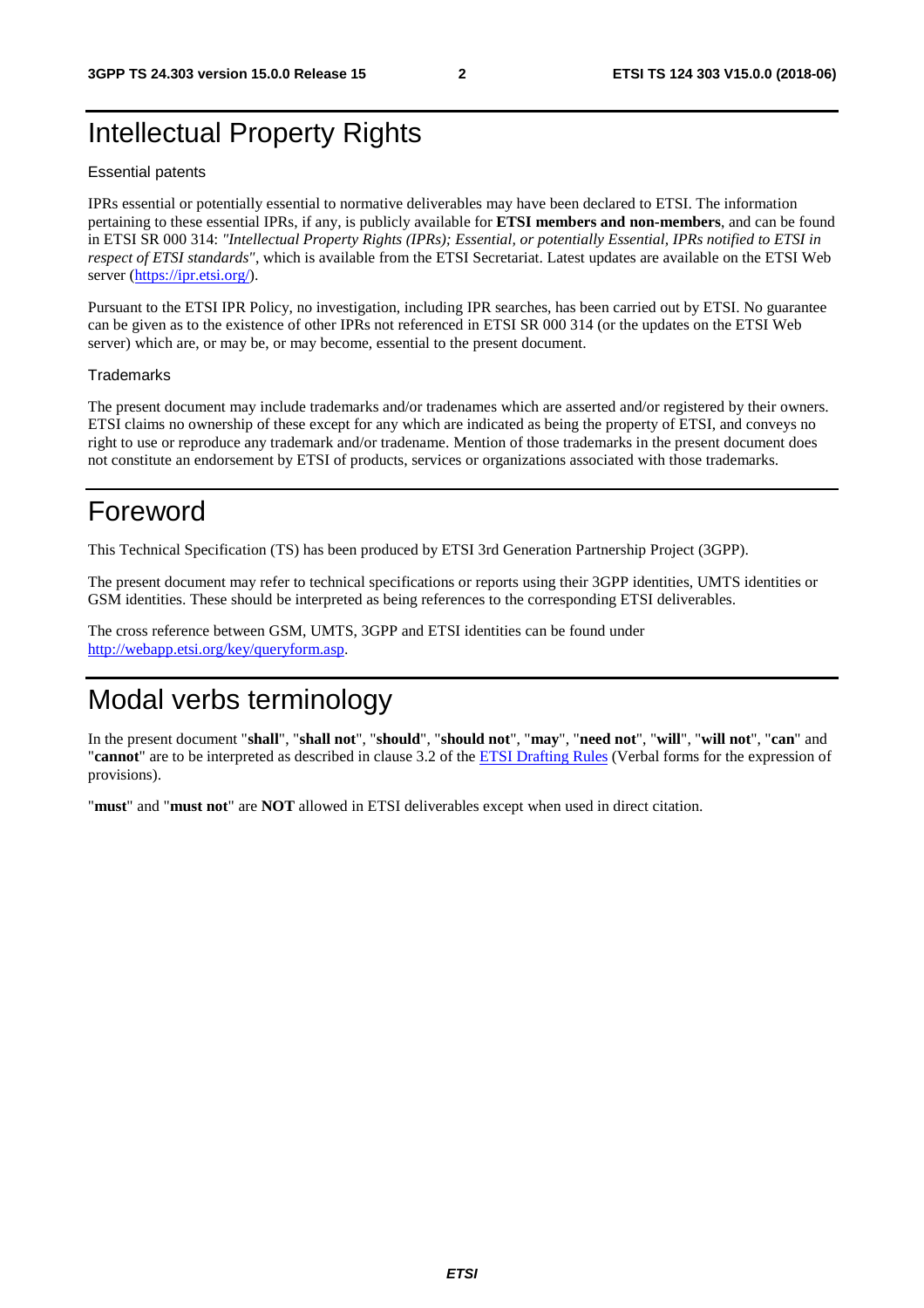$\mathbf{3}$ 

## Contents

| 1                      |                                                                               |  |
|------------------------|-------------------------------------------------------------------------------|--|
| 2                      |                                                                               |  |
| 3                      |                                                                               |  |
| 3.1<br>3.2             |                                                                               |  |
| $\overline{4}$         |                                                                               |  |
| 4.1                    |                                                                               |  |
| 4.2                    |                                                                               |  |
| 4.3                    |                                                                               |  |
| 5                      |                                                                               |  |
| 5.1                    |                                                                               |  |
| 5.1.1                  |                                                                               |  |
| 5.1.2                  |                                                                               |  |
| 5.1.2.1                |                                                                               |  |
| 5.1.2.1.1              |                                                                               |  |
| 5.1.2.1.2              |                                                                               |  |
| 5.1.2.1.3              |                                                                               |  |
| 5.1.2.1.4<br>5.1.2.1.5 |                                                                               |  |
| 5.1.2.1a               |                                                                               |  |
| 5.1.2.2                |                                                                               |  |
| 5.1.2.3                |                                                                               |  |
| 5.1.2.4                |                                                                               |  |
| 5.1.3                  |                                                                               |  |
| 5.1.3.1                | Security association establishment and IPv6 Home Network Prefix assignment 16 |  |
| 5.1.3.2                |                                                                               |  |
| 5.1.3.3                |                                                                               |  |
| 5.2                    |                                                                               |  |
| 5.2.1                  |                                                                               |  |
| 5.2.2                  |                                                                               |  |
| 5.2.2.1                |                                                                               |  |
| 5.2.2.2<br>5.2.2.3     |                                                                               |  |
| 5.2.2.4                |                                                                               |  |
| 5.2.3                  |                                                                               |  |
| 5.2.3.1                |                                                                               |  |
| 5.2.3.2                |                                                                               |  |
| 5.2.3.3                |                                                                               |  |
| 5.3                    |                                                                               |  |
| 5.3.1                  |                                                                               |  |
| 5.3.2                  |                                                                               |  |
| 5.3.3                  |                                                                               |  |
| 5.4                    |                                                                               |  |
| 5.4.1                  |                                                                               |  |
| 5.4.2                  |                                                                               |  |
| 5.4.2.1<br>5.4.2.2     |                                                                               |  |
| 5.4.3                  |                                                                               |  |
| 5.4.3.1                |                                                                               |  |
| 5.4.3.2                |                                                                               |  |
|                        |                                                                               |  |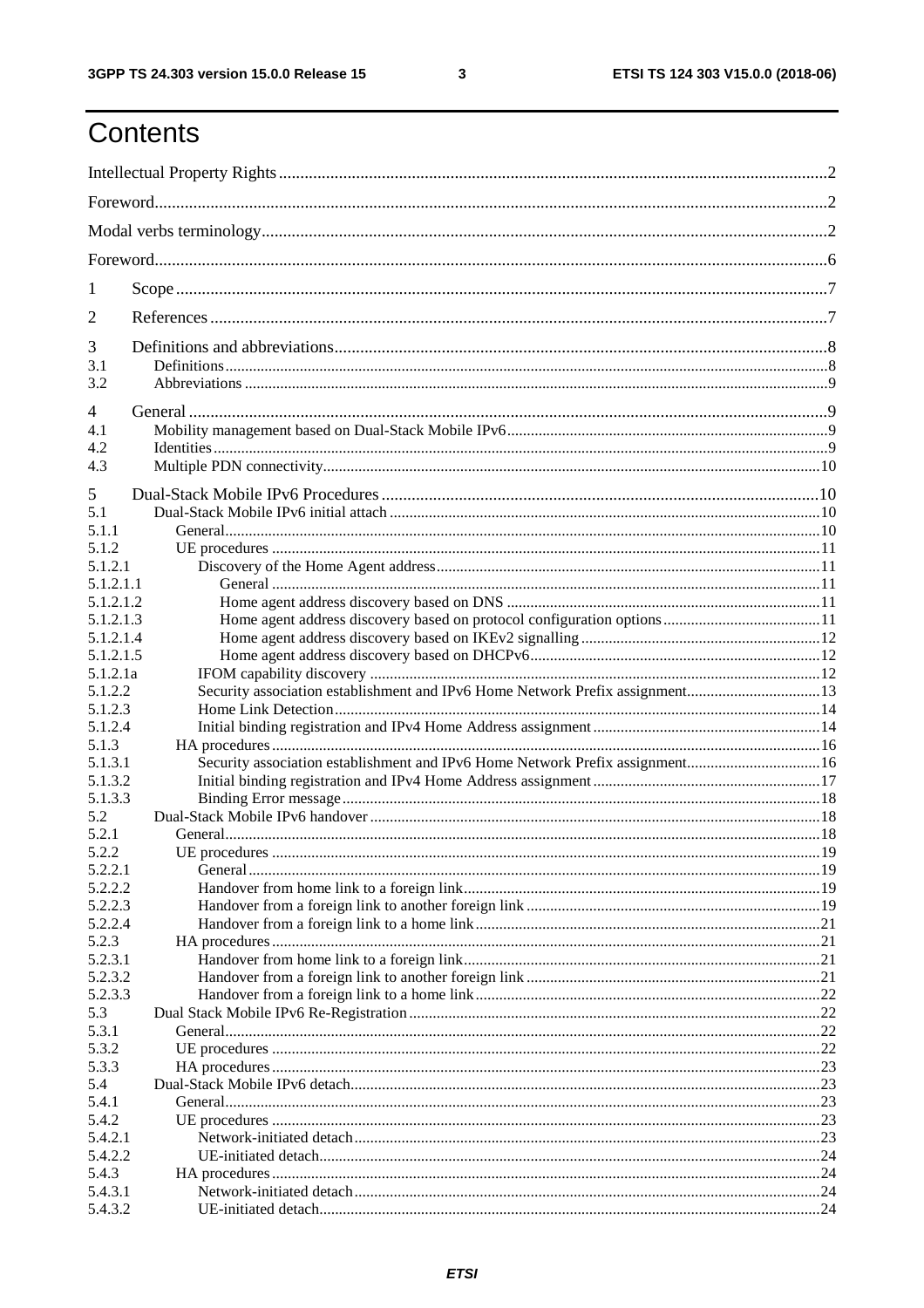$\overline{\mathbf{4}}$ 

| 5.5                |                             |  |
|--------------------|-----------------------------|--|
| 5.5A               |                             |  |
| 5.5A.1             |                             |  |
| 5.5A.2             |                             |  |
| 5.5A.3             |                             |  |
| 5.6                |                             |  |
| 5.6.1              |                             |  |
| 5.6.2              |                             |  |
| 5.6.2.1            |                             |  |
| 5.6.2.2            |                             |  |
| 5.6.2.3<br>5.6.3   |                             |  |
| 5.6.3.1            |                             |  |
| 5.6.3.2            |                             |  |
| 5.6.3.3            |                             |  |
| 5.7                |                             |  |
| 5.7.1              |                             |  |
| 5.7.2              |                             |  |
| 5.7.3              |                             |  |
| 5.8                |                             |  |
| 5.8.1              |                             |  |
| 5.8.2              |                             |  |
| 5.8.2.1            |                             |  |
| 5.8.2.2            |                             |  |
| 5.8.2.3            |                             |  |
| 5.8.3              |                             |  |
| 5.8.3.1            |                             |  |
| 5.8.3.2            |                             |  |
| 5.8.3.3            |                             |  |
| 5.9                |                             |  |
| 5.9.1              |                             |  |
| 5.9.2              |                             |  |
| 5.9.2.1            |                             |  |
| 5.9.2.2            |                             |  |
| 5.9.2.3            |                             |  |
| 5.9.3              |                             |  |
| 5.9.3.1<br>5.9.3.2 |                             |  |
|                    |                             |  |
| 5.9.3.3            |                             |  |
|                    | <b>Annex A (normative):</b> |  |
|                    |                             |  |
| A.1                |                             |  |
| A.2                |                             |  |
| A.2.1              |                             |  |
| A.2.2              |                             |  |
| A.2.3              |                             |  |
|                    |                             |  |
| A.3                |                             |  |
| A.3.1              |                             |  |
| A.3.2              |                             |  |
| A.4                |                             |  |
| A.4.1              |                             |  |
| A.4.2              |                             |  |
|                    |                             |  |
| A.5                |                             |  |
| A.5.1              |                             |  |
| A.5.2              |                             |  |
| A.6                |                             |  |
| A.6.1              |                             |  |
| A.6.2              |                             |  |
|                    |                             |  |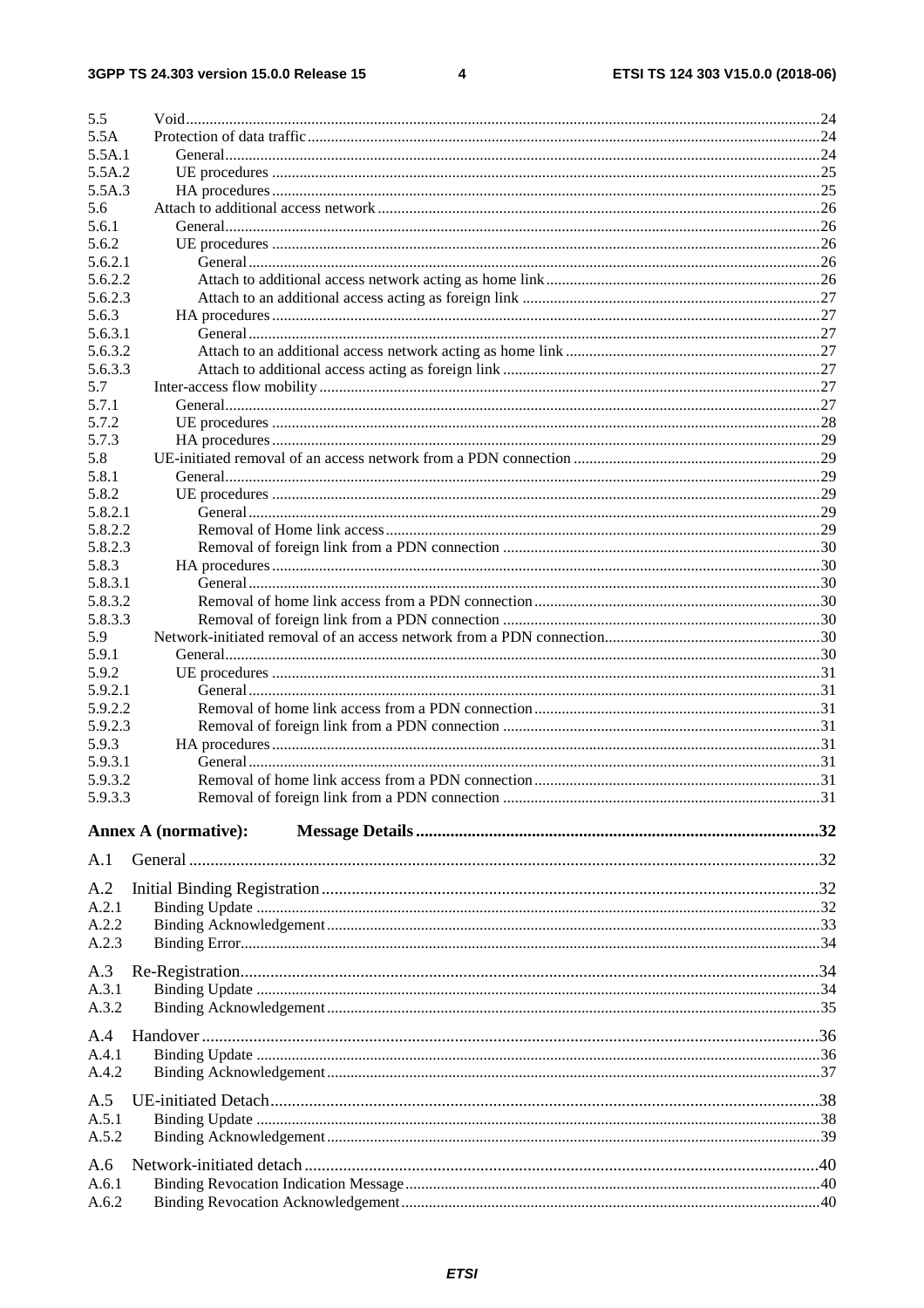| A.8    |                               |  |
|--------|-------------------------------|--|
| A.8.1  |                               |  |
| A.8.2  |                               |  |
| A.9    |                               |  |
| A.9.1  |                               |  |
| A.9.2  |                               |  |
|        |                               |  |
| A.10.1 |                               |  |
| A.10.2 |                               |  |
|        |                               |  |
| A.11.1 |                               |  |
| A.11.2 |                               |  |
|        | <b>Annex B</b> (normative):   |  |
| B.1    |                               |  |
| B.2    |                               |  |
|        | <b>Annex C</b> (informative): |  |
|        |                               |  |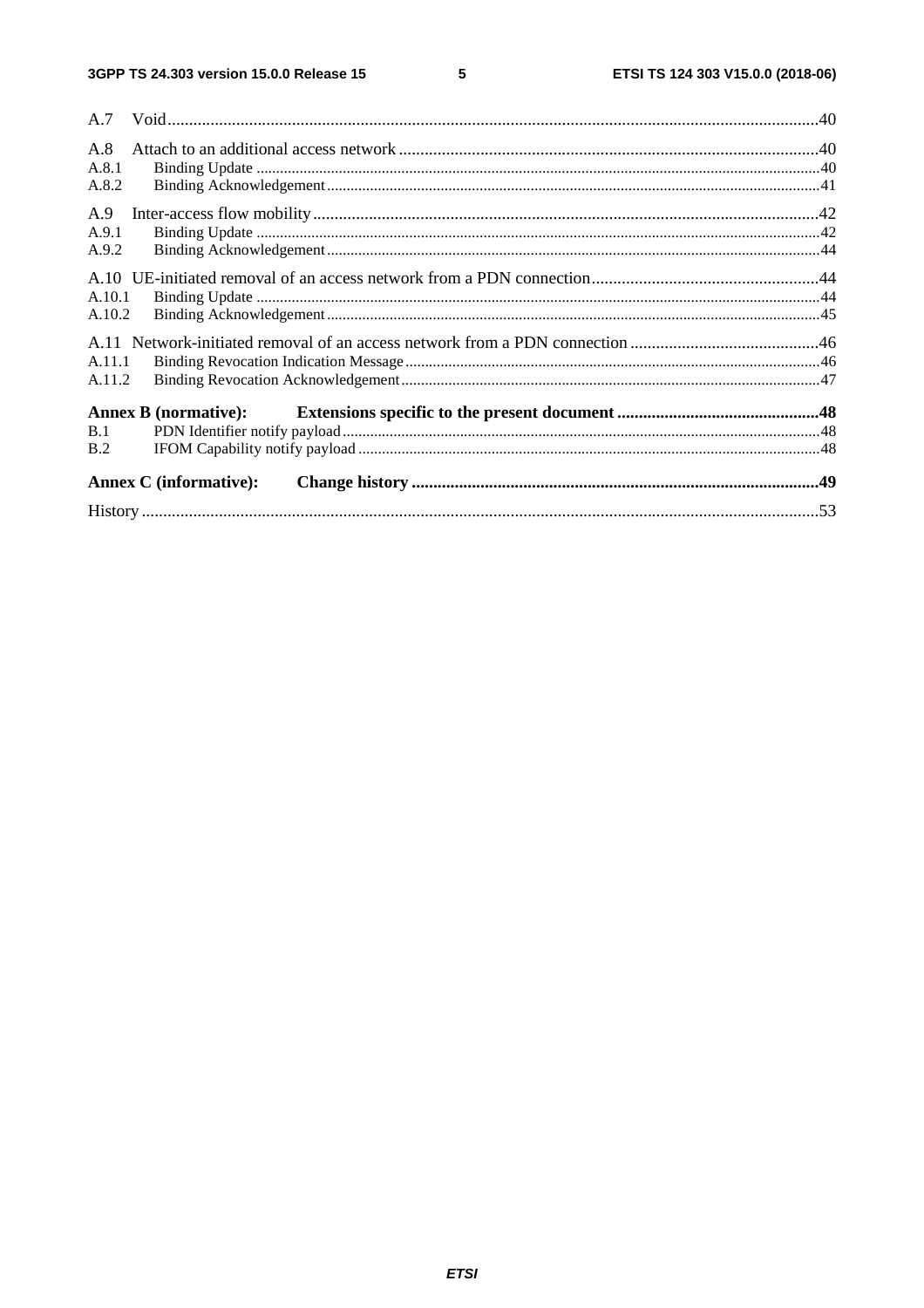## Foreword

This Technical Specification has been produced by the 3rd Generation Partnership Project (3GPP).

The contents of the present document are subject to continuing work within the TSG and may change following formal TSG approval. Should the TSG modify the contents of the present document, it will be re-released by the TSG with an identifying change of release date and an increase in version number as follows:

Version x.y.z

where:

- x the first digit:
	- 1 presented to TSG for information;
	- 2 presented to TSG for approval;
	- 3 or greater indicates TSG approved document under change control.
- y the second digit is incremented for all changes of substance, i.e. technical enhancements, corrections, updates, etc.
- z the third digit is incremented when editorial only changes have been incorporated in the document.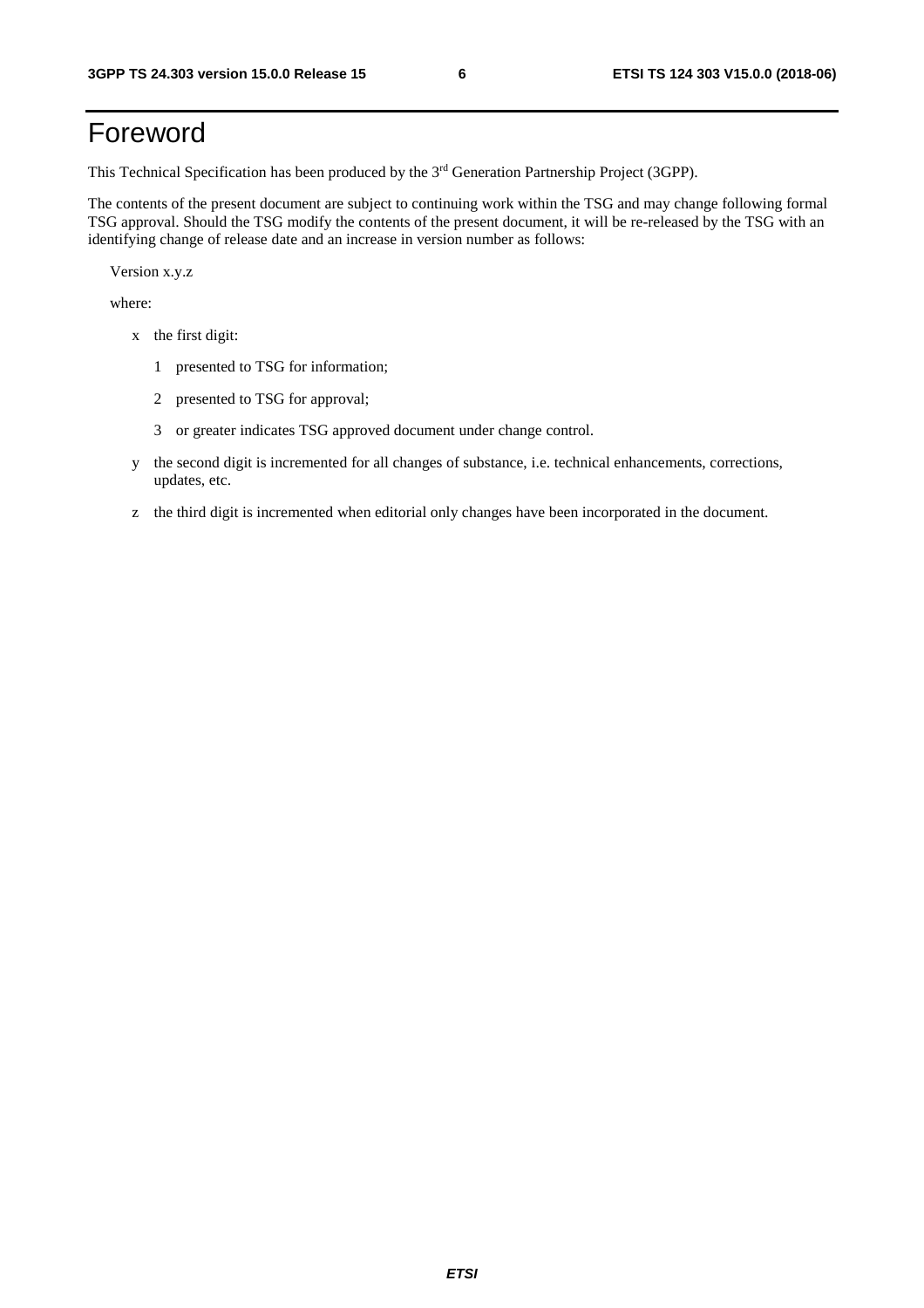## 1 Scope

The present document specifies the signalling procedures for accessing the 3GPP Evolved Packet Core network and handling the mobility between 3GPP and non-3GPP accesses via the S2c reference point defined in 3GPP TS 23.402 [3].

The present document is applicable to the User Equipment (UE) and the network node implementing the Home Agent functionality.

In addition the present document specifies the procedures used for the DSMIPv6 Home Agent discovery, for bootstrapping the DSMIPv6 security association between the UE and the Home Agent and for managing the DSMIPv6 tunnel. The specification of these procedures is compliant to IETF RFCs.

DSMIPv6 procedures can be used independently of the underlying access technology.

## 2 References

The following documents contain provisions which, through reference in this text, constitute provisions of the present document.

- References are either specific (identified by date of publication, edition number, version number, etc.) or non-specific.
- For a specific reference, subsequent revisions do not apply.
- For a non-specific reference, the latest version applies. In the case of a reference to a 3GPP document (including a GSM document), a non-specific reference implicitly refers to the latest version of that document *in the same Release as the present document*.
- [1] 3GPP TR 21.905: "Vocabulary for 3GPP Specifications".
- [2] IETF RFC 5555 (June 2009): "Mobile IPv6 support for Dual Stack Hosts and Routers".
- [3] 3GPP TS 23.402: "Architecture Enhancements for non-3GPP accesses".
- [4] IETF RFC 4877 (April 2007): "Mobile IPv6 Operation with IKEv2 and the Revised IPsec Architecture".
- [5] Void.
- [6] Void.
- [7] Void.
- [8] Void.
- [9] Void.
- [10] IETF RFC 5026 (October 2007): "Mobile IPv6 bootstrapping in split scenario".
- [11] IETF RFC 4303 (December 2005): "IP Encapsulating Security Payload (ESP)".
- [12] IETF RFC 6610 (May 2012): "DHCP Options for Home Information Discovery in Mobile IPv6 (MIPv6)".
- [13] IETF RFC 3736 (April 2004): "Stateless Dynamic Host Configuration Protocol (DHCP) Service for IPv6".
- [14] IETF RFC 5996 (September 2010): "Internet Key Exchange Protocol Version 2 (IKEv2)".
- [15] 3GPP TS 24.301: "Non-Access-Stratum (NAS) protocol for Evolved Packet System (EPS); Stage 3".
- [16] Void.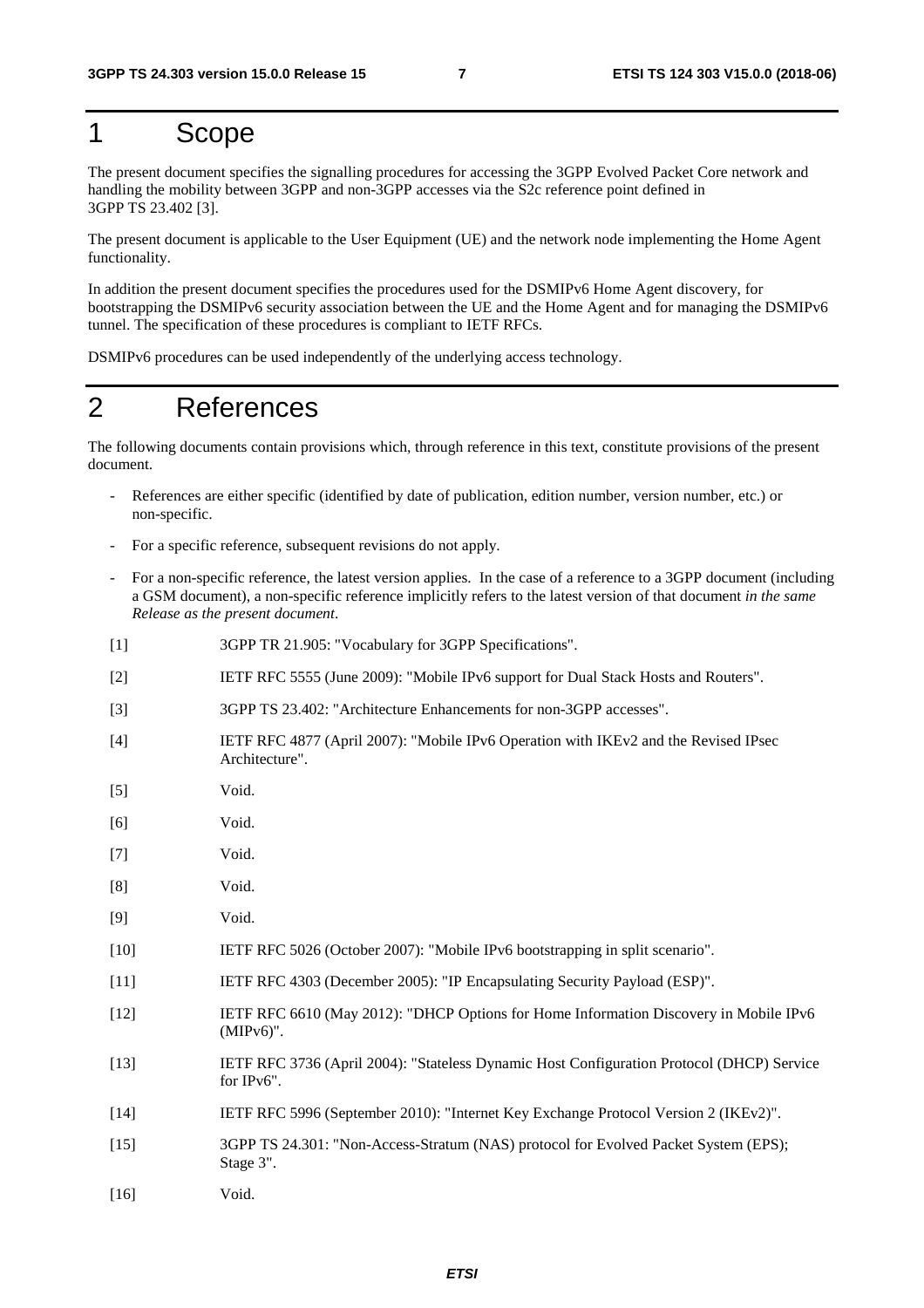[17] 3GPP TS 23.003: "Numbering, addressing and identification". [18] 3GPP TS 33.402: "3GPP System Architecture Evolution (SAE); Security aspects of non-3GPP accesses". [19] IETF RFC 5846 (June 2010): "Binding Revocation for IPv6 Mobility". [20] 3GPP TS 29.273: "3GPP EPS AAA interfaces". [21] 3GPP TS 24.302: "Access to the Evolved Packet Core (EPC) via non-3GPP access networks; Stage 3". [22] Void. [23] IETF RFC 4739 (November 2006): "Multiple Authentication Exchanges in the Internet Key Exchange (IKEv2) Protocol". [24] 3GPP TS 33.234: "Wireless Local Area Network (WLAN) interworking security". [25] Void. [26] IETF RFC 4039 (March 2005): "Rapid Commit Option for the Dynamic Host Configuration Protocol version 4 (DHCPv4)". [27] IETF RFC 6275 (July 2011): "Mobility Support in IPv6". [28] IETF RFC 4187 (January 2006): "Extensible Authentication Protocol Method for 3rd Generation Authentication and Key Agreement (EAP AKA)". [29] IETF RFC 3963 (January 2005): "Network Mobility (NEMO) Basic Support Protocol". [30] IETF RFC 5685 (November 2009): "Redirect Mechanism for the Internet Key Exchange Protocol Version 2 (IKEv2)". [31] IETF RFC 5648 (October 2009): "Multiple Care-of Addresses Registration". [32] IETF RFC 6089 (January 2011): "Flow Bindings in Mobile IPv6 and Network Mobility (NEMO) Basic Support". [33] IETF RFC 6088 (January 2011): "Traffic Selectors for Flow Bindings". [34] 3GPP TS 23.261: "IP flow mobility and seamless Wireless Local Area Network (WLAN) offload; Stage 2". [35] IETF RFC 6276 (July 2011): "DHCPv6 Prefix Delegation for Network Mobility (NEMO)". [36] 3GPP TS 24.312: "Access Network Discovery and Selection Function (ANDSF) Management Object (MO)".

## 3 Definitions and abbreviations

## 3.1 Definitions

For the purposes of the present document, the terms and definitions given in 3GPP TR 21.905 [1] and the following apply. The following terms used in this Technical Specification are defined in IETF RFC 6275 [27]: Home Address, Care-of Address, binding cache, binding cache entry.

The following terms used in this Technical Specification are defined in IETF RFC 5648 [31], and IETF RFC 6089 [32]: Binding Identification Number, Flow, Flow Binding, Flow Identifier, and Traffic Selector.

The following term used in this Technical Specification is defined in 3GPP TS 23.402 [3]: IFOM capable UE.

The following terms used in this Technical Specification are defined in 3GPP TS 23.261 [34]: routing address, routing filter, routing rule.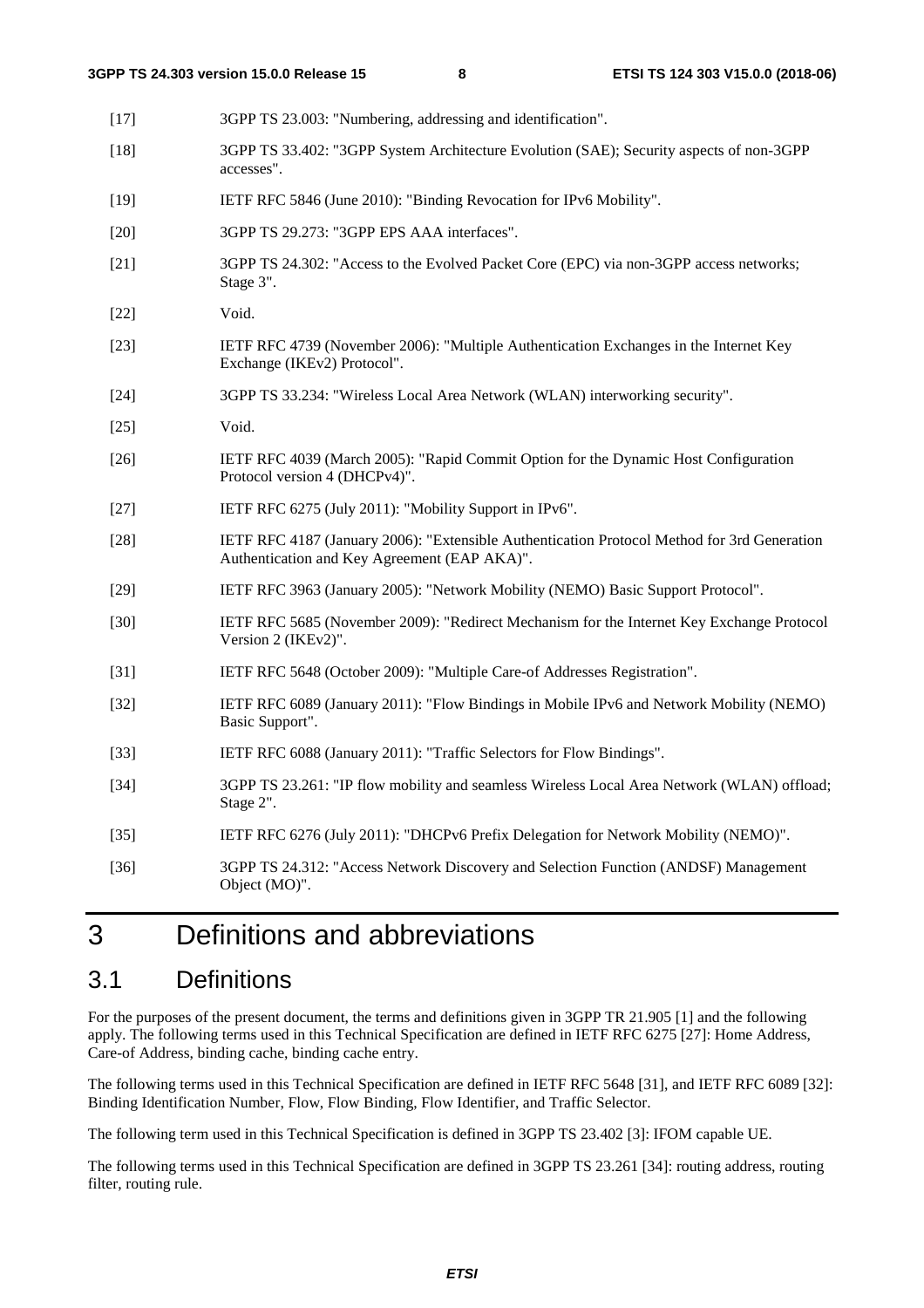**Home network prefix:** An IPv6 prefix allocated by the Home Agent to the UE and used by the UE to configure the Home Address. The Home network prefix is uniquely allocated to a UE.

**Home Agent:** The Home Agent functionality consists in the DSMIPv6 anchor point functionality described in IETF RFC 5555 [2] and IETF RFC 4877 [4]. Based on 3GPP TS 23.402 [3] the HA functionality is implemented in the PDN Gateway.

## 3.2 Abbreviations

For the purposes of the present document, the abbreviations given in 3GPP TR 21.905 [1] and the following apply.

| BID<br>DSMIP <sub>v6</sub><br><b>EPC</b><br>ePDG | <b>Binding Identification Number</b><br>Dual-Stack MIPv6<br><b>Evolved Packet Core</b><br>Evolved Packet Data Gateway |
|--------------------------------------------------|-----------------------------------------------------------------------------------------------------------------------|
| <b>EPS</b>                                       | <b>Evolved Packet System</b>                                                                                          |
| <b>FID</b>                                       | Flow Identifier                                                                                                       |
| <b>GW</b>                                        | Gateway                                                                                                               |
| <b>HA</b>                                        | Home Agent                                                                                                            |
| MIP <sub>v</sub> 6                               | Mobile IP version 6                                                                                                   |
| TSi                                              | Traffic Selector - Initiator                                                                                          |
| TSr                                              | Traffic Selector - Responder                                                                                          |
| UE                                               | User Equipment                                                                                                        |

## 4 General

## 4.1 Mobility management based on Dual-Stack Mobile IPv6

DSMIPv6 is specified in IETF RFC 6275 [27] and IETF RFC 5555 [2]. The purpose of the DSMIPv6 procedures is to establish, manage and tear down a mobility tunnel between the UE and the HA function. The mobility tunnel establishment is always initiated by the UE, while the mobility tunnel tear down can be initiated either by the UE or the network. Communication between the UE and a correspondent node shall use the bidirectional mode of operation. Route optimization mode of operation is not supported by EPC in this release.

In this specification, the IETF RFC 4877 [4] is used to secure DSMIPv6 signalling. For this purpose, the UE performs an IKEv2 exchange with the HA before establishing the mobility tunnel as described in subclause 5.1.2.2. The details of the security aspects are specified in 3GPP TS 33.402 [18].

The mobility tunnel procedures are performed by the UE for each PDN connection, meaning that if multiple PDNs are accessed by the UE, multiple instances of the procedures are needed. The multiple PDN connections behaviour is specified more in detail in subclause 4.3.

In this specification, the IETF RFC 3963 [29] is used for prefix preservation. For this purpose, the UE uses the implicit mode as stated in IETF RFC 3963 [29] to tell the HA that the home network prefix would be preserved during mobility. The support of this operation is limited to the sending and receiving of IPv6 packets containing IPv6 addresses autoconfigured from the home network prefix, in addition to the IPv6 Home Address.

In this specification, the IETF RFC 5648 [31], IETF RFC 6089 [32] and IETF RFC 6088 [33] are used for IFOM. The general principles of IFOM are listed in 3GPP TS 23.261 [34]. For this purpose, the UE can decide if IFOM is to be applied to a PDN connection. The procedures used by the UE to determine which PDN connection IFOM is to be applied and how the IP flows are distributed are specified in 3GPP TS 24.302 [21].

## 4.2 Identities

The UE shall use Network Access Identifier (NAI) as identification towards the HA in the IKEv2 exchange. During this process, the IPsec security association between the UE and the HA is tied to the user identity, set to the NAI, and to an SPI uniquely identifying this security association. The NAI is structured according to 3GPP TS 23.003 [17]. The NAI can be either a root NAI, a fast re-authentication NAI or pseudonym identity as specified in 3GPP TS 23.003 [17].

The UE shall use the HA-APN to identify the desired HA in the DNS-based and DHCPv6-based HA discovery procedures. The HA-APN is constructed according to 3GPP TS 23.003 [17].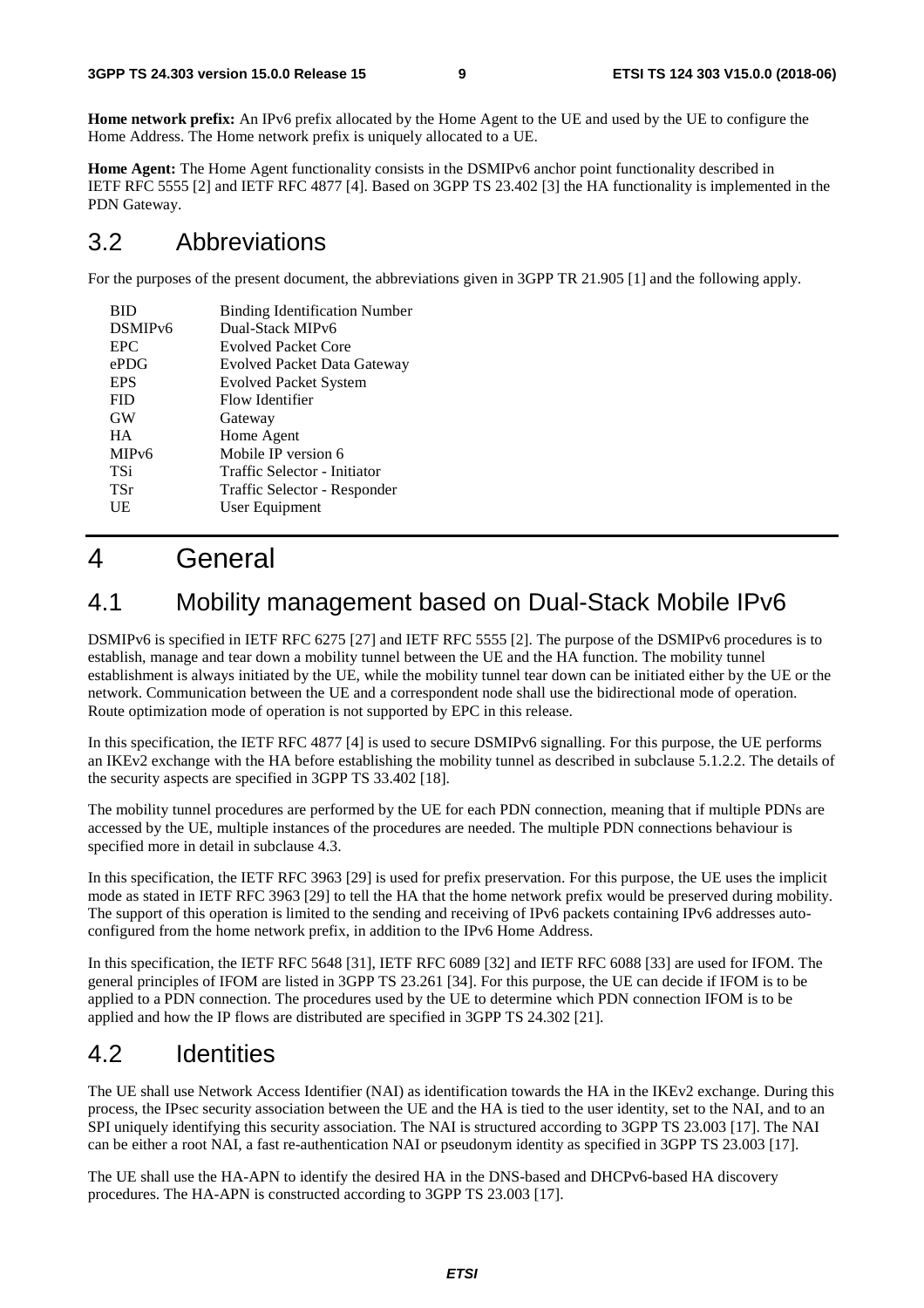NOTE: The operator is responsible to configure the DNS system so that the same PDN GW can be discovered via HA-APN and APN. A possible way of configuring the mapping between HA-APN and APN is to create the HA-APN from the respective APN by using the same Network Identifier and by adding the prefix "ha-apn" to the Operator Identifier.

The Binding Update and Binding Acknowledgement shall not explicitly carry an NAI as the IPsec security association is tied to the user identity.

## 4.3 Multiple PDN connectivity

This specification supports multiple PDN connectivity. The UE can setup multiple PDN connections with a given APN or multiple APNs using multiple DSMIPv6 sessions. There is one DSMIPv6 session per each PDN connection.

NOTE: When a UE is associated to multiple PDN connections, it is possible for the UE to create a tunnel loop amongst the HAs by binding home addresses to each other. This results in the possibility of HA being flooded with packets. Packet flooding is not specific to DSMIPv6 and there exist current implementations to deal with the packet flooding issue. As for the formation of tunnel loop, the solution to solve it in this current specification (Release 9) is implementation specific until a standardized solution emerges.

The procedures described in clause 5 shall be interpreted as procedures which are executed for each PDN connection the UE established. This implies that:

- For the initial attachment of a PDN connection, the UE shall perform a Home Agent address discovery (subclause 5.1.2.1), a security association establishment via IKEv2, including the EAP-AKA authentication and the IPv6 Home Network Prefix assignment (subclause 5.1.2.2), and the initial binding registration (subclause 5.1.2.4).
- The handover procedure shall be performed for each PDN connection separately as described in subclause 5.2.2.
- The re-registration procedure shall be performed for each PDN connection separately as described in subclause 5.3.2.
- The detach procedure shall be performed for each PDN connection separately as described in subclause 5.4.2 or in subclause 5.4.3.

In addition to the above procedures, the following procedures described for an IFOM capable UE configured for IFOM shall be interpreted as procedures which are executed for each PDN connection that the UE has decided to apply the IFOM procedures. This implies that:

- The attach to additional access network procedure, as described in subclause 5.6.2, shall be performed by the UE separately for each PDN connection to which the access is to be the added.
- The inter-access flow mobility procedure, as described in subclause 5.7.2, shall be performed by the UE separately for each PDN connection when IP flows are to be moved amongest access networks.
- The removal of an access network procedure, as described in subclause 5.8.2, shall be performed by the UE separately for each PDN connection using the access network to be removed.

## 5 Dual-Stack Mobile IPv6 Procedures

## 5.1 Dual-Stack Mobile IPv6 initial attach

### 5.1.1 General

The DSMIPv6 initial attach is performed by the UE to establish a DSMIPv6 connection with the node acting as HA. This is also known as the bootstrapping procedure as the UE establishes the security association with the HA. The initial attach involves the following tasks:

**- Discovery of the Home Agent address**. The UE needs to discover the IPv6 address as well as the IPv4 address of the HA.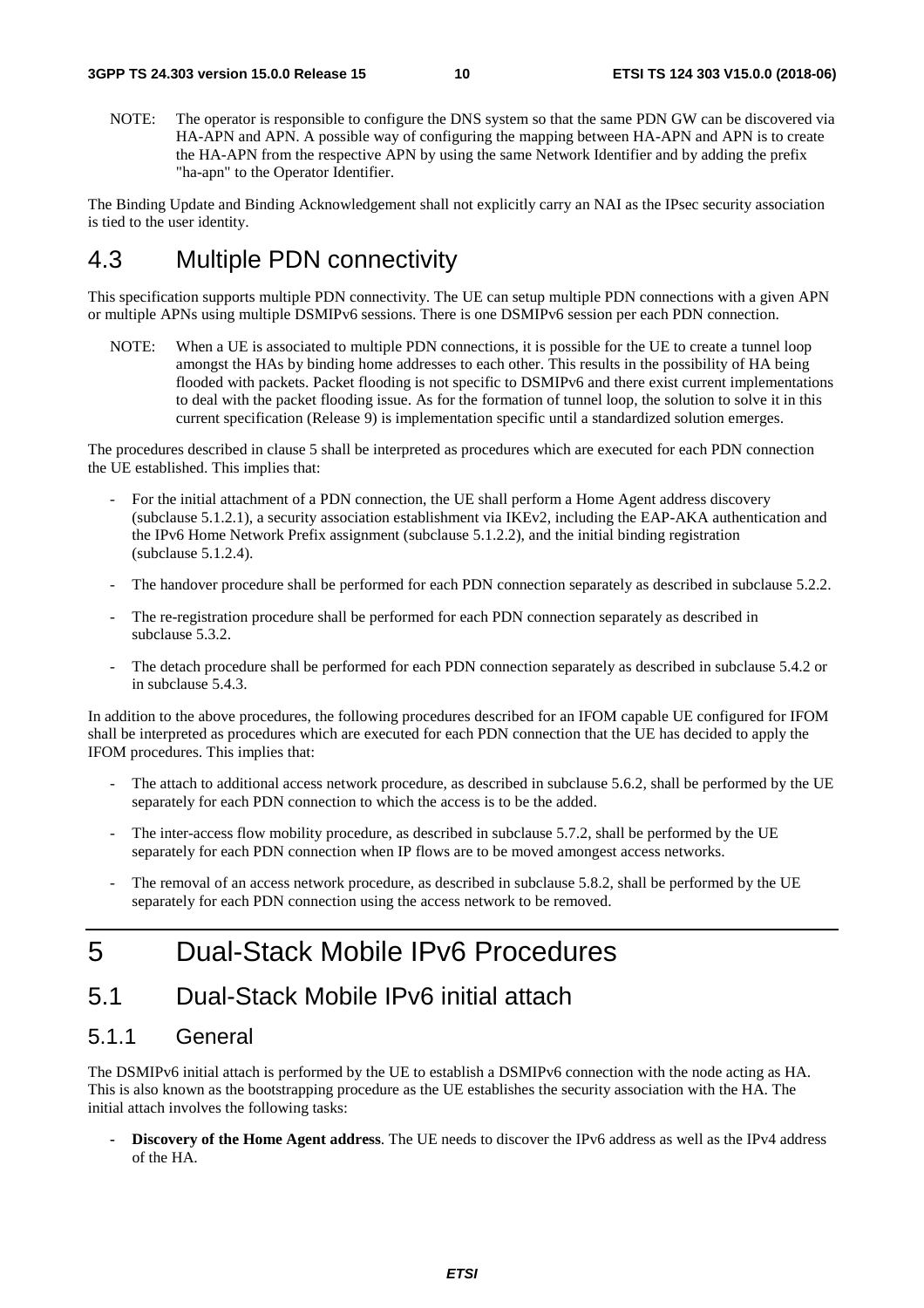- **Security association establishment**. The UE needs to establish an IPsec security association with the HA in order to secure the DSMIPv6 signalling. IKEv2 (IETF RFC 4877 [4]) is used to establish this security association.
- **IPv6 Home Network Prefix assignment**. The UE needs to be assigned an IPv6 Network Prefix of its home network in order to configure the global unicast Home Address to be used in DSMIPv6. The HA is responsible of assigning the IPv6 Home Network Prefix to the UE.
- **IPv4 Home Address assignment**. Optionally, a dual-stack UE can also request to be assigned an IPv4 Home Address to be used for IPv4-only applications. The HA is responsible of assigning the IPv4 Home Address to the UE.
- **Home link detection**. The UE needs to perform Home Link Detection before initiate registration with the HA. The DSMIPv6 Home Link Detection Function is used by the UE to detect if it is attached to the home link from a DSMIPv6 perspective.
- **Initial binding registration**. Unless the home link detection procedure indicates the UE is at home, the UE sends a Binding Update message to perform its initial registration with the HA.

If the UE is an IFOM capable UE the DSMIPv6 initial attach involves also the IFOM capability discovery.

If the UE requires additional configuration parameters, e.g. Vendor-specific options, stateless DHCPv4 and DHCPv6 as defined in IETF RFC 4039 [26] and IETF RFC 3736 [13] can be run over the DSMIPv6 tunnel.

### 5.1.2 UE procedures

### 5.1.2.1 Discovery of the Home Agent address

#### 5.1.2.1.1 General

The first procedure the UE needs to perform for DSMIPv6 initial attach is the discovery of the node acting as the HA.

The UE can discover the IP addresses of the HA in one of the four following ways:

- via DNS:
- via attach procedure for 3GPP access or trusted non-3GPP access (if supported) based on protocol configuration options;
- via IKEv2 during tunnel setup to ePDG for untrusted non-3GPP accesses;
- via DHCPv6.

If the UE does not obtain the IP addresses of the HA via PCO during the 3GPP or trusted non-3GPP (if supported) attach or via IKEv2 signalling, it shall follow either the procedures described in subclause 5.1.2.1.5 or the procedures described in subclause 5.1.2.1.2. The UE may be configured to perform both procedures in parallel or one of the two procedures only in case the other failed.

#### 5.1.2.1.2 Home agent address discovery based on DNS

A UE performing Home Agent discovery based on DNS shall support the implementation of standard DNS mechanisms.

The UE shall perform DNS Lookup by Home Agent Name as specified in IETF RFC 5026 [10].The QNAME shall be set to the requested HA-APN. The HA-APN shall be constructed as specified in 3GPP TS 23.003 [17]. If a HA has both an IPv4 and an IPv6 address, the corresponding DNS record should be configured with both 'AAAA' and 'A' records. Accordingly the UE should perform one DNS lookup procedure to retrieve both 'AAAA' and 'A' records. The DNS server replies with one 'AAAA' and one 'A' record.

#### 5.1.2.1.3 Home agent address discovery based on protocol configuration options

The UE may request the IPv6 address and optionally the IPv4 address of the dual stack HA using the Protocol configuration options IE during the attach procedure for 3GPP or trusted non-3GPP access or the additional PDN connectivity procedure. The details of this procedure for the case of attach for 3GPP access are described in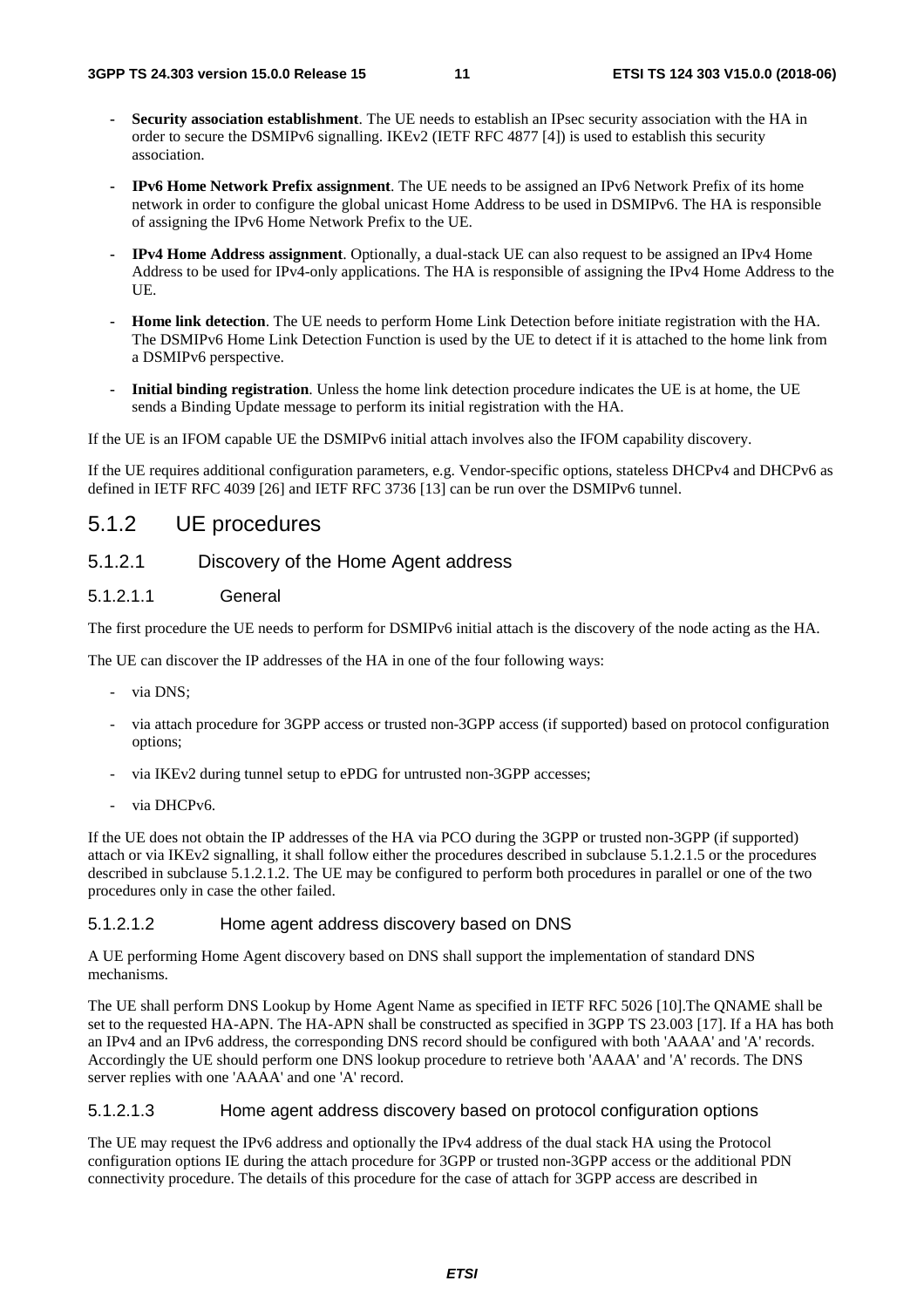3GPP TS 24.301 [15]. The details of this procedure for the case of attach for trusted non-3GPP access are described in 3GPP TS 24.302 [21].

#### 5.1.2.1.4 Home agent address discovery based on IKEv2 signalling

The UE may request the IPv6 and optionally the IPv4 address of the HA during the tunnel establishment procedure with the ePDG. The details of this procedure are described in 3GPP TS 24.302 [21].

#### 5.1.2.1.5 Home agent address discovery based on DHCPv6

The HA address discovery via DHCPv6 is possible in the following cases:

- in 3GPP access, or
- in trusted non-3GPP access, when a DHCPv6 relay exists in the trusted non-3GPP access and the PDN GW is the DHCPv6 server, or
- in trusted non-3GPP access, when the DHCPv6 server is in the trusted non-3GPP access and it has the HA addresse information from static configuration, or received via STa reference point as specified in 3GPP TS 29.273 [20].

A UE performing HA discovery based on DHCPv6 shall support the implementation of stateless DHCPv6 as specified in IETF RFC 3736 [13] and the DHCPv6 options as specified in IETF RFC 6610 [12].

In order to discover the address of the HA the UE shall send an Information-Request message including the "MIP6 Home Network ID FQDN Option" as described in IETF RFC 6610 [12].

In order to connect to a HA for a specific target PDN, the UE shall include the desired HA-APN in the Home Network Identification FQDN field contained in the "MIP6 Home Network ID FQDN Option" as described in IETF RFC 6610 [12].

NOTE: The new options described in IETF RFC 6610 [12] are applicable to DSMIPv6.

The HA information is provided to the UE as described in IETF RFC 6610 [12] in the sub-option contained in the "MIP6 Identified Home Network Information Option". The sub-option can be:

- a "MIP6 Home Agent Address Network Information Option" (the IPv6 address and if available, the IPv4 address of the HA); or
- a "MIP6 Home Agent FQDN Network Information Option" (the HA FQDN) as described in IETF RFC 6610 [12].

In the latter case the UE shall perform a DNS Lookup by Home Agent Name as specified in IETF RFC 5026 [10]. The QNAME shall be set to the received HA FQDN.

If a HA has both an IPv4 and an IPv6 address, the corresponding DNS record should be configured with both 'AAAA' and 'A' records. Accordingly the UE should perform one DNS lookup procedure to retrieve both 'AAAA' and 'A' records. The DNS server replies with one 'AAAA' and one 'A' record.

### 5.1.2.1a IFOM capability discovery

An IFOM capable UE shall perform HA IFOM capability discovery, i.e. an IFOM capable UE shall discover whether the HA supports IFOM or not. The HA IFOM capability can be performed using the following methods:

- as part of attach procedure for 3GPP access based on protocol configuration options;
- as part of a IKEv2 tunnel setup procedure with the HA; or
- using the information received from ANDSF.

The IFOM capable UE shall support HA IFOM capability discovery performed through IKEv2 tunnel setup procedure. The HA IFOM capability discovery performed within IKEv2 tunnel setup procedure with the HA is described in subclause 5.1.2.2.

If the IFOM capable UE supports IPv6 Home Network Prefix assignment via PCO, the IFOM capable UE shall support HA IFOM capability discovery via PCO.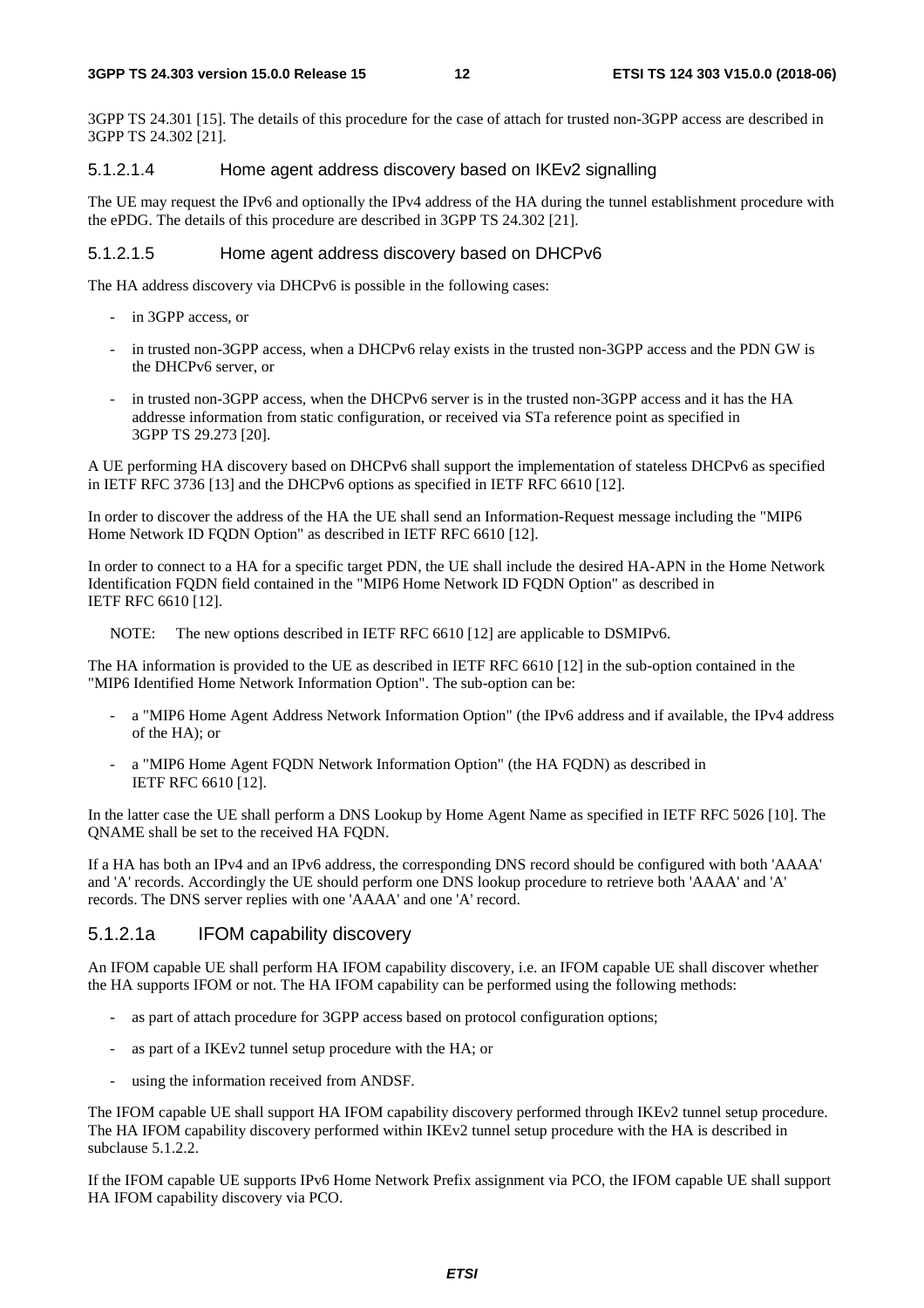The IFOM capable UE may use inter system routing policies (see 3GPP TS 24.302 [21] and 3GPP TS 24.312 [36]) to perform the HA IFOM capability discovery for a specific APN. If the IFOM capable UE uses inter system routing policies to perform HA IFOM capability discovery, the UE may skip performing the HA IFOM capability discovery via PCO or the HA IFOM capability discovery via IKEv2.

### 5.1.2.2 Security association establishment and IPv6 Home Network Prefix assignment

The UE shall support the IKEv2 protocol (see IETF RFC 5996 [14]) for negotiating the IPsec security association to secure DSMIPv6 signalling and shall support EAP over IKEv2 as described in IETF RFC 5996 [14] to perform authentication with an AAA server. In a case an additional authentication and authorization of the IPSec security association is needed with an external AAA server, then the additional authentication steps during the IKEv2 exchange shall be supported as specified in IETF RFC 4739 [23] and the UE shall follow the WLAN UE procedure described in 3GPP TS 33.234 [24].

The UE shall support IPsec ESP (see IETF RFC 4303 [11]) in order to provide authentication of Binding Update and Binding Acknowledgement messages as specified in IETF RFC 4877 [4]. The UE shall support multiple authentication exchanges in the IKEv2 protocol as specified in IETF RFC 4739 [23] in order to support authentication with an external AAA server. The UE shall support the redirect mechanism as defined in IETF RFC 5685 [30].

The UE shall initiate the security association establishment procedure by sending the IKE\_SA\_INIT request message defined in IETF RFC 5996 [14] to the HA. The UE shall indicate support for the HA reallocation by including a REDIRECT\_SUPPORTED payload in the IKE\_SA\_INIT request as specified in IETF RFC 5685[30]. On receipt of an IKE\_SA\_INIT response, the UE shall send an IKE\_AUTH request message including the MN-NAI in the IDi payload and the Access Point Name (APN) of the target PDN the UE wants to connect to in the IDr payload. The APN shall be formatted as defined in 3GPP TS 23.003 [17]. The username part of the MN-NAI included in "IDi" payload may be an IMSI, pseudonym or re-authentication ID. The UE shall include in the IDi payload the same MN-NAI it includes in the EAP-Response/Identity within the EAP-AKA exchange.

In the very first EAP-Response/Identity within the IKEv2 exchange the UE shall include a NAI whose username is derived from IMSI. In subsequent exchanges the UE should use pseudonyms and re-authentication identities provided by the 3GPP AAA server as specified in IETF RFC 4187 [28].

NOTE: Fast re-authentication mechanism is optional, and therefore is an implementation option in the UE and operator configuration issue (i.e. it also depends on whether the AAA server sent a re-authentication ID during previous EAP authentication) whether to use it during security association establishment.

EAP-AKA over IKEv2 shall be used to authenticate UE in the IKE\_AUTH exchange, while public key signature based authentication with certificates shall be used to authenticate the HA.

During the IKEv2 exchange, the HA may trigger the UE to perform the HA reallocation procedure. If the UE receives as part of the IKE\_AUTH response message a REDIRECT payload containing the IP address of a target HA as specified in subclause 5.1.3.1, the UE shall initiate a new IKEv2 security association with the target HA. The UE shall terminate the IKEv2 security association with the initial HA by sending an IKEv2 Informational message with a DELETE payload as specified in IETF RFC 5996 [14].

During the IKEv2 exchange, the UE shall request the allocation of an IPv6 home prefix through the Configuration Payload in the IKE\_AUTH request message. Since in EPS a unique IPv6 prefix is assigned to the UE, the UE shall include a MIP6\_HOME\_PREFIX attribute in the CFG\_REQUEST payload of the IKE\_AUTH request message as described in IETF RFC 5026 [10]. In addition the UE may include the INTERNAL\_IP6\_DNS attribute in the CFG\_REQUEST as described in IETF RFC 5996 [14] to request the DNS server IPv6 address of the PLMN it is connecting to via DSMIPv6. In the same way the UE may include the INTERNAL\_IP4\_DNS attribute in the CFG\_REQUEST payload to request the IPv4 address of the DNS server.

During the IKEv2 exchange, if the UE receives an IKE\_AUTH response message containing a Notify Payload with a Private Notify Message Type MAX\_CONNECTION\_REACHED as specified in 3GPP TS 24.302 [21], the UE shall close the related IKEv2 security association states. As long as none of existing IKEv2 security association is released, the UE shall not attempt to establish any additional IKEv2 security association.

The UE shall then auto-configure a Home Address from the IPv6 prefix received from the HA and shall run a CREATE\_CHILD\_SA exchange to create the security association for the new Home Address. In the CREATE\_CHILD\_SA exchange the UE shall include the Home Address and the appropriate selectors in the TSi (Traffic Selector-initiator) payload to negotiate the IPsec security association for protecting the Binding Update and Binding Acknowledgement messages as specified in IETF RFC 4877 [4].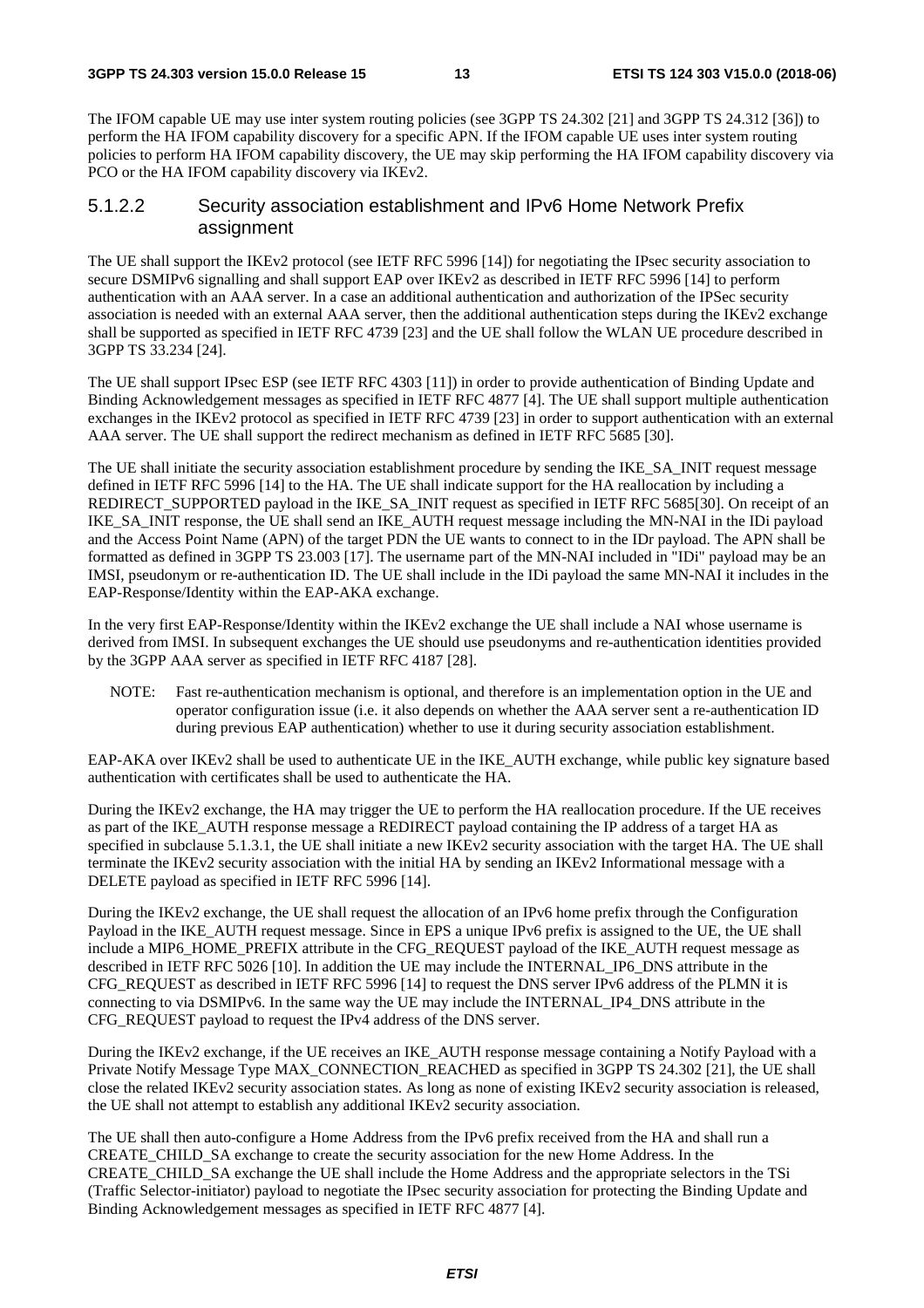#### **3GPP TS 24.303 version 15.0.0 Release 15 14 ETSI TS 124 303 V15.0.0 (2018-06)**

If the UE knows the IPv6 Home Network Prefix of a PDN connection for which the security association is to be setup, the UE shall insert a PDN Identifier notify payload, as defined in annex B, in the IKE\_AUTH request message. The PDN Identifier notify payload shall contain the IPv6 Home Network Prefix of the PDN connection for which the security association is being set up. If the UE does not know the IPv6 Home Network Prefix of the PDN connection for which the security association is to be set up, the UE shall not include the PDN Identifier notify payload in the IKE\_AUTH request message.

If an IFOM capable UE performs HA IFOM capability discovery via IKEv2 procedure, the IFOM capable UE shall include the IFOM Capability notify payload (as specified in the Annex B.2) in the IKE\_SA\_INIT request message to perform HA IFOM capability discovery. If the IFOM capable UE receives in the IKE\_SA\_INIT response message the IFOM Capability notify payload, the IFOM capable UE shall behave as an IFOM capable UE configured for IFOM as the received payload indicates that the HA supports IFOM. If the IFOM capable UE does not receive in the IKE\_SA\_INIT response message the IFOM Capability notify payload, the IFOM capable UE shall behave as a UE which is not IFOM capable as the received payload indicates that the HA does not support IFOM.

### 5.1.2.3 Home Link Detection

The DSMIPv6 Home Link Detection Function is used by the UE to detect if an access interface is on the home link for a PDN connection from a DSMIPv6 perspective. The Home Link Detection function shall be performed before sending DSMIPv6 Binding Update via the same access interface.

To perform the Home Link Detection procedure, the UE shall compare the assigned Home Network Prefix for a PDN connection with the IPv6 prefix or prefixes included in the Prefix Information Option in the Router Advertisements received on the local link. The Home Network Prefix can be assigned in a 3GPP access via PCO, as specified in 3GPP TS 24.301 [15], or via IKEv2 as specified in subclause 5.1.2.2. If there is a match between the Home Network Prefix and one of the local prefixes, the UE is attached on the home link over the respective access interface and shall not send a Binding Update to the HA unless the UE currently has a valid DSMIPv6 Binding Update list entry. If the UE has a valid DSMIPv6 Binding Update list entry, the UE shall proceed to perform the action specified in subclause 5.2.2.4. If there is not any match, the UE shall proceed as specified in subclause 5.1.2.4.

NOTE: The UE does not need to run IKEv2 for home link detection if the Home Network prefix is dynamically received in a PCO Information Element.

If the IFOM capable UE performs the Home Network Prefix assignment via Protocol Configuration Option, the IFOM capable UE shall perform in the PDN CONNECTIVITY REQUEST message both Home Network Prefix assignment and the IFOM capability discovery.

### 5.1.2.4 Initial binding registration and IPv4 Home Address assignment

After establishing the security association and obtaining the IPv6 Home Address, the UE shall send a Binding Update message as specified in IETF RFC 6275 [27] and IETF RFC 5555 [2] in order to register its Home Address and Care-of Address at the HA, if it detects it is in the foreign network.

If both IPv4 and IPv6 Care-of Address are received at the foreign network, the UE shall first attempt to use the IPv6 Care-of Address for its binding registration.

If IPv6 Care-of Address is used for initial binding registration, the UE shall send the Binding Update message to the IPv6 address of the HA. In this Binding Update message the H (home registration) and A (acknowledge) bits shall be set. If the UE needs an IPv4 Home Address, the UE shall include the 0.0.0.0 address in the IPv4 Home Address option to request a dynamic IPv4 Home Address.

When IPv6 Care-of Address is used for initial binding registration, the Alternate Care-of Address option shall be used by the UE to carry the Care-of Address inside a Mobility Header which is protected by ESP. If this option is present, the address included in this option is the same address present in the source address of the IPv6 packet. The Alternate Careof Address option shall not be included if a BID mobility option is added in the same Binding Update message.

If IPv4 Care-of Address is used for initial binding registration, the UE shall send the Binding Update as follows (see IETF RFC 5555 [2]):

- The IPv6 packet, with the IPv6 Home Address as the Source Address field of the IPv6 header, shall be encapsulated in UDP.
- The UE shall include the IPv4 Care-of Address as the Source Address field of the IPv4 header and the HA IPv4 address as the Destination Address field of the IPv4 header.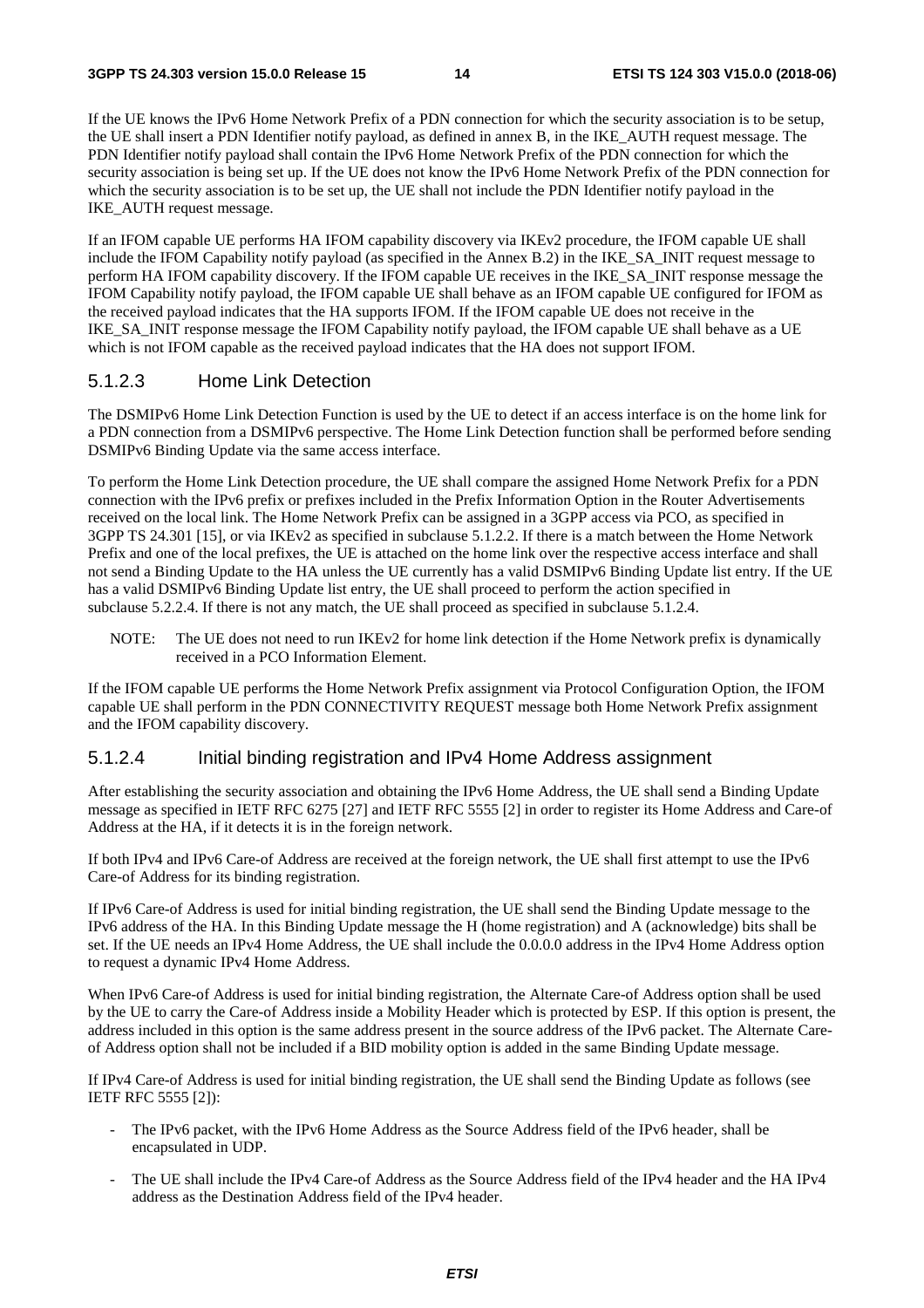- The UE shall include the IPv4 Care-of Address option containing the IPv4 Care-of Address. The IPv4 Care-of Address option shall not be included if a BID mobility option is added in the same Binding Update message.
- The UE shall set the H (home registration) and A (acknowledge) flags.
- The UE shall set the F (UDP encapsulation required) flag to 0.
- The UE shall set the R (Mobile Router Flag) flag to 1.
- If the UE needs an IPv4 Home Address, the UE shall include an IPv4 Home Address option with the 0.0.0.0 address in the Binding Update message, as defined in IETF RFC 5555 [2].

If the UE is an IFOM capable UE configured for IFOM, the UE extends the Binding Update with the following options:

- a) The UE shall set the O (Overwrite) flag to "1";
- b) The UE shall include a BID identifier mobility option in the Binding Update as specified in IETF RFC 5648 [31];
	- The UE shall set the BID-PRI field to assign the priority to the BID as indicated in IETF RFC 6089 [32]; and
- c) The UE may create one or more routing rules with the HA. For each routing rule that the UE wants to register with the HA, the UE shall include a FID mobility option containing one traffic selector as specified in IETF RFC 6089 [32].
	- The FID field shall be set to an arbitrary value;
	- The FID-PRI field shall be set to the assigned priority of the FID as indicated in IETF RFC 6089 [32];
	- A Binding Reference suboption shall be included as defined in IETF RFC 6089 [32]. As indicated in IETF RFC 6089 [32] the value assigned to the BID is the same included in the BID mobility option included in the Binding Update; and
	- Traffic selector suboption shall be set as specified in IETF RFC 6089 [32] and IETF RFC 6088 [33]. The parameters described in the traffic selector suboption represent the routing filter that corresponds to the routing rule that the UE wants to register with the HA.

According to IETF RFC 6089 [32], traffic selector suboption contains parameters identifying downlink traffic, hence routing rules registered with the HA bind either a Care-of Address or a Home Address to the downlink traffic. The same bound IP address shall be used by the IFOM capable UE configured for IFOM to route the corresponding uplink traffic (i.e. asymmetrical routing is not allowed in this version of the specification).

When the UE receives the Binding Acknowledgement from the HA, it shall validate it based on the rules described in IETF RFC 6275 [27] and IETF RFC 5555 [2]. If the Binding Acknowledgement contains the successful status code 0 ("Binding Update Accepted"), the UE shall create an entry for the registered Home Address in its Binding Update List and may start sending packets containing its IPv6 Home Address or other IPv6 addresses auto-configured from the assigned home network prefix.

If the Binding Acknowledgement contains a value of 128, the UE may re-send the BU as specified in IETF RFC 6275 [27]. If the Binding Acknowledgement contains a value from 129 to 133 as specified in IETF RFC 6275 [27] or a value from 140 to 143 as specified in IETF RFC 3963 [29], the UE shall not send the BU to the HA and should discover another HA.

If the Binding Acknowledgment contains an IPv4 Address Acknowledgement option with status code value from 0 to 127 (indicating success), the UE shall create two entries in its Binding Update List, one for the IPv6 Home Address and another for the IPv4 Home Address. If the Binding Acknowledgement contains an IPv4 Address Acknowledgment option with status code indicating error (i.e. 128 or higher), the UE shall create an entry only for the IPv6 HoA in its binding update list. Moreover, if the status code is 129 ("Administratively prohibited") or 132 ("Dynamic IPv4 home address assignment not available"), the UE shall not re-send the Binding Update and it shall use only the IPv6 HoA. If the Binding Acknowledgement contains an IPv4 Address Acknowledgement option with status 128 ("Failure, reason unspecified"), 130 ("Incorrect IPv4 home address"), 131 ("Invalid IPv4 address") or 133 ("Prefix allocation unauthorized") it shall re-send the Binding Update including the 0.0.0.0 address in the IPv4 Home Address option. If the Binding Acknowledgement does not contain an IPv4 Address Acknowledgment option, the UE shall create an entry only for the IPv6 HoA in its binding update list.

NOTE 1: The value to be used to identify the IPv4 address acknowledgement option in the mobility header is 30;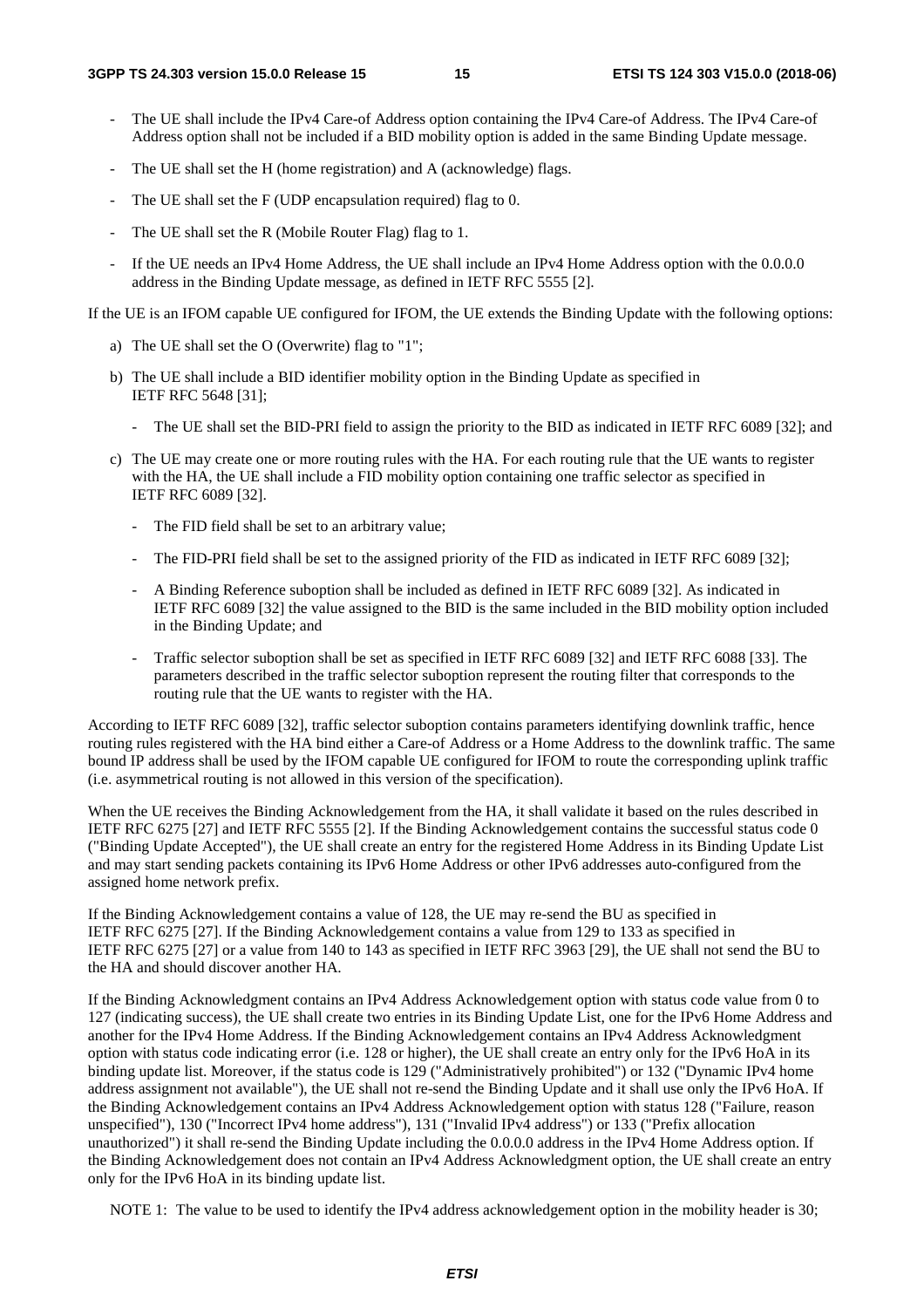If the Binding Acknowledgment contains a BID mobility option, the UE shall process it as specified in IETF RFC 5648 [31]. If the Binding Acknowledgment contains one or more flow mobility options, the UE shall process it as specified in IETF RFC 6089 [32].

If the status field of the BID mobility option is set to zero, the IFOM capable UE configured for IFOM applies to every examined BID option the status code contained in the status field of the Binding Acknowledgement message as indicated in IETF RFC 5648 [31]. If the value of the status field assigned to a BID mobility option is equal to 4 ("MCOA NOTCOMPLETE"), 164 ("MCOA MALFORMED"), 165 ("MCOA NON-MCOA") or 167 ("MCOA UNKOWN COA"), the IFOM capable UE configured for IFOM performs the operations described in IETF RFC 5648 [31].

NOTE 2: the above error cases, e.g. 165 ("MCOA NON-MCOA BINDING EXISTS"), that do not apply to the case of initial attach can apply to other use cases (e.g. attach to additional access).

When processing a FID mobility option, if the value of the status field of the FID mobility option is 129 ("Flow binding rejected"), 130 ("Flow identification mobility option malformed"), 131 ("BID not found") or 132 ("FID not found"), the IFOM capable UE configured for IFOM performs the operations described in IETF RFC 6089 [32].

The UE may then send data traffic either with the IPv6 Home Address or with the IPv4 Home Address. If the UE is located on an IP6-enabled link, it shall send IPv6 packets as described in IETF RFC 6275 [27]; IPv4 traffic shall be encapsulated in IPv6 packets as described in IETF RFC 5555 [2]. If the UE is located on an IPv4-only link and the Binding Acknowledgement contains the NAT detection option with the F flag set, the UE shall send IPv6 and IPv4 packets following the vanilla UDP encapsulation rules specified in IETF RFC 5555 [2]. Otherwise the UE shall send IPv6 and IPv4 packets encapsulated in IPv4 as specified in IETF RFC 5555 [2].

Once the DSMIPv6 tunnel is established, the UE may build a DHCPv4 or DHCPv6 message as described in IETF RFC 4039 [26] or IETF RFC 3736 [13] respectively and send it via the DSMIPv6 tunnel as described in IETF RFC 6275 [27] in order to retrieve additional parameters, e.g. Vendor-specific options. The UE may also request additional IPv6 prefix(es) with length of /64 or shorter by using DHCPv6 Prefix Delegation as defined in IETF RFC 6276 [35].

### 5.1.3 HA procedures

### 5.1.3.1 Security association establishment and IPv6 Home Network Prefix assignment

The HA shall support the IKEv2 protocol (see IETF RFC 5996 [14]) for negotiating the IPsec security association to secure DSMIPv6 signalling and shall support EAP over IKEv2 as described in IETF RFC 5996 [14] to perform UE authentication with an AAA server. If an additional authentication and authorization of the IPSec security association were needed with an external AAA server, then the additional authentication steps during the IKEv2 exchange shall be supported as specified in IETF RFC 4739 [23] and the HA shall follow the PDG procedure defined in 3GPP TS 33.234 [24].

The HA shall support IPsec ESP (see IETF RFC 4303 [11]) in order to provide authentication of Binding Update and Binding Acknowledgement messages as specified in IETF RFC 4877 [4]. The HA shall support multiple authentication exchanges in the IKEv2 protocol as specified in IETF RFC 4739 [23] in order to support authentication with an external AAA server.

The HA shall complete the IKE\_SA\_INIT exchange as specified in IETF RFC 5996 [14]. The HA shall include in the IDr the same value included by the UE in the IDr payload of the request.

Upon successful authorization and authentication, the HA shall accept the security association establishment request by sending the IKE\_AUTH response message with the CFG\_REPLY payload including the IPv6 Home Network Prefix allocated to the UE in the MIP6\_HOME\_PREFIX attribute. This prefix information shall include the prefix length as specified in IETF RFC 5026 [10]. If the UE included the INTERNAL IP6 DNS or the INTERNAL IP4 DNS in the CFG\_REQUEST payload, the HA shall include the same attribute in the CFG\_REPLY payload including zero or more DNS server addresses as specified in IETF RFC 5996 [14].

If the HA needs to reject a IKEv2 security association establishment due to the network policies or capabilities to indicate that no more IKEv2 security association establishment request with any APN can be accepted for the UE, the HA shall include in the IKE\_AUTH response message containing the IDr payload a Notify Payload with a Private Notify Message Type MAX\_CONNECTION\_REACHED as specified in 3GPP TS 24.302 [21].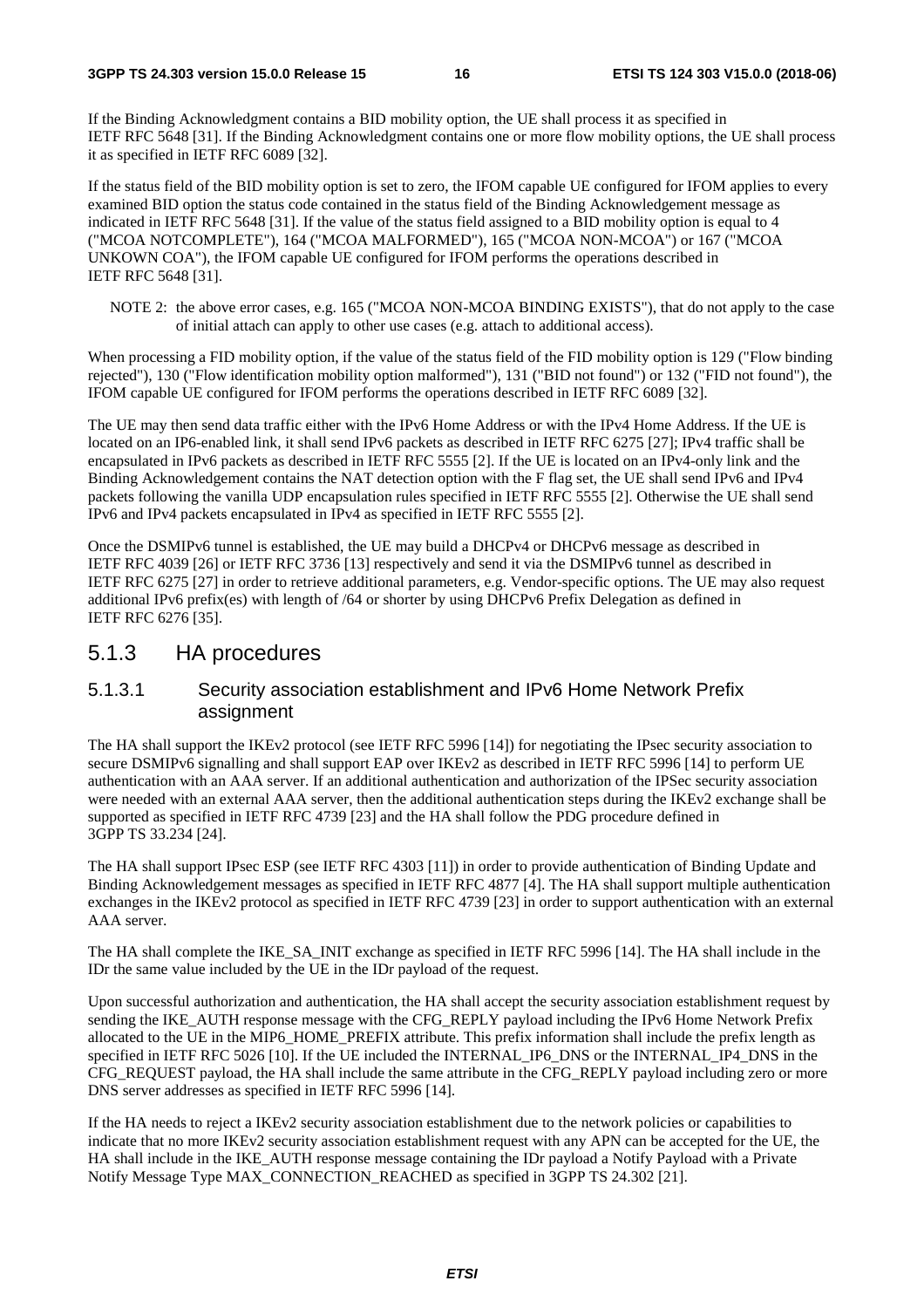If the UE included a PDN Identifier notify payload within the IKE\_AUTH request message, the HA may apply the following procedure:

- 1) Process the PDN Identifier notify payload according to IETF RFC 5996 [14]; and
- 2) Use the IPv6 prefix contained in the payload to identify the PDN connection for which the security association is being set up and
	- if the HA is able to identify the PDN connection for which the security association is being set up, the HA shall insert the previously assigned IPv6 Home Network Prefix in the MIP6\_HOME\_PREFIX attribute in the CFG\_REPLY payload; or
	- if the HA is not able to identify the PDN connection for which the security association is being set up, the HA shall ignore the content of the received PDN Identifier notify payload and allocate an IPv6 Home Network Prefix as described below.

When allocating an IPv6 Home Network Prefix, the HA shall apply one of the following procedures:

- If the IKEv2 message is received over an existing PDN connection, the assigned IPv6 network prefix of the PDN connection shall be sent to the UE as IPv6 Home Network Prefix in the MIP6\_HOME\_PREFIX attribute; or,
- If the IKEv2 message is not received over an existing PDN connection, and the UE has an existing PDN connection which has no IPSec security association established, the assigned IPv6 network prefix of the PDN connection shall be sent to the UE as IPv6 Home Network Prefix in the MIP6\_HOME\_PREFIX attribute; or,
- If the IKEv2 message is not received over an existing PDN connection, and the UE does not have an existing PDN connection which has no IPSec security association established, a new IPv6 network prefix shall be allocated and sent to the UE as IPv6 Home Network Prefix in the MIP6\_HOME\_PREFIX attribute.

An IFOM capable Home Agent shall implement the IFOM Capability notify payload. If the UE included the IFOM Capability notify payload within the IKE\_SA\_INIT request message, the HA shall perform the following procedures:

- process the IFOM Capability notify payload according to IETF RFC 5996 [14];
- if the HA is IFOM capable, the HA includes the IFOM Capability notify payload in the IKE\_SA\_INIT response message; and
- if the HA is not IFOM capable, the HA ignores the IFOM Capability notify payload received from the UE and in the IKE\_SA\_INIT response message will not include the IFOM Capability notify payload.

If the 3GPP AAA server triggers the HA to perform a HA reallocation procedure as specified in 3GPP TS 33.402 [18], the HA learns the IP address of the target HA as specified in 3GPP TS 29.273 [20]. The HA shall provide to the UE the target HA IP address in the REDIRECT payload during IKE\_AUTH exchange as specified in 3GPP TS 33.402 [18]. The encoding of the REDIRECT payload in the IKE\_AUTH response message is specified in IETF RFC 5685 [30]. The HA shall not assign an IPv6 prefix to the UE in the IKE\_AUTH exchange. The HA shall remove the states of the IKEv2 security association with the UE after receiving an IKEv2 Informational message with a DELETE payload from the UE.

### 5.1.3.2 Initial binding registration and IPv4 Home Address assignment

When the HA receives a Binding Update message from the UE, it shall validate it as described in IETF RFC 6275 [27] and in IETF RFC 5555 [2]. If the Alternate Care-of Address option is present, the HA shall verify the correctness of the Alternate Care-of Address option. If the Care-of Address specified in the Alternate Care-of Address option and in the Source Address field of the IPv6 header of the Binding Update packet are different, the HA shall reject the request by returning a Binding Acknowledgement with status code 128. If the HA accepts the Binding Update message, it shall create a new entry in its binding cache for UE, marking it as a home registration. The lifetime of this binding cache entry is set based on operator's policies. The HA shall not perform a Duplicate Address Detection on the IPv6 Home Address of the UE because of the uniqueness of the IPv6 prefix assigned by the HA to the UE. Then the HA shall send a Binding Acknowledgement with R bit set to "1" as specified in IETF RFC 6275 [27] and IETF RFC 3963 [29]. The HA may include the Binding Refresh Advice mobility option following rules defined in IETF RFC 6275 [27] to indicate the remaining time until the UE should send a new home binding update.

If the Binding Update contains an IPv4 Home Address option with the 0.0.0.0 IPv4 address, the HA shall assign an IPv4 Home Address to the UE, including an IPv4 Address Acknowledgement option in the Binding Acknowledgement message, as specified in IETF RFC 5555 [2]. If no IPv4 addresses are available at the HA, the HA shall send a Binding Acknowledgement with status code 132 in the IPv4 address acknowledgement option.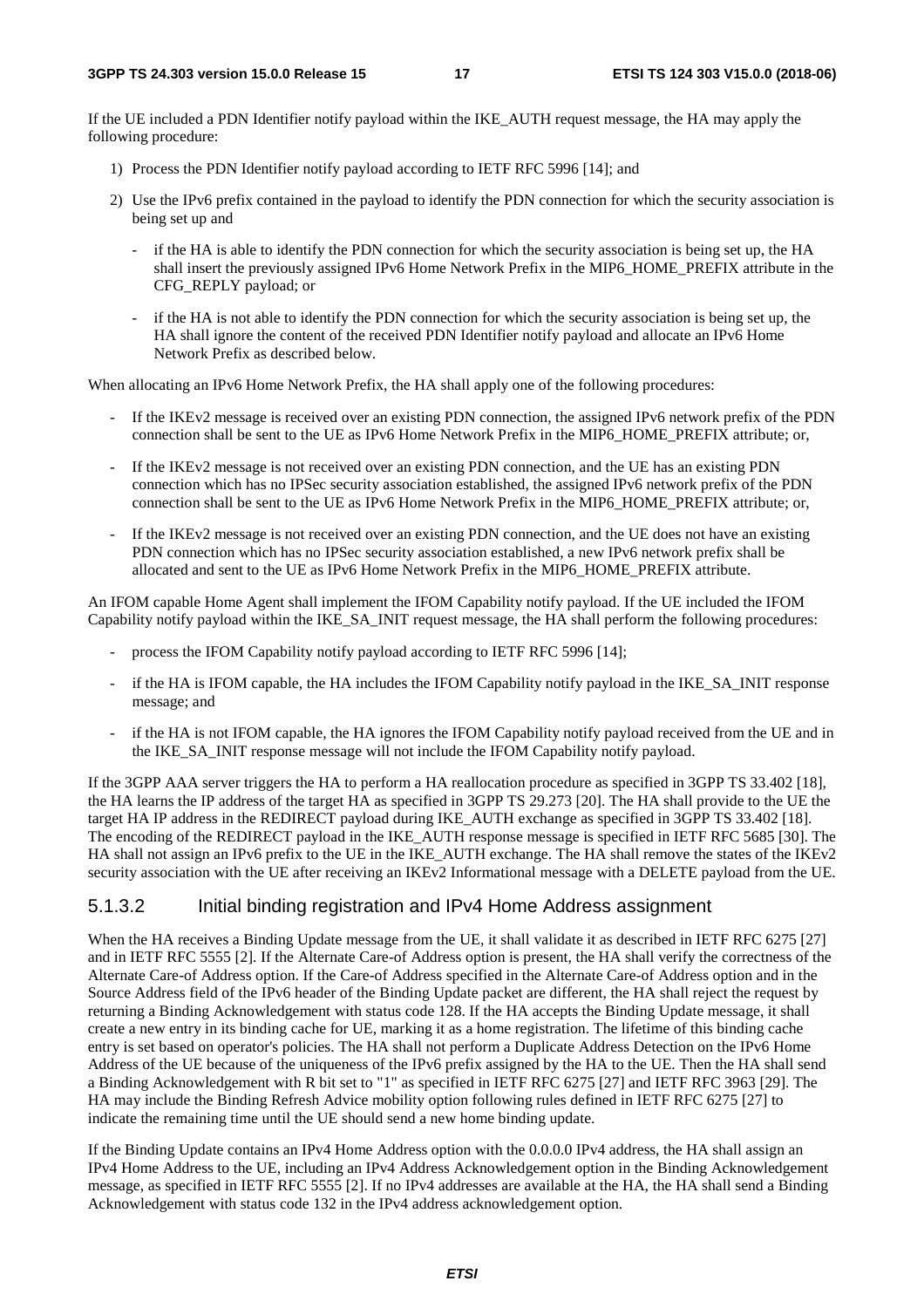If in the received Binding Update the IPv4 Care-of Address in the IPv4 Care-of Address option is not the same as the IPv4 address in the Source Address in the outer IPv4 header then a NAT was in the path. This information shall be included in the Binding Acknowledgement within a NAT Detection option with the F flag set and the Binding Acknowledgement shall be encapsulated based on the vanilla UDP encapsulation specified in IETF RFC 5555 [2].

If a NAT was not detected, the HA shall send the Binding Acknowledgement without any UDP encapsulation; the message shall be encapsulated in an IPv4 header if the Care-of Address is IPv4 or in an IPv6 header if the Care-of Address is IPv6 as specified in IETF RFC 5555 [2].

If the Binding Update contains a BID mobility option, the HA shall process it as specified in IETF RFC 5648 [31]. If one or more FID mobility options are included in the received Binding Update, the HA shall process it as specified in IETF RFC 6089 [32] and IETF RFC 6088 [33]. If binding update is accepted and IP flow mobility is supported, the HA shall insert the BID mobility option into the Binding Acknowledgement message as specified in IETF RFC 5648 [31]. In addition, if the received Binding Update contains FID mobility option, the HA shall create the flow bindings accordingly and insert the FID mobility option into the Binding Acknowledgement message as specified in IETF RFC 6089 [32].

If the binding update is accepted for both IPv4 and IPv6 home addresses, the HA creates two bindings, one for each home address as specified in IETF RFC 5555 [2]. The HA shall link the IPv4 home address binding to the IPv6 home address binding.

NOTE: How the linkage between the two bindings (e.g. separate or single binding cache entry) is performed is implementation specific.

When the binding cache entry is created for the UE, the HA shall tunnel all packets destined to the IPv6 Home Address, the home network prefix and all packets destined to the IPv4 Home Address (if present) to the UE's Care-of Address. If a NAT was detected, packets shall be encapsulated in UDP and IPv4 based on vanilla UDP encapsulation specified in IETF RFC 5555 [2]. If the Care-of Address is an IPv6 address, IPv4 and IPv6 packets shall be encapsulated in an IPv6 header as specified in IETF RFC 6275 [27] and in IETF RFC 5555 [2]; otherwise, if the Care-of Address is an IPv4 address, IPv4 and IPv6 packets shall be encapsulated in an IPv4 header as specified in IETF RFC 6275 [27] and in IETF RFC 5555 [2]. If the HA has multiple binding cache entries with flow bindings (see 3GPP TS 23.261 [34]), the HA shall route all packets destined to the IPv6 Home Address, the home network prefix, the IPv6 prefix(es) assigned through DHCP prefix delegation (if present) and all packets destined to the IPv4 Home Address (if present) as described in IETF RFC 6089 [32].

After the DSMIPv6 tunnel is established, if DHCPv6 Prefix Delegation request is received, the HA may assign additional IPv6 prefix(es) with length of /64 or shorter to the UE as defined in IETF RFC 6276 [35]. Once the DHCPv6 Prefix Delegation procedure has been completed, the HA shall add the assigned delegated prefix(es) into the binding cache entry as defined in IETF RFC 6276 [35]. When the delegated prefix(es) is included in the binding cache entry for UE, the HA shall tunnel all the packets destined to the delegated prefix(es) to the UE's Care-of Address.

### 5.1.3.3 Binding Error message

When the HA receives a Binding Update and detects an unrecognized Mobility Header, the HA shall send a Binding Error message with status value 2 "Unrecognized MH Type value" as specified in IETF RFC 6275 [27]. The HA shall include the Home address that was contained in the Home Address destination option.

If NAT was not detected, the HA shall send the Binding Error without any UDP encapsulation; the message shall be encapsulated in an IPv4 header if the Care-of Address is IPv4 or in an IPv6 header if the Care-of Address is IPv6 in the same manner as the Binding Acknowledgement encapsulation specified in IETF RFC 5555 [2].

If NAT was detected, the HA shall send the Binding Error encapsulated in UDP and IPv4 based on vanilla UDP encapsulation specified in IETF RFC 5555 [2].

## 5.2 Dual-Stack Mobile IPv6 handover

### 5.2.1 General

The DSMIPv6 handover procedure is performed by the UE to update its Care-of Address at the HA after a movement between two different accesses (e.g. a movement from a 3GPP to a non-3GPP access). The procedure is also used when the Care-of Address is changed for other reasons (e.g. re-allocation of a local IP address or equivalent). When this procedure takes place, the UE has already a valid registration at the HA, which implies that the HA has an entry in its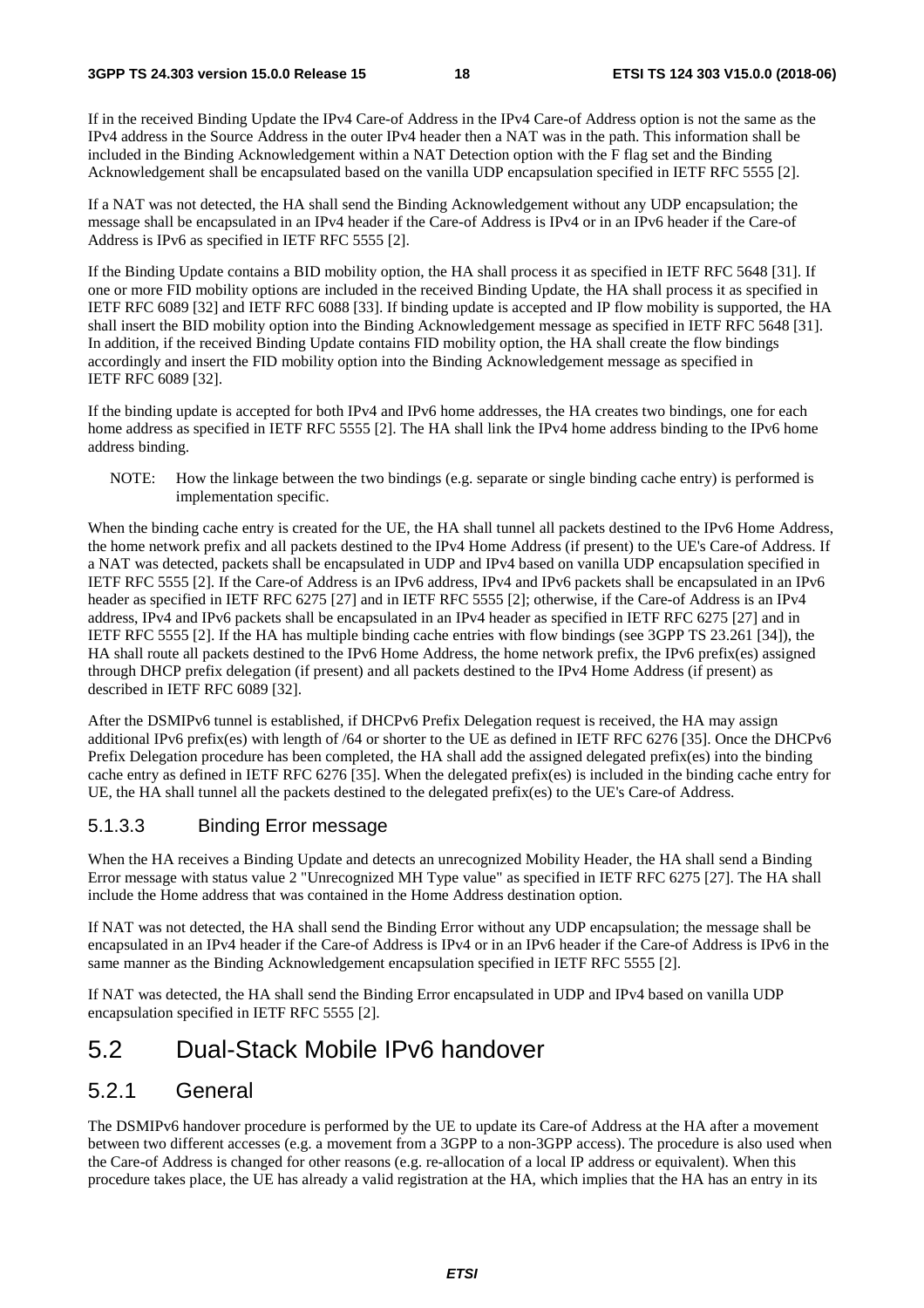binding cache for that UE and a security association to secure DSMIPv6 signalling is in place between the UE and the HA.

The procedure involves performing the Home Link Detection, setup a security association with the HA if there is no security association existing, and the exchange of a Binding Update and a Binding Acknowledgement between the UE and the HA. For the handover procedure, at the previous access the UE shall already perform discovery of the HA address, and may set up a security association with it, as these steps are part of the initial attach procedure described in subclause 5.1.2.

There are different handover scenarios:

- handover from home link to a foreign link;
- handover from a foreign link to another foreign link; and
- handover from a foreign link to a home link.

### 5.2.2 UE procedures

### 5.2.2.1 General

Following a change of access, the UE configures an IP address on the target access system. The details of IP address configuration can be access specific. The handling of the received Binding Acknowledgement is the same as specified in subclause 5.1.2.4.

### 5.2.2.2 Handover from home link to a foreign link

If the access network supports IPv6, as soon as the UE has received via a Router Advertisement at least an IPv6 prefix which is not present in its Prefix List, the UE shall perform the Home Link detection as specified in subclause 5.1.2.3.

If the UE detects that it is moving from home link to foreign link, and if there is no security association existing with the HA, the UE shall perform the Security association establishment and Home Address assignment procedure with the HA as specified in subclause 5.1.2.2.

Then the UE shall perform the initial binding registration and IPv4 Home Address assignment as specified in subclause 5.1.2.4. In order to maintain IP address preservation for the IPv4 address used in the home link, the UE shall include the IPv4 address used on the home link in an IPv4 Home Address option in the same Binding Update message. The IFOM capable UE configured for IFOM shall extend the Binding Update message as described in subclause 5.1.2.4.

If the UE does not have an IPv4 Home Address but wants to configure one, the UE shall include the IPv4 Home Address option with the 0.0.0.0 address as specified in subclause 5.1.2.4.

If the access network supports only IPv4, as soon as the UE has configured an IPv4 Care-of Address, the UE shall send a Binding Update tunnelled in UDP as specified in IETF RFC 5555 [2]. The UE shall set the F flag to "0". The UE shall set the R flag to "1".

Independent of an IPv6 or IPv4 access network the UE shall set the Key Management Capability (K) bit in the Binding Update message.

If the UE receives, as response to an outstanding binding registration, a binding acknowledgment having a status code equal to 135 ("Sequence number out of window") and a sequence number different from the one used in the outstanding binding registration, the UE shall accept the binding acknowledgment and process it as specified in IETF RFC 6275 [27].

### 5.2.2.3 Handover from a foreign link to another foreign link

If the access network supports IPv6, as soon as the UE has received via a Router Advertisement at least an IPv6 prefix which is not present in its Prefix List, the UE shall perform the Home Link detection as specified in subclause 5.1.2.3.

If the UE detects it is not attached to the home link, the UE shall send a Binding Update to the HA including the newly configured IP address as the Care-of Address in the Source IP address of the packet and optionally in the Alternate Care-of Address Option IETF RFC 6275 [27]. The UE build the Binding Update message as specified in IETF RFC 6275 [27].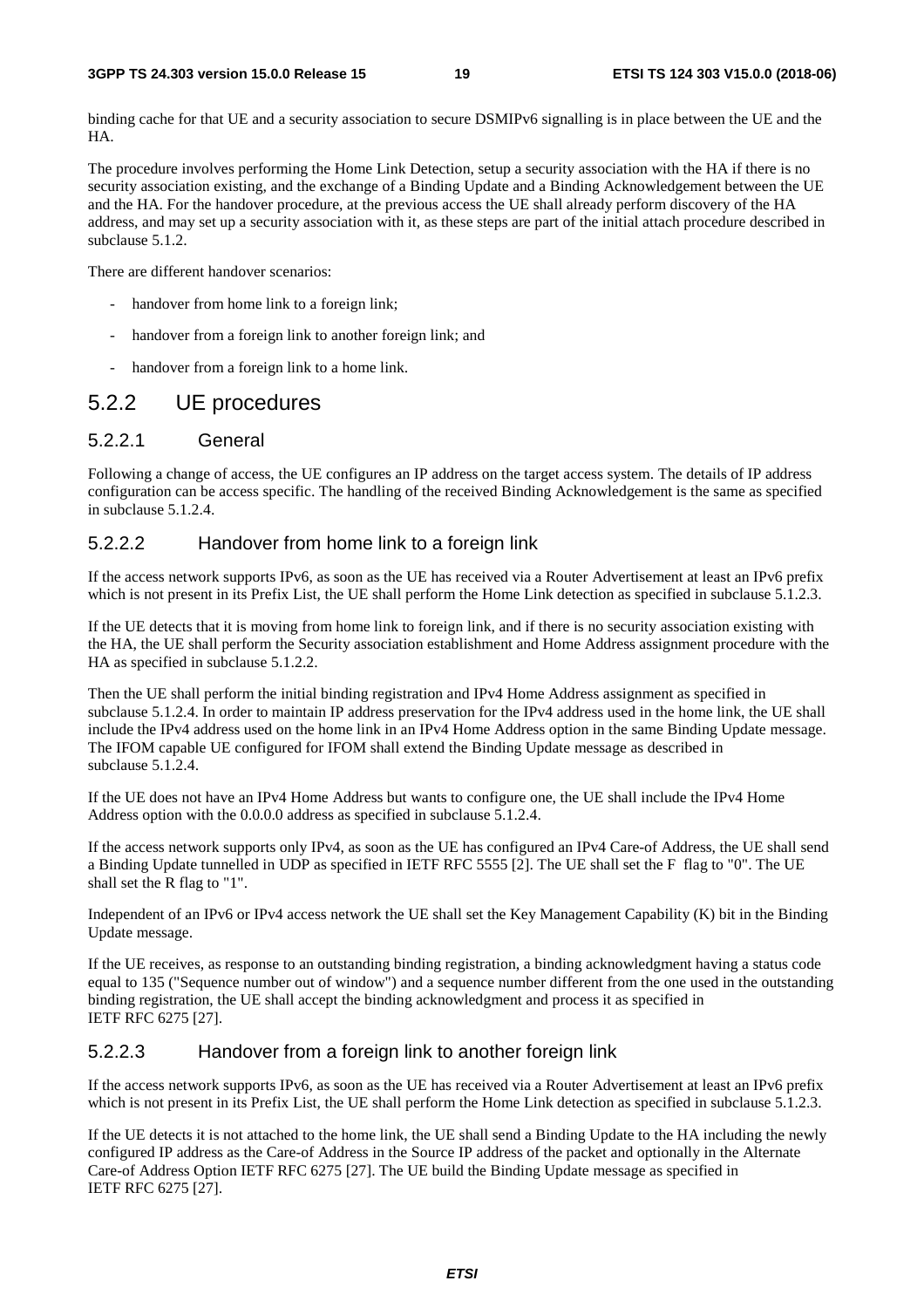#### **3GPP TS 24.303 version 15.0.0 Release 15 20 ETSI TS 124 303 V15.0.0 (2018-06)**

If the UE has been assigned also an IPv4 Home Address and wants to update also the binding for it, the UE shall include the IPv4 Home Address option including the assigned IPv4 Home Address in the same Binding Update message.

If the UE has been assigned also an IPv4 Home Address and wants to release it, the UE shall not include any IPv4 Home Address option in the same Binding Update.

If the UE does not have an IPv4 Home Address but wants to configure one, the UE shall include the IPv4 Home Address option with the 0.0.0.0 address as specified in subclause 5.1.2.4.

If the access network supports only IPv4, as soon as the UE has configured an IPv4 Care-of Address which is different from the previous Care-of Address, the UE shall send a Binding Update tunnelled in UDP as specified in IETF RFC 5555 [2]. The UE shall set the F flag to "0". The UE shall set the R flag to "1".

Independent of an IPv6 or IPv4 access network the UE shall set the Key Management Capability (K) bit in the Binding Update message.

If the UE is an IFOM capable UE configured for IFOM, the UE extends the Binding Update with the following options:

- a) the UE shall set the O (Overwrite) flag to "0";
- b) the UE shall include a BID identifier mobility option in the Binding Update as specified in IETF RFC 5648 [31];
	- the UE shall set the BID field to the value registered with the Home Agent;
	- the UE shall set the BID-PRI field to assign the priority to the BID as indicated in IETF RFC 6089 [32];
	- if the newly configured IP address used as Care-of Address is an IPv6 address, the UE shall not insert any Alternate Care-of Address option in the Binding Update message;
	- if the newly configured IP address used as Care-of Address is an IPv4 address, the UE shall not insert any IPv4 Care-of Address option in the Binding Update message; and
	- the UE shall insert the newly configured IP address used as Care-of Address in the Care-of Address field of the BID identifier mobility option insertd in the Binding Update message;
- c) the UE may create one or more routing rules. For each routing rule that the UE wants to register with the HA, the UE shall include a FID mobility option containing one traffic selector as specified in IETF RFC 6089 [32]. Traffic selectors are defined in IETF RFC 6088 [33]:
	- the UE shall set the FID field to an arbitrary value;
	- the UE shall set the FID-PRI field to assign the priority to the routing filter as indicated in IETF RFC 6089 [32];
	- the UE shall include a Binding Reference suboption as indicated in IETF RFC 6089 [32]. The value assigned to the BID identifies the routing address that the UE wants to use to exchange the packets matching the routing filters; and
	- traffic selector suboption shall be set as specified in IETF RFC 6089 [32] and IETF RFC 6088 [33]. The parameters described in the traffic selector suboption represent the routing filter that corresponds to the routing rule that the UE wants to register with the HA;
- d) The UE may insert a flow summary mobility option (as described in IETF RFC 6089 [32]).
	- If the UE wants to keep some routing rules previously registered unmodified, i.e. no flow handover, the UE lists the values of the FIDs identifying the routing rules that the UE wants to keep unmodified in the flow summary mobility option; and
	- If the UE wants to remove one or more previously registered routing rules, the UE does not include in the flow summary mobility option the FIDs identifying the routing rules that the UE wants to remove; and
- e) the UE may modify one or more routing rules with the HA. For each routing rule that the UE wants to modify, the UE shall include a FID mobility option as specified in IETF RFC 6089 [32].
	- the UE shall set the FID field to the value identifying the routing filter the UE wants to handover;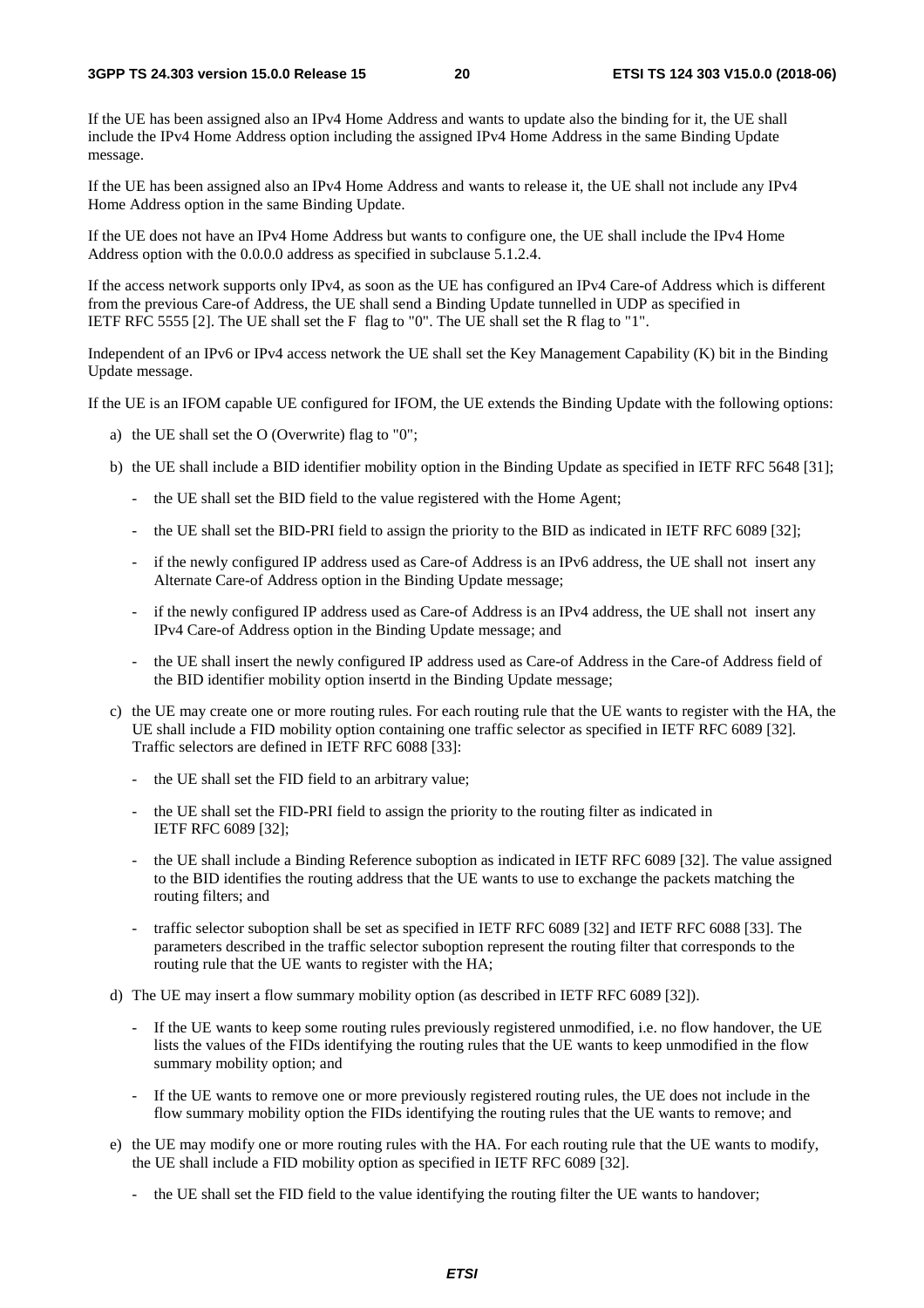- the UE shall set the FID-PRI field to assign the priority to the BID as indicated in IETF RFC 6089 [32]; and
- the UE shall include a Binding Reference suboption as indicated in IETF RFC 6089 [32]. The value assigned to the BID identifies the routing address that the UE wants to use to exchange the packets matching the routing filters.

The UE shall process the binding acknowledge message as described in subclause 5.1.2.4.

## 5.2.2.4 Handover from a foreign link to a home link

If the access network supports IPv6, as soon as the UE has received via a Router Advertisement message at least an IPv6 prefix which is not present in its Prefix List, the UE shall perform the Home Link detection as specified in subclause 5.1.2.3 to detect if the UE is attaching to the home link. If the UE detects it is attached to the home link and there is a valid DSMIPv6 Binding Update list entry at the UE, the UE shall send a Binding Update with the Lifetime field set to "0" in order to remove the binding at the HA, as specified in IETF RFC 6275 [27]. If an IPv4 home address was assigned to the UE, as an optimization the UE may not include the IPv4 home address option as the binding for the IPv4 home address will be removed by the HA. Independent of an IPv6 or IPv4 access network the UE shall set the Key Management Capability (K) bit in the de-registration Binding Update message. The UE may preserve the IKEv2 session in order to avoid re-establishing the session when the next handover occurs. If there is not a safe assumption that the UE will remain in the home link (e.g. switching off the non-3GPP radio interface in case of a dual radio terminal), the UE should preserve the IKEv2 session.

If the UE receives a Binding Revocation Indication message from the HA while there is an outstanding unacknowledged Binding Update with Lifetime field set to "0" message, the UE need not send a Binding Revocation Acknowledgement as specified in subclause 5.4.2.1.

## 5.2.3 HA procedures

### 5.2.3.1 Handover from home link to a foreign link

In case of UE handover from home link to foreign link, the HA shall support the initial registrstion procedure as specified in subclause 5.1.3.

The error codes used in the Binding Acknowledgement are the same as specified in subclause 5.1.3.2.

### 5.2.3.2 Handover from a foreign link to another foreign link

When the HA receives a Binding Update from the UE, the HA shall validate it as described in IETF RFC 6275 [27] and in IETF RFC 5555 [2]. If the validation is successful, the HA shall update the binding cache entry related to the Home Address included in the Binding Update.

If the Binding Update is an IPv6 packet, with the Alternate Care-of Address option present, the HA shall verify the correctness of the Alternate Care-of Address option. If the Care-of Address specified in the Alternate Care-of Address option and in the Source Address field of the IPv6 header of the Binding Update packet are different, the HA shall reject the request by returning a Binding Acknowledgement with status code 128. If the option is valid, the HA shall update the binding cache entry with the Care-of Address in the Source Address of the IPv6 header.

If the Binding Update outer header is an IPv4 header and the IPv4 Care-of Address in the IPv4 Care-of Address option is the same as the IPv4 address in the Source Address in the outer IPv4 header, the HA shall update the binding cache entry with the Care-of Address in the IPv4 Care-of Address option and shall send a Binding Acknowledgment encapsulated in IPv4 as specified in IETF RFC 5555 [2].

If in the received Binding Update the IPv4 Care-of Address in the IPv4 Care-of Address option is not the same as the IPv4 address in the Source Address in the outer IPv4 header then a NAT was in the path. This information shall be included in the Binding Acknowledgement within a NAT Detection option with the F bit set. The Binding Acknowledgment shall be encapsulated in UDP and the binding cache updated as specified in IETF RFC 5555 [2].

If the Binding Update contains an IPv4 Home Address option with an IPv4 Home Address previously assigned, the HA shall update also the binding cache entry related to the IPv4 Home Address to the UE. If the Binding Update contains no IPv4 Home Address option, the HA shall remove the binding cache entry related to the IPv4 Home Address of the UE if present.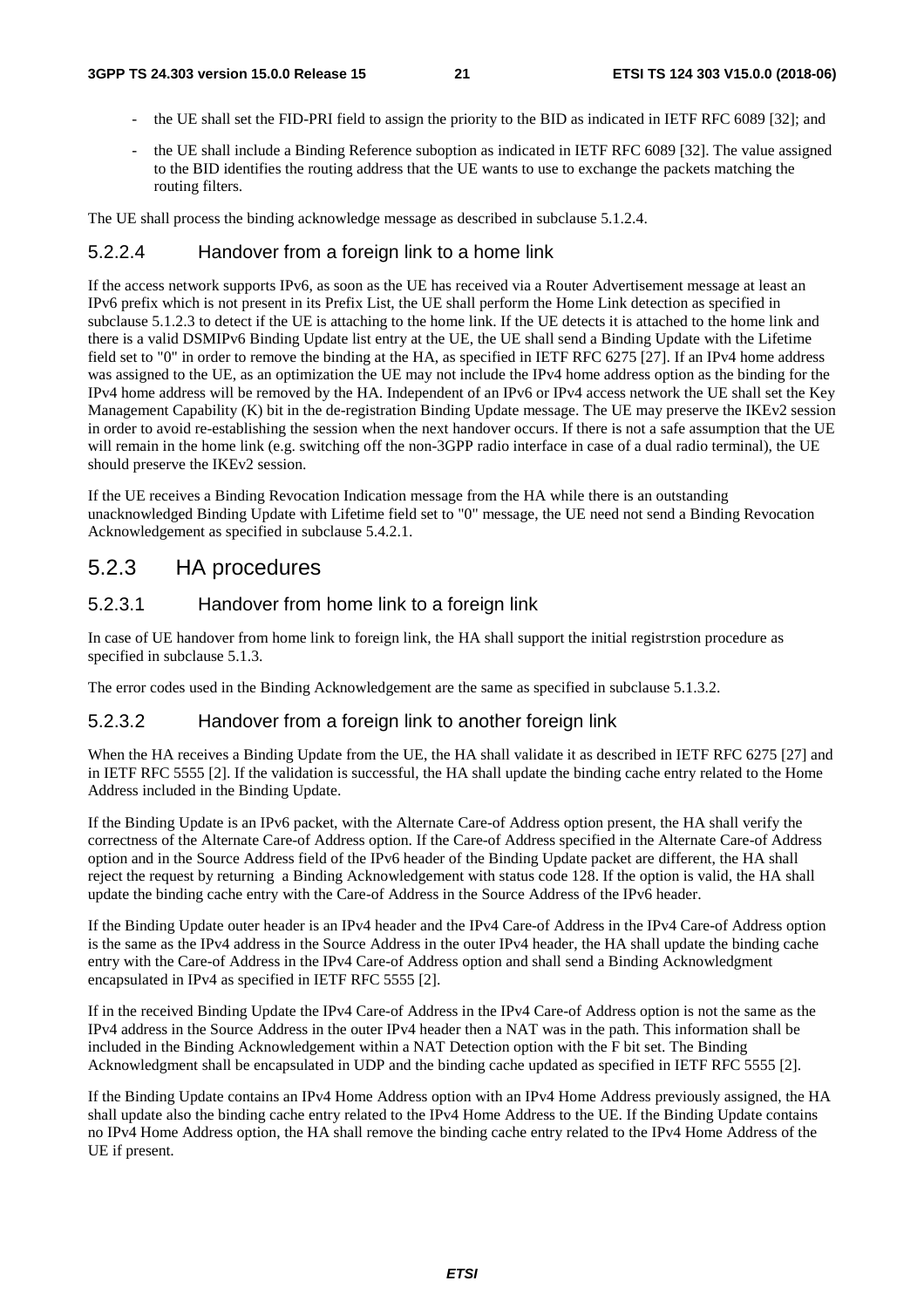If the Binding Update contains an IPv4 Home Address option with the 0.0.0.0 IPv4 address, the HA shall assign an IPv4 Home Address to the UE, including an IPv4 Address Acknowledgement option in the Binding Acknowledgement message.

The error codes used in the Binding Acknowledgement are the same as specified in subclause 5.1.3.2.

If the Binding Update contains a BID mobility option and (optionally) a Flow summary mobility option, the HA shall process the received Binding Update message and send a Binding Acknowledgement message as described in subclause 5.1.3.2.

If the Key Management Mobility Capability (K) bit is set in the Binding Update and the HA supports the feature, the HA updates its IKEv2 security associations to include the UE's Care-of Address as the peer address and the Binding Acknowledgement is returned with the K bit set.

The HA shall set the R bit to "1" in the Binding Acknowledgement.

### 5.2.3.3 Handover from a foreign link to a home link

When a UE hands over from a foreign link to its home link, a network based mobility protocol (PMIPv6 or GTP) in the home link creates a binding cache entry for the UE. The DSMIPv6 binding cache entry that was created by the UE on the foreign link shall not be overwritten. The downlink UE packets shall be processed by the HA based on the DSMIPv6 binding cache entry before the DSMIPv6 binding cache entry is removed.

The DSMIPv6 binding cache entry shall be removed when a Binding Update with lifetime field set to "0" is received by the HA from the UE. The HA shall process the message as per IETF RFC 5555 [2] and IETF RFC 6275 [27], removing the associated binding cache entry and sending the Binding Acknowledge message with the Status field set to "0" (Binding Update accepted). If an IPv4 home address was assigned to the UE, the HA shall also remove the binding for the IPv4 home address tied to the IPv6 home address included in the Binding Update.

If the HA decides to remove the DSMIPv6 binding cache entry of the UE, prior to receiving a binding update with lifetime set to "0" from the UE , the HA shall send a Binding Revocation Indication message as specified in subclause 5.4.3.1.

NOTE: As described above, if the HA receives a Binding Update with Lifetime field set to "0", the HA removes the associated binding cache entry, but additionally the HA can store some data of the binding cache entry for a certain time in order to allow the HA to identify a delayed Binding Update registration message arriving at the HA after the Binding Update de-registration.

## 5.3 Dual Stack Mobile IPv6 Re-Registration

### 5.3.1 General

The DSMIPv6 Re-Registration procedure can occur at any time when the UE is already registered at the HA. The procedure is initiated by the UE when it wishes to extend the lifetime of an existing registration, e.g. in case the lifetime is expiring. The procedure can also be initiated by the UE when it wishes to request an IPv4 home address or to release the IPv4 binding while maintaining the IPv6 binding. The procedure may also be initiated by the UE as a mechanism to refresh the NAT bindings in order to be reachable from the HA.

NOTE: The usage of BU messages for keepalive purposes can have impacts to the battery life of the UE. The UE can be configured to rate limiting or avoid NAT keepalive as specified in IETF RFC 5555 [2].

### 5.3.2 UE procedures

As specified in IETF RFC 6275 [27], if the UE wants to extend the validity of an existing binding at the HA, the UE shall send a new Binding Update to the HA before the expiration of the lifetime indicated in the received Binding Acknowledgement, even if it is not changing its primary Care-of Address. This Binding Update is usually referred as periodic Binding Update.

The UE shall follow the rules described in IETF RFC 6275 [27], IETF RFC 5555 [2] and in subclause 5.1.2.4 to send a periodic Binding Update and handle the associated Binding Acknowledgement. As the UE has not performed any handover, the UE shall confirm the already registered Care of Address and shall indicate the desired lifetime value. In a periodic Binding Update the UE may request an IPv4 Home Address.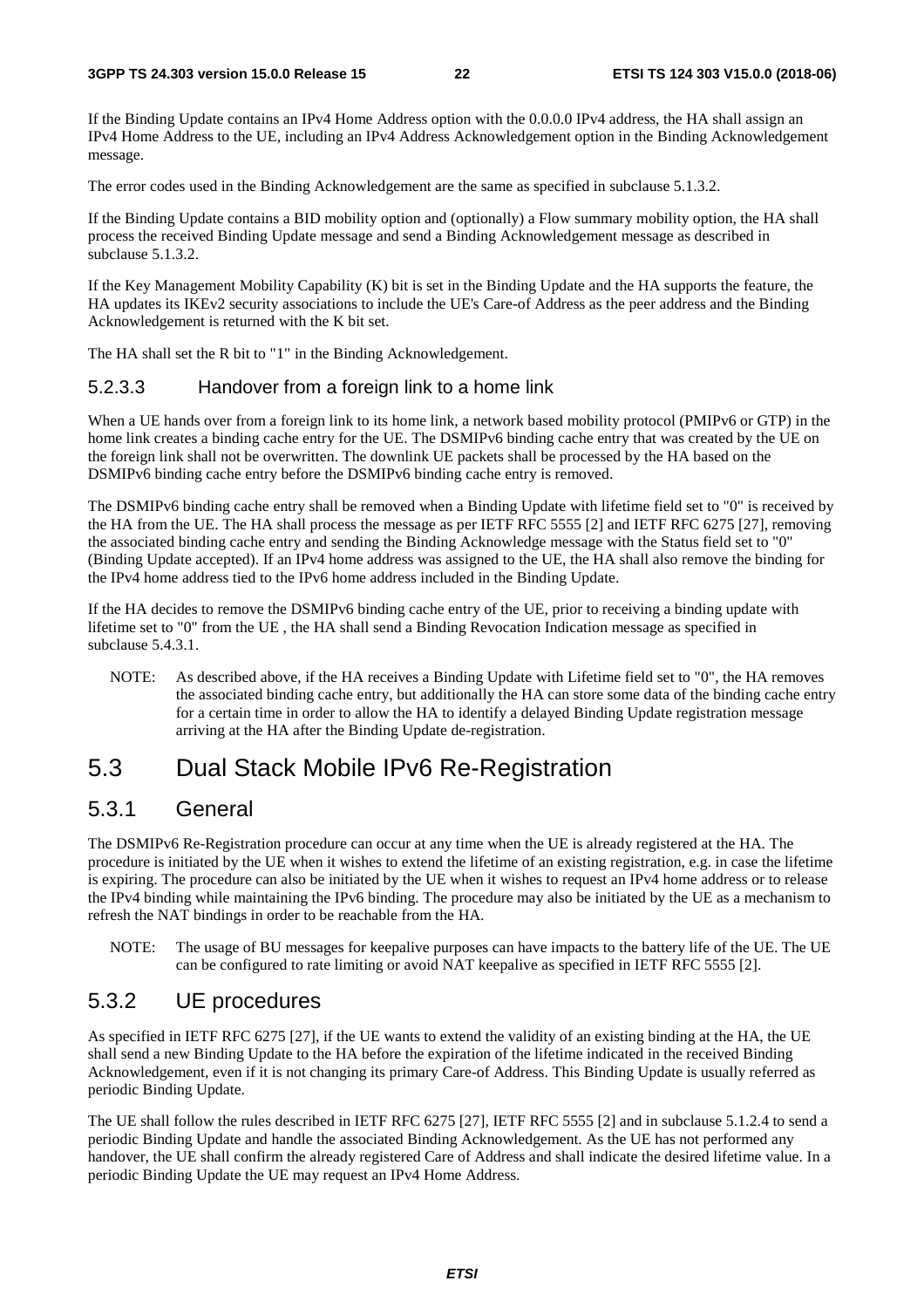If a NAT was detected and the UE is not exchanging data traffic, the UE may send a re-registration Binding Update in order to refresh the NAT binding. The Binding Update shall be sent with the interval contained in the Refresh Time field of the NAT detection option received when the NAT was detected. If the Refresh Time field was set to all 1s, the UE shall use the Binding Acknowledge lifetime as reference interval to send NAT keepalives Binding Updates.

The UE may also send a re-registration Binding Update with the purpose of requesting an IPv4 Home Address.

The UE may also send a re-registration Binding Update for the purpose of releasing the IPv4 Home Address previoulsy assigned. For this purpose, the UE shall follow the rules described in IETF RFC 5555 [2] sending a re-registration Binding Update containing no IPv4 Home Address option.

If the UE is an IFOM capable UE configured for IFOM, the UE extends the Binding Update with the following options:

- a) the UE shall set the O (Overwrite) flag to "0";
- b) the UE shall include a BID identifier mobility option in the Binding Update as specified in IETF RFC 5648 [31];
	- the UE shall set the BID field to the value identifying the Binding it wants to re-register;
	- the UE shall set the BID-PRI field to assign the priority to the BID as indicated in IETF RFC 6089 [32]; and
- c) if the UE previously registered in the HA one or more routing filters, the UE shall include a flow summary mobility option as specified in IETF RFC 6089 [32] listing the values of the FIDs identifying the registered routing filter.

### 5.3.3 HA procedures

When the HA receives a periodic Binding Update message from the UE, it shall validate it as described in subclause 5.1.3.2, in IETF RFC 6275 [27], IETF RFC 5555 [2] and IETF RFC 5648[31].

In processing a periodic Binding Update the HA shall follow the rules described in subclause 5.1.3.2. In addition if the Binding Update does not include the IPv4 home address option the HA shall remove any associated IPv4 binding cache entry and continue to maintain the IPv6 binding.

If the HA accepts the Binding Update message, it shall update the lifetime and sequence number of the existing entry in its binding cache for the Home Address. If the Binding Update contains a BID mobility option, the HA shall process it as specified in IETF RFC 5648 [31] and IETF RFC 6089 [32]. If binding update is accepted, the HA shall insert the BID mobility option into the Binding Acknowledgement message as specified in IETF RFC 5648 [31]. The Care-of Address is not updated as the periodic Binding Update is not used to update the Care-of Address.

## 5.4 Dual-Stack Mobile IPv6 detach

### 5.4.1 General

The DSMIPv6 detach is performed by the UE to close the DSMIPv6 session and the respective IKEv2 session or by the network to inform the UE that it does not have access to a specific PDN through DSMIPv6 any longer. After the DSMIPv6 detach procedure, the UE still has IP connectivity provided by the access network.

There are two explicit detach procedures:

- UE-initiated detach procedure: in this case the UE performs a DSMIPv6 de-registration with the HA and closes the IKEv2 session.
- HA-initiated detach procedure: in this case the HA informs the UE that the DSMIPv6 binding is no more valid. The UE shall then perform the network-initiated detach procedure.

### 5.4.2 UE procedures

### 5.4.2.1 Network-initiated detach

Upon receiving a Binding Revocation Indication (BRI) message according to IETF RFC 5846 [19] from the HA, the UE first shall perform the required validity checks on the BRI according to IETF RFC 5846 [19].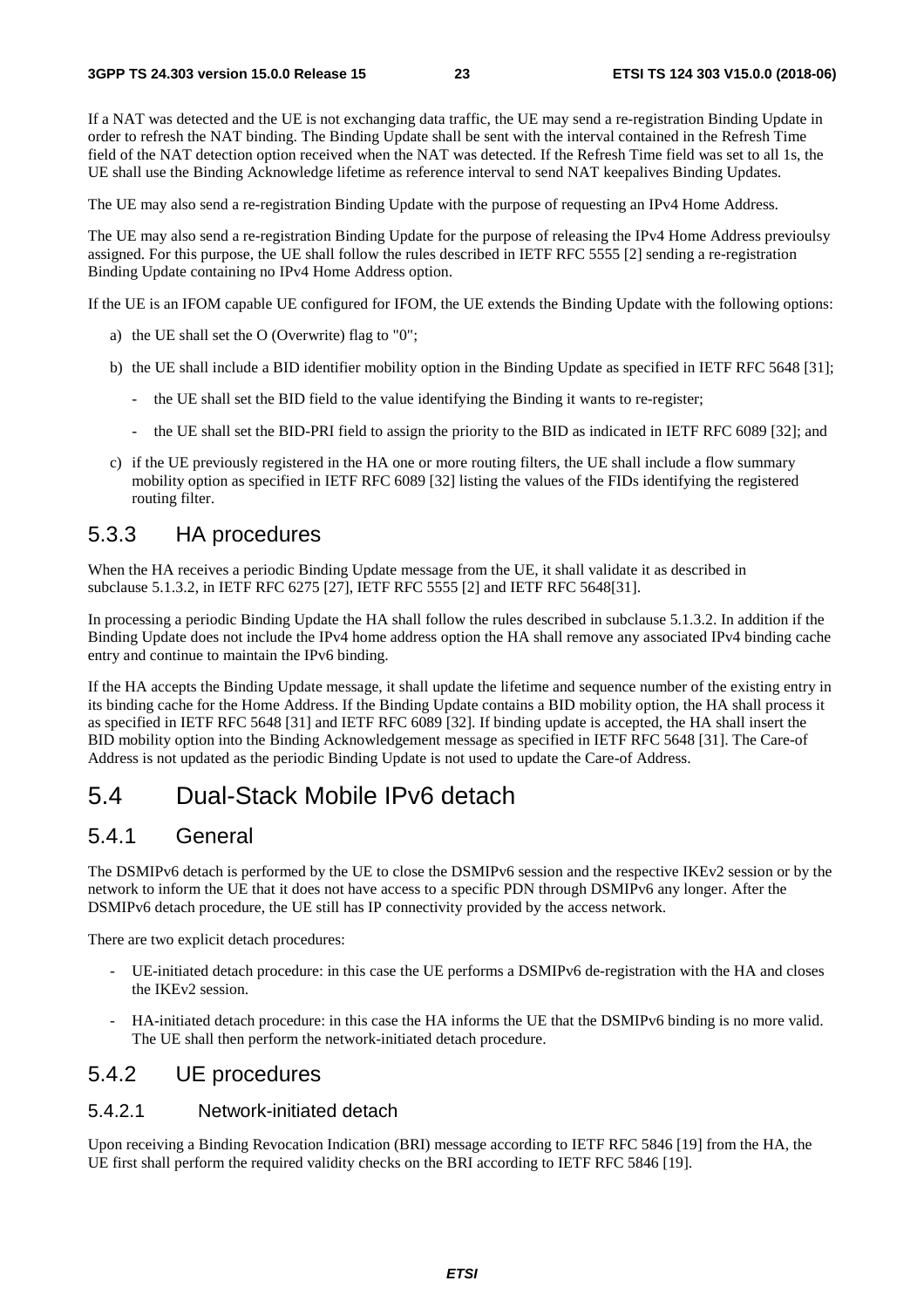The UE shall send a Binding Revocation Acknowledgement (BRA) as specified in IETF RFC 5846 [19]. In this message the UE shall set the status field to 'Success' to reflect that it has received the BRI message. The BRA message may be tunnelled in UDP or IPv4 as specified in subclause 5.1.2.4 for Binding Update messages.

The UE then shall remove the entry identified in the BRI as deregistered from its binding update list and shall use the procedures defined in IETF RFC 5996 [14] to remove the IPsec security associations associated with the DSMIPv6 registration as described in subclause 5.4.2.2.

### 5.4.2.2 UE-initiated detach

To detach from a specific PDN to which it is connected through a DSMIPv6 session, the UE shall send a Binding Update with the Lifetime field set to 0 as specified in IETF RFC 6275 [27].

The UE shall use the procedures defined in the IKEv2 protocol in IETF RFC 5996 [14] to remove the IPsec security associations associated with the DSMIPv6 registration. The UE shall close the security associations associated with the DSMIPv6 registration and instruct the HA to do the same by sending the INFORMATIONAL request message including a DELETE payload. The Protocol ID in the DELETE payload shall be set to "1" (IKE) to indicate that all IPsec ESP security associations that were negotiated within the IKEv2 exchange shall be deleted.

### 5.4.3 HA procedures

### 5.4.3.1 Network-initiated detach

As soon as it receives a trigger for network-initiated detach procedure (see 3GPP TS 29.273 [20]) the HA shall send a Binding Revocation Indication (BRI) message according to IETF RFC 5846 [19] to the UE. The message shall contain the Home Address, corresponding to the PDN connection which shall be removed. The HA shall set the P (Proxy Binding) bit to 0 (Not Proxy MIPv6 binding), G bit (Global) to 0 (only the PDN Connection specified by the HoA is removed) and V bit (IPv4 HoA Binding Only) to 0 (Not to terminate the IPv4 Home Address binding only). The revocation trigger value shall be set to 1 (Unspecified). The HA shall include the UE home address in the Type 2 routing header as per IETF RFC 5846 [19] and shall not include any mobility option. The HA shall not include a BID option in the BRI message. The BRI message may be tunnelled in UDP or IPv4 as specified in subclause 5.1.3.2 for Binding Acknowledgement messages.

The HA shall follow procedures according to IETF RFC 5846 [19] to await the receipt of a Binding Revocation Acknowledgment (BRA) message from the UE. These procedures are based on the timer MINDelayBRIs defined in IETF RFC 5846 [19]. The HA shall not remove the entry from its binding cache before receiving the BRA.

If the HA receives a Binding Update with Lifetime set to 0 after initiating the network-initiated detach procedure, the HA should treat the BU as acknowledgement to the BRI for the purposes of completing the revocation procedures that are defined in IETF RFC 5846 [19]; in this case, the HA shall remove the respective entry in its binding cache, deleting the timer MINDelayBRIs and respond with a Binding Acknowledgement according to IETF RFC 5555 [2] and IETF RFC 6275 [27].

### 5.4.3.2 UE-initiated detach

When the HA receives a Binding Update with the Lifetime field set to 0, it shall delete any existing entry for the Home Address included in the Binding Update. Then the HA shall send a Binding Acknowledgement as specified in IETF RFC 5555 [2] and IETF RFC 6275 [27].

On receipt of the INFORMATIONAL request message including a DELETE payload indicating that the UE is deleting the IPsec security associations associated with the DSMIPv6 registration, the HA shall close the IKE security association, and all IPsec ESP security associations that were negotiated within it towards the UE.

## 5.5 Void

## 5.5A Protection of data traffic

### 5.5A.1 General

UE and HA can use the IKEv2 CREATE\_CHILD\_SA exchange procedure to create a child security association to be used to provide integrity protection, confidentiality protection or both, to all data traffic exchanged within the DSMIPv6 tunnel. The procedure can be initiated by the HA or by the UE at any time after the security association between UE and HA has been set up. If both UE and HA independently decide to initiate the child security association establishment, the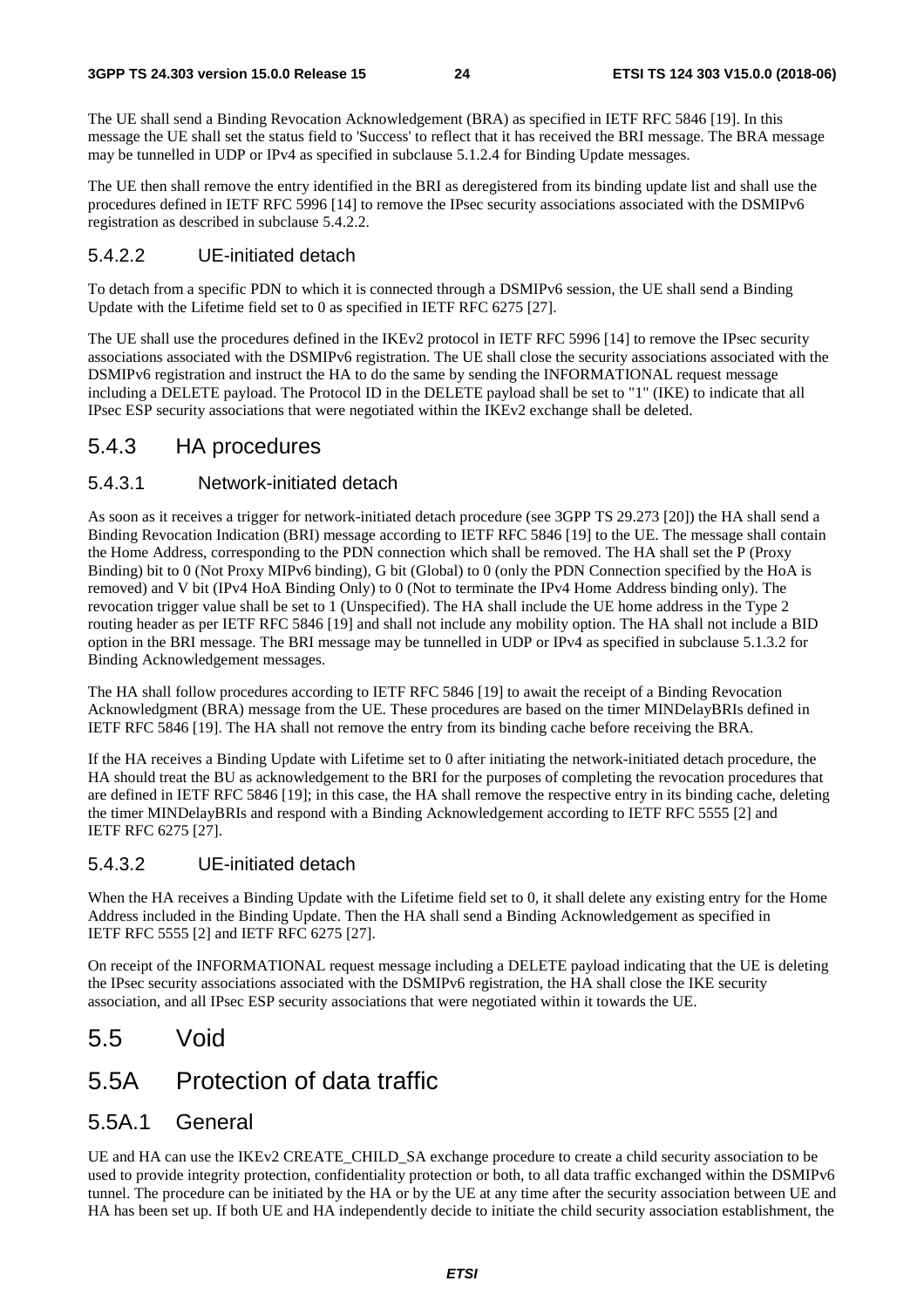procedure described in IETF RFC 5996 [14] applies. The profiles for tunnel mode IPsec ESP are defined in 3GPP TS 33.402 [18].

## 5.5A.2 UE procedures

After establishing the IPsec security association with the HA as described in subclause 5.1.2.2, the UE may initiate the creation of child security association pair to provide integrity protection, confidentiality protection or both. If the UE determines that the trust relationship of the non-3GPP access network is "untrusted" (see 3GPP TS 24.302 [21]), the UE shall not initiate the creation of child security association. If the UE initiates the creation of child security association pair, the UE shall send to the HA a CREATE\_CHILD\_SA request as described in IETF RFC 4877 [4] and IETF RFC 5996 [14] with the following additions:

- a) the content of the Security Association payload is set accordingly for integrity protection, confidentiality protection or both as indicated in IETF RFC 5996 [14] using the IPsec profiles defined in 3GPP TS 33.402 [18]; and
- b) the TSi shall contain all the Home Network Prefix assigned to the UE. If prefix delegation is used, the TSi shall also contain all the prefix(es) provided to the UE. If the UE received an IPv4 Home Address, the TSi shall also contain the IPv4 Home Address.

When the UE receives a CREATE\_CHILD\_SA request from the HA with selectors indicating the DSMIPv6 tunnel traffic, if the UE supports integrity protection, confidentiality protection or both, the UE shall reply with a CREATE\_CHILD\_SA response selecting the preferred transform proposed by the HA as specified in IETF RFC 5996 [14].

If the child SA is created successfully, the UE shall start encapsulating all the uplink packets in the DSMIPv6 tunnel in an IPsec ESP tunnel as negotiated with the HA during the CREATE\_CHILD\_SA procedure.

The UE can stop using integrity protection, confidentiality protection or both, for the DSMIPv6 tunnel traffic. In order to do that, the UE shall delete the respective child security association by sending an INFORMATIONAL request message including the DELETE payload as specified in IETF RFC 5996 [14].

## 5.5A.3 HA procedures

After establishing the IPsec security association with the UE as described in subclause 5.1.3.1, the HA may initiate the creation of child security association pair to provide integrity protection, confidentiality protection or both. If the HA receives the trust relationship indication as "untrusted" from the 3GPP AAA server during the authentication and authorization procedure or the authorization procedure (see 3GPP TS 29.273 [20]), the HA shall not initiate the creation of child security association procedure. If the trust relationship indication is not received, the initiation of the creation of the child security association is implementation dependent (e.g. based on configuration). If the HA initiates the creation of child security association pair, the HA shall send to the UE a CREATE\_CHILD\_SA request as described in IETF RFC 4877 [4] and IETF RFC 5996 [14] with the following additions:

- a) the content of the Security Association payload is set accordingly for integrity protection, confidentiality protection or both as indicated in IETF RFC 5996 [14] using the IPsec profiles defined in 3GPP TS 33.402 [18]; and
- b) the TSi shall contain all the Home Network Prefix assigned to the UE. If prefix delegation is used, the TSi shall also contain all the prefix(es) provided to the UE. If the UE received an IPv4 Home Address, the TSi shall also contain the IPv4 Home Address.

When the HA receives a CREATE\_CHILD\_SA request from the UE with selectors indicating the DSMIPv6 tunnel traffic, if the HA supports integrity protection, confidentiality protection or both, the HA shall check whether the child security association establishment can be accepted or not. If the HA receives the trust relationship indication set to "untrusted" indication from the 3GPP AAA server (see 3GPP TS 29.273 [20]), the HA shall reject the child security association establishment by using the NOTIFY payload of type "NO\_ADDITIONAL\_SAS" in the CREATE\_CHILD\_SA response. If HA does not receive the trust relationship indication, whether to accept or reject the child security association is implementation dependent. Otherwise, the HA shall reply with a CREATE\_CHILD\_SA response selecting the preferred transform proposed by the HA as specified in IETF RFC 5996 [14].

If the child SA is created successfully, the HA shall start encapsulating, all the uplink packets in the DSMIPv6 tunnel in an IPsec ESP tunnel as negotiated with the UE during the CREATE\_CHILD\_SA procedure.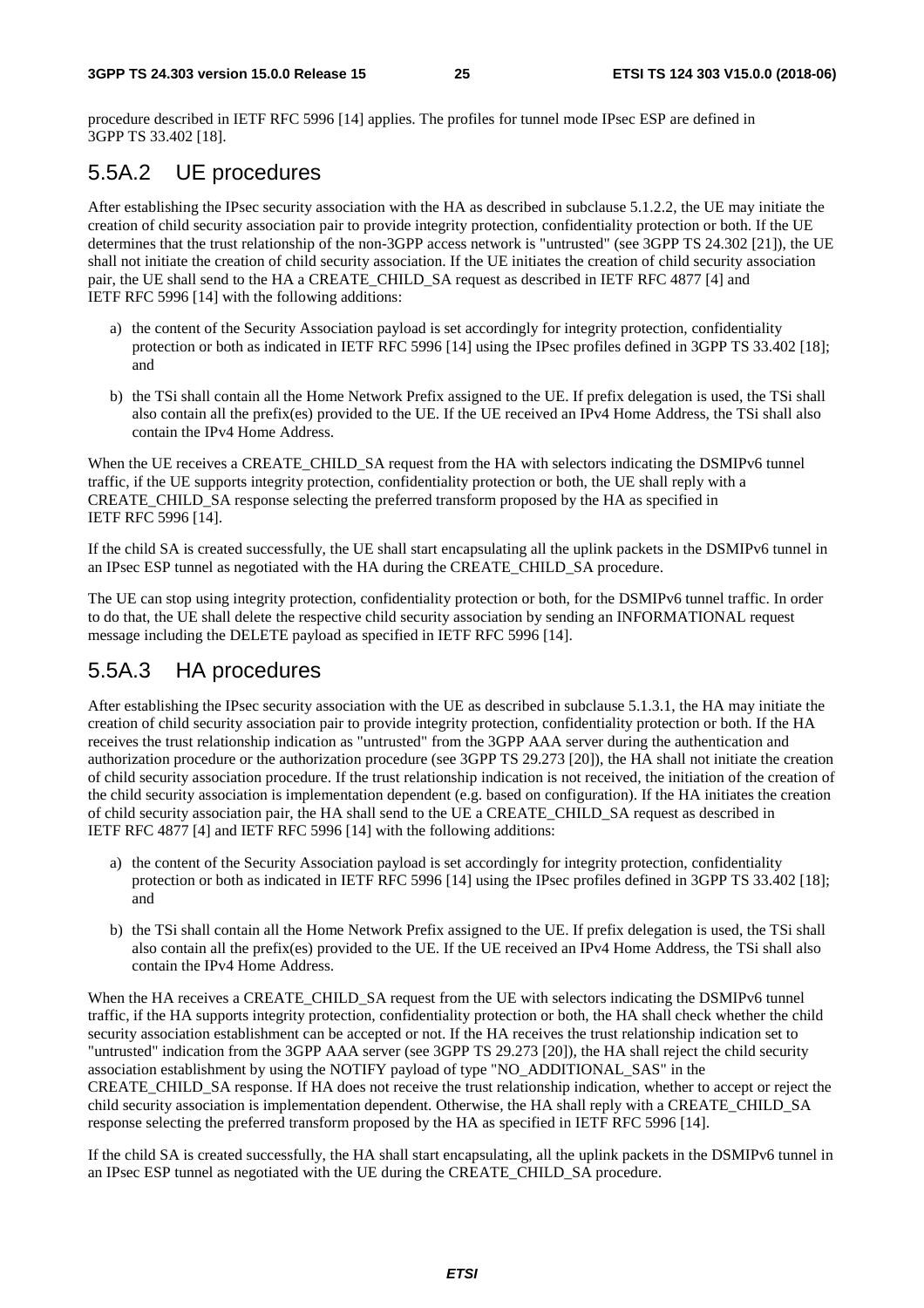The HA can stop using integrity protection, confidentiality protection or both, for the DSMIPv6 tunnel traffic. In order to do that, the HA shall delete the respective child security association by sending an INFORMATIONAL request message including the DELETE payload as specified in IETF RFC 5996 [14].

## 5.6 Attach to additional access network

### 5.6.1 General

The operations defined within subclause 5.6 apply to an IFOM capable UE configured for IFOMand a HA supporting IFOM.

The attach to additional access network procedure is performed by a UE supporting IFOM that has already established a PDN connection through an access network and decides to extend the PDN connection to another access network.

There can be two possible scenarios:

- the existing access network is a home link and the added access network is a foreign link; or
- the existing access network is a foreign link and the added access network is a home link.

The attach to additional access network procedure involves performing the following:

- access specific procedure to connect and configure an IP address for the added access network;
- discovery of a HA IP address if the UE has not obtained the IP address of the HA;
- home link detection:
- setting up a security association if there is no security existing association between the UE and HA; and
- exchange of Binding Update and Binding Acknowledgement with the BID mobility option and FID mobility option between the UE and HA.

### 5.6.2 UE procedures

### 5.6.2.1 General

For the attach to additional access network procedure, the UE is already attached to either a home link or foreign link and discovers a new link. The UE applies the DSMIPv6 Home Link Detection Function as specified in subclause 5.1.2.3 to determine if the new link will be a home link or a foreign link. If the new link is a home link, the UE follows the procedure as specified in subclause 5.6.2.2. If the new link is a foreign link, the UE follows the procedure as specified in subclause 5.6.2.3.

### 5.6.2.2 Attach to additional access network acting as home link

The UE shall perform the DSMIPv6 Home Link Detection Function as specified in subclause 5.1.2.3.

In addition, the UE shall perform the initial binding registration and IPv4 Home Address assignment as specified in subclause 5.1.2.4 with the following additional rules:

- a) the UE shall send a Binding Update through the home link;
- b) the O (Overwrite) flag in the Binding Update shall be set to "0";
- c) the UE shall insert a BID mobility option in this Binding Update with:
	- the 'H' flag in the BID mobility option set to "1";
	- the Care-of Address field set to the IPv6 Home Address of the binding; and
	- the BID-PRI field set to assign the priority to the BID as indicated in IETF RFC 6089 [32];
- d) if routing filters were previously registered with the HA, the UE shall include a flow summary mobility option as specified in IETF RFC 6089 [32] listing the values of the FIDs identifying the routing filter that were previously registered; and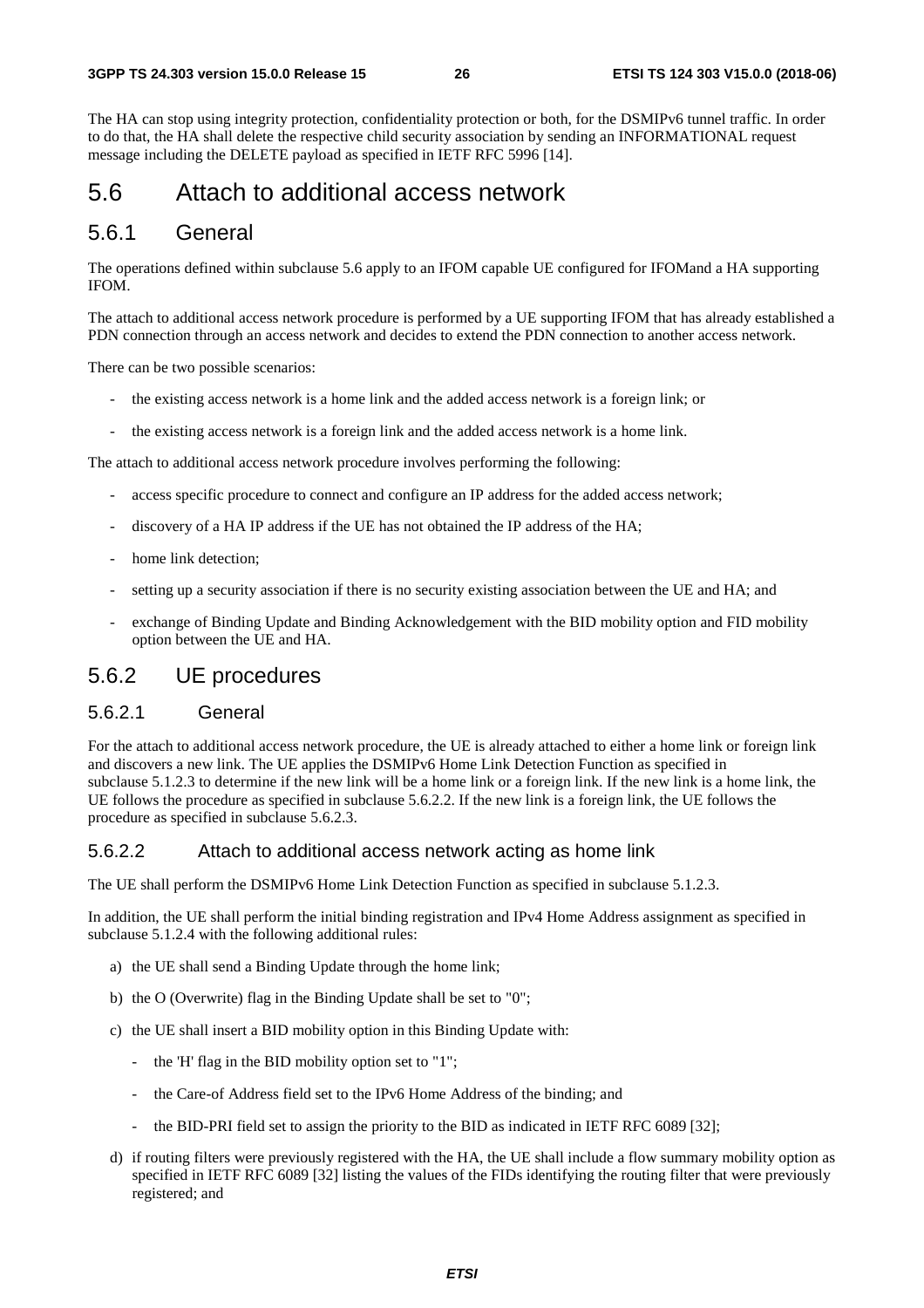e) if the UE creates one or more routing rules as specified in subclause 5.1.2.4, for each FID mobility option, the value of the BID field in the Binding Reference suboption identifies the routing address that the UE wants to use to exchange packets matching the routing filter.

When the UE receives the Binding Acknowledgment from the HA, the UE shall process the Binding Acknowledgment as specified in subclause 5.1.2.4.

#### 5.6.2.3 Attach to an additional access acting as foreign link

The UE shall perform the same procedures described in subclause 5.1.2.4. The UE shall send the Binding Update message through the added link. In addition, the UE shall register the binding for the home link by including a BID mobility option in the Binding Update message. The BID mobility option fields for the binding for the home link are those indicated in IETF RFC 5648 [31] for home binding with the following distinctions:

- (a) the H flag shall be set to "1";
- (b) the Care-of Address field shall be set to the IPv6 HoA of the binding; and
- (c) the BID-PRI field shall be set to the assigned priority of the BID as indicated in IETF RFC 6089 [32].

The UE shall process the received Binding Acknowledgement as specified in subclause 5.1.2.4.

### 5.6.3 HA procedures

#### 5.6.3.1 General

The following subclauses describe the detailed HA procedures for the case when a UE is attaching to an additional access network.

#### 5.6.3.2 Attach to an additional access network acting as home link

When receiving a Binding Update from the UE, the HA performs the same procedure as specified in subclause 5.2.3.2. In addition, the HA shall validate the Binding Update as described in IETF RFC 5648 [31], IETF RFC 6089 [32] and IETF RFC 6088 [33].

### 5.6.3.3 Attach to additional access acting as foreign link

When receiving a Binding Update from the UE, the HA performs the same procedures described in subclause 5.2.3.2 and in addition the HA shall validate the Binding Update as described in IETF RFC 5648 [31], and IETF RFC 6089 [32] and IETF RFC 6088 [33]. As described in IETF RFC 5648 [31], the HA shall:

- process the IPv6 address contained in the BID option with the H flag set to 0 as the Care-of Address; and
- process the IPv4 address contained in the BID option with the H flag set to 0 in the same way as the HA process the address contained in the IPv4 Care-of Address option in subclause 5.2.3.2.

## 5.7 Inter-access flow mobility

### 5.7.1 General

The operations defined within this sub-clause apply to an IFOM capable UE configured for IFOM and to HA supporting IFOM.

The inter-access flow mobility is performed by the UE supporting IFOM that already established a PDN connection and exchanges packets belonging to the PDN connection through multiple access networks. The UE has previously registered one or more routing rules with the HA.

In this procedure, the UE updates the HA by performing any of the following operations:

- assigning one or more routing filters to an access network different from the one those routing filters were previously assigned;
- adding one or more new routing rules to the HA; or
- removing one or more previously registered routing rules from the HA.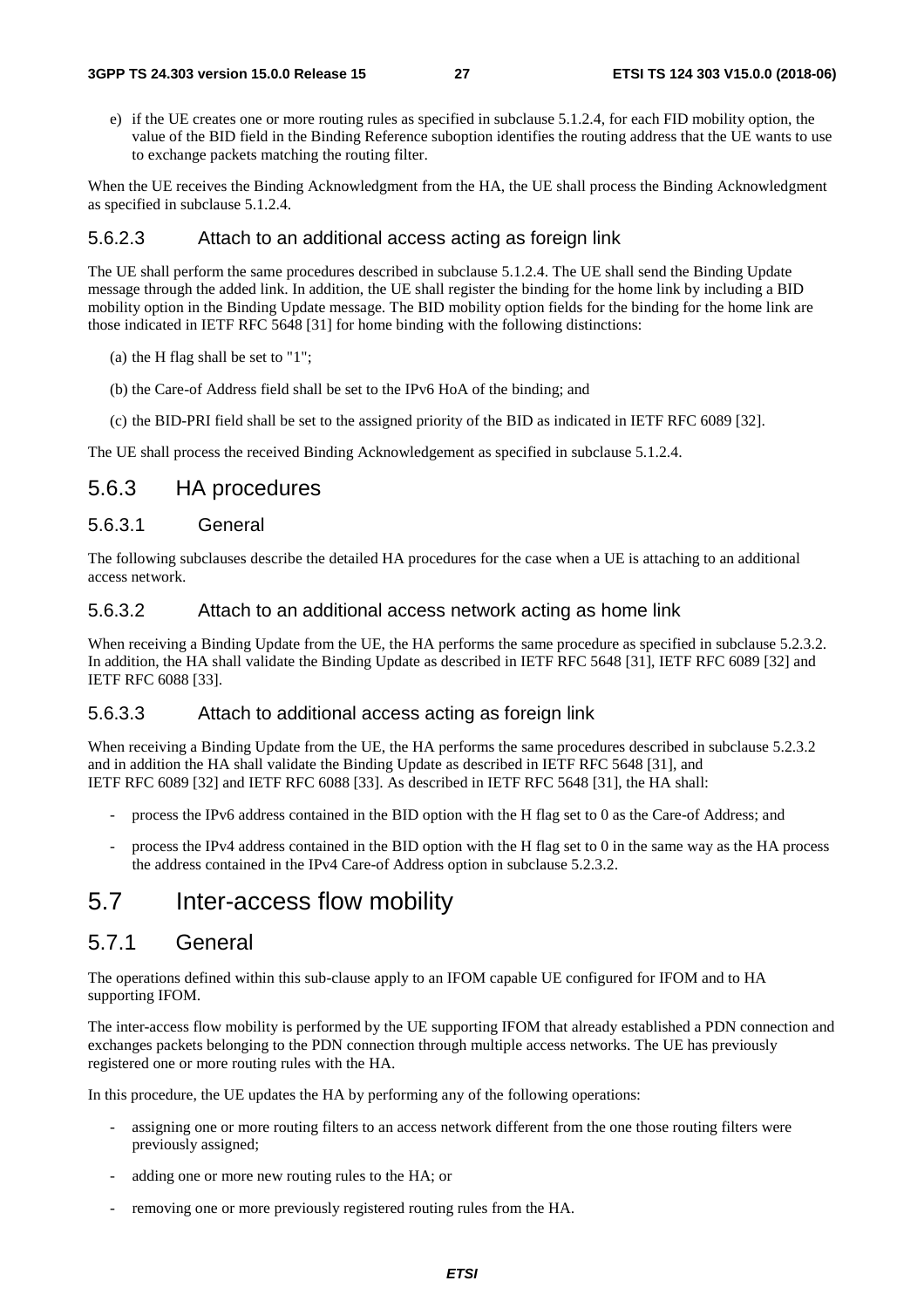The procedure involves the exchange of a Binding Update and a Binding Acknowledgement with BID and FID options between the UE and the HA.

### 5.7.2 UE procedures

The UE performs the same procedures described in subclause 5.3.2 with the following exceptions:

- the UE shall set the O (Overwrite) flag to 0;
- the UE shall not include any Alternate Care-of Address option in the Binding Update message; and
- the UE shall not include any IPv4 Care-of Address option in the Binding Update message.

In addition, the UE shall extend the Binding Update message with the following options (see IETF RFC 5648 [31], IETF RFC 6089 [32] and IETF RFC 6088 [33]):

- a) The UE shall include a BID identifier mobility option:
	- the BID field is set to the value identifying the routing address used as IP Source Address of the Binding Update message;
	- if the Binding Update message is sent over a home link, the "H" flag is set to 1;
	- if the Binding Update message is sent over a foreign link, the "H" flag is set to 0;
	- the BID-PRI priority field is set to the priority assigned to the BID as indicated in IETF RFC 6089 [32]; and
	- if the routing address is an IPv4 address, a NAT was detected and the UE is not exchanging data traffic, the UE may insert the routing address in the Care-of Address field of the BID mobility option;
- b) the UE may create one or more routing rules. For each routing rule that the UE wants to register with the HA, the UE shall include a FID mobility option containing one traffic selector as specified in IETF RFC 6089 [32]. Traffic selectors are defined in IETF RFC 6088 [33]:
	- the UE shall set the FID field to an arbitrary value:
	- the UE shall set the FID-PRI field to assign the priority to the routing filter as indicated in IETF RFC 6089 [32];
	- the UE shall include a Binding Reference suboption as indicated in IETF RFC 6089 [32]. The value assigned to the BID identifies the routing address that the UE wants to use to exchange the packets matching the routing filters; and
	- traffic selector suboption shall be set as specified in IETF RFC 6089 [32] and IETF RFC 6088 [33]. The parameters described in the traffic selector suboption represent the routing filter that corresponds to the routing rule that the UE wants to register with the HA;
- c) The UE may insert a flow summary mobility option (as described in IETF RFC 6089 [32]).
	- If the UE wants to keep some routing rules previously registered unmodified, i.e. no flow handover, the UE lists the values of the FIDs identifying the routing rules that the UE wants to keep unmodified in the flow summary mobility option; and
	- If the UE wants to remove one or more previously registered routing rules, the UE does not include in the flow summary mobility option the FIDs identifying the routing rules that the UE wants to remove; and
- d) the UE may modify one or more routing rules with the HA. For each routing rule that the UE wants to modify, the UE shall include a FID mobility option as specified in IETF RFC 6089 [32].
	- the UE shall set the FID field to the value identifying the routing filter the UE wants to handover;
	- the UE shall set the FID-PRI field to assign the priority to the BID as indicated in IETF RFC 6089 [32]; and
	- the UE shall include a Binding Reference suboption as indicated in IETF RFC 6089 [32]. The value assigned to the BID identifies the routing address that the UE wants to use to exchange the packets matching the routing filters.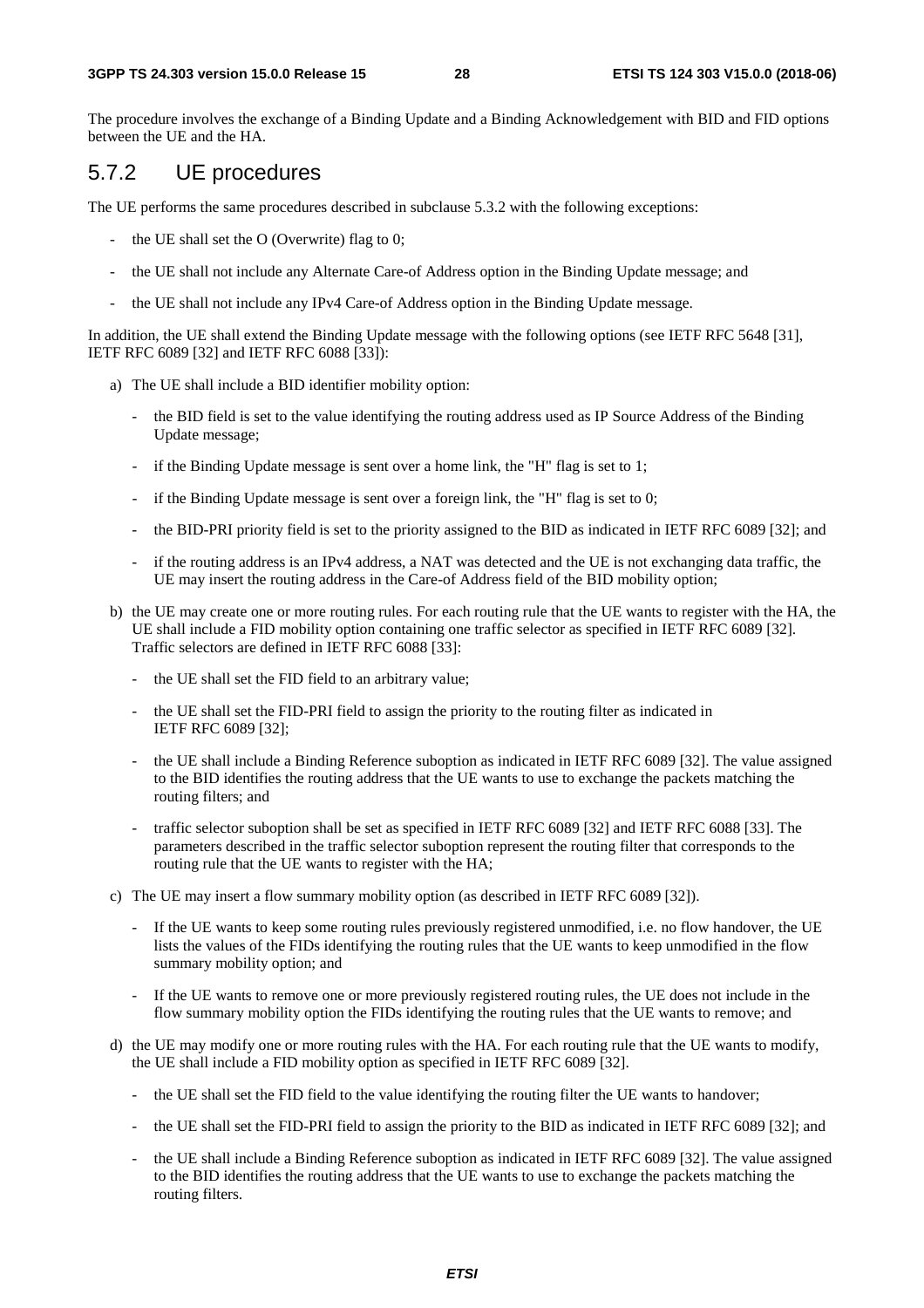The handling of the received Binding Acknowledgement message is the same as specified in subclause 5.1.2.4. In addition, the UE handles the FID and BID mobility options contained in the received Binding Acknowledgment message as specified in IETF RFC 5648 [31], IETF RFC 6089 [32] and IETF RFC 6088 [33].

### 5.7.3 HA procedures

When receiving a Binding Update from the UE, the HA performs the same procedures described in subclause 5.3.3 and in addition the HA shall validate the Binding Update as described in IETF RFC 5648 [31], IETF RFC 6089 [32] and IETF RFC 6088 [33].

## 5.8 UE-initiated removal of an access network from a PDN connection

### 5.8.1 General

The operations defined within this sub-clause apply to an IFOM capable UE configured for IFOM and to HA supporting IFOM.

The removal of an access network from a PDN connection procedure is initiated by a UE which has a PDN connection through multiple access networks. In this procedure, the UE stops using one of the access network for the PDN connection.

The procedure involves the exchange of a Binding Update and a Binding Acknowledgement between the UE and the HA.

There can be two possible scenarios:

- home link access network is removed and foreign link access network is maintained; or
- foreign link access network is removed and home link access network is maintained.

### 5.8.2 UE procedures

### 5.8.2.1 General

The removal of an access network from a PDN connection is performed by a UE attached to multiple access networks. The UE sends a Binding Update message in order to update the HA binding cache removing the entry corresponding to the removed access network. If the removed access network is a home link, the UE follows the procedure as specified in subclause 5.8.2.2. If the removed access network is a foreign link, the UE follows the procedure as specified in subclause 5.8.2.3.

### 5.8.2.2 Removal of Home link access

If the UE removes the home link from a specific PDN connection, the UE shall perform one of the following operations:

- (a) the UE sends a Binding Update with the Lifetime field set to 0 as specified in IETF RFC 5555 [2] and IETF RFC 6275 [27] and with a BID mobility option. The UE populates the BID mobility option as follows (see IETF RFC 5648 [31]):
	- the BID identifier field is set to the BID corresponding to the access network the UE wants to remove;
	- the H flag is set to 0; and
	- the Care-of Address field in the BID mobility option is omitted;

or:

(b) the UE sends a Binding Update message as indicated in subclause 5.1.2.4 with the following additions:

- the Binding Update message shall be exchanged through the maintained access network;
- the BID identifier field is set to the value identifying the maintained access network; and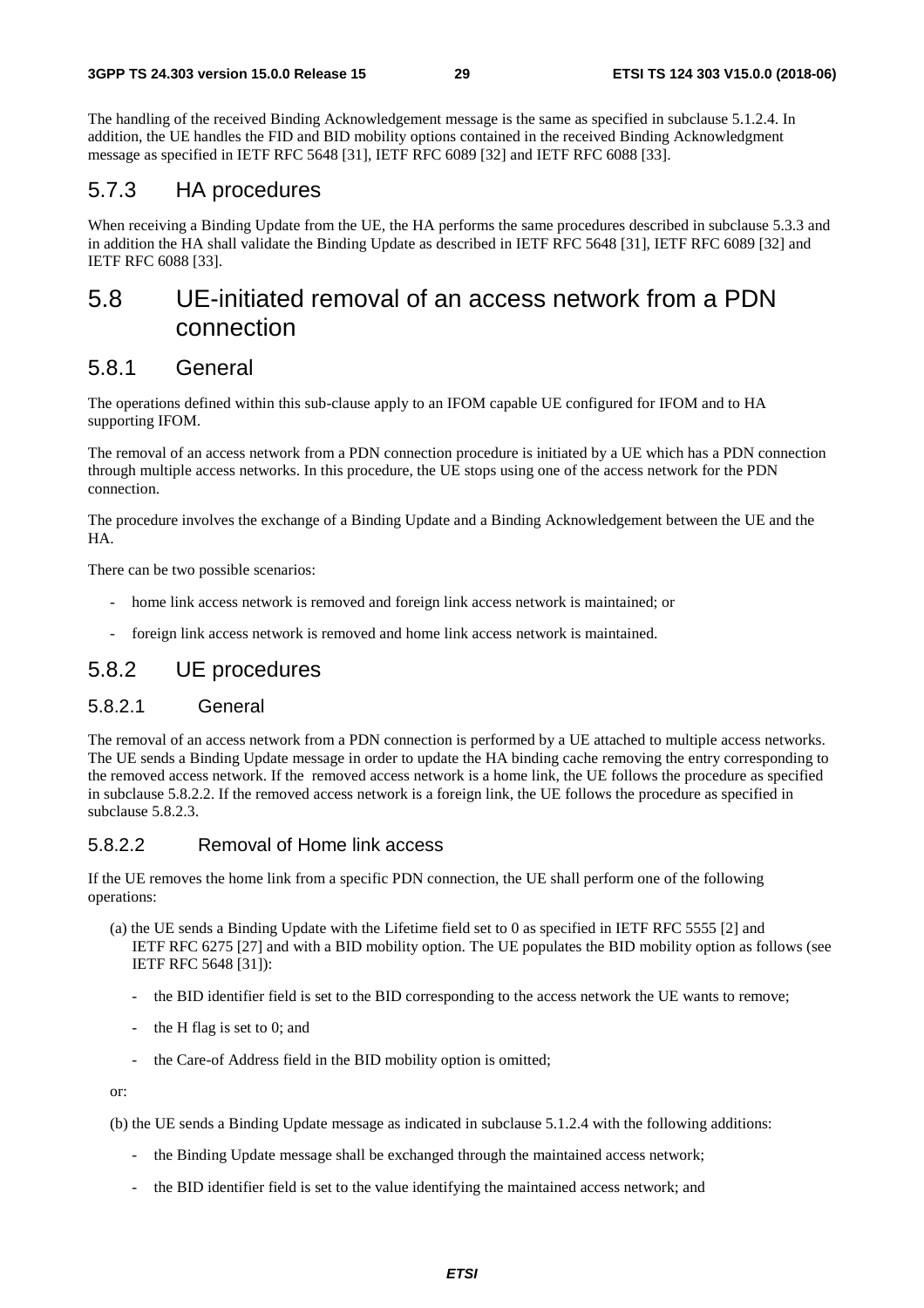- the Care-of Address field in the BID mobility option is omitted.
- NOTE: The choice of the operation to follow is up to UE implementation.

#### 5.8.2.3 Removal of foreign link from a PDN connection

If the UE removes an access network acting as foreign link from a specific PDN connection and maintains the connection to the PDN through the home link, the UE shall send a Binding Update message with the Lifetime field set to 0 as specified in subclause 5.4.2.2.If the UE decides to close the security association set up with the HA, the UE shall send the INFORMATIONAL request message including a DELETE payload as specified in subclause 5.4.2.2.

### 5.8.3 HA procedures

### 5.8.3.1 General

The following subclauses describe the detailed HA procedures for the case when a UE is removing an access network from a PDN connection.

### 5.8.3.2 Removal of home link access from a PDN connection

In case of removal of a home link from a PDN connection executed by the UE, the HA shall perform the following operations:

- if the Lifetime field of the received Binding Update is set to 0, the HA processes the received Binding Update message as described in IETF RFC 5555 [2] and IETF RFC 6275 [27] and IETF RFC 5648 [31]; and
- if the Lifetime field of the received Binding Update is not set to 0, the HA shall perform the same procedures described in subclause 5.6.3.3.

#### 5.8.3.3 Removal of foreign link from a PDN connection

When the HA receives a Binding Update with the Lifetime field set to 0, the HA shall perform the same procedures described in subclause 5.4.3.2.

## 5.9 Network-initiated removal of an access network from a PDN connection

### 5.9.1 General

The operations defined within this subclause apply to IFOM capable UE configured for IFOM and to HA supporting IFOM.

The removal of an access network from a PDN connection procedure is initiated by the HA for a UE that has an established PDN connection through multiple access networks with the HA. In this procedure, the HA informs the UE that an entry in the binding cache is no more valid over one of the access network for the PDN connection. The UE then performs the network-initiated removal of an access network from a PDN connection procedure.

The procedure involves the exchange of a Binding Revocation Indication (BRI) message and a Binding Revocation Acknowledgement (BRA) between the UE and the HA as specified in IETF RFC 5846 [19].

Once the procedure is completed, the UE uses the maintained access network for the PDN connection.

There can be two possible scenarios:

- home link access network is removed and foreign link access network is maintained; or
- foreign link access network is removed and home link access network is maintained.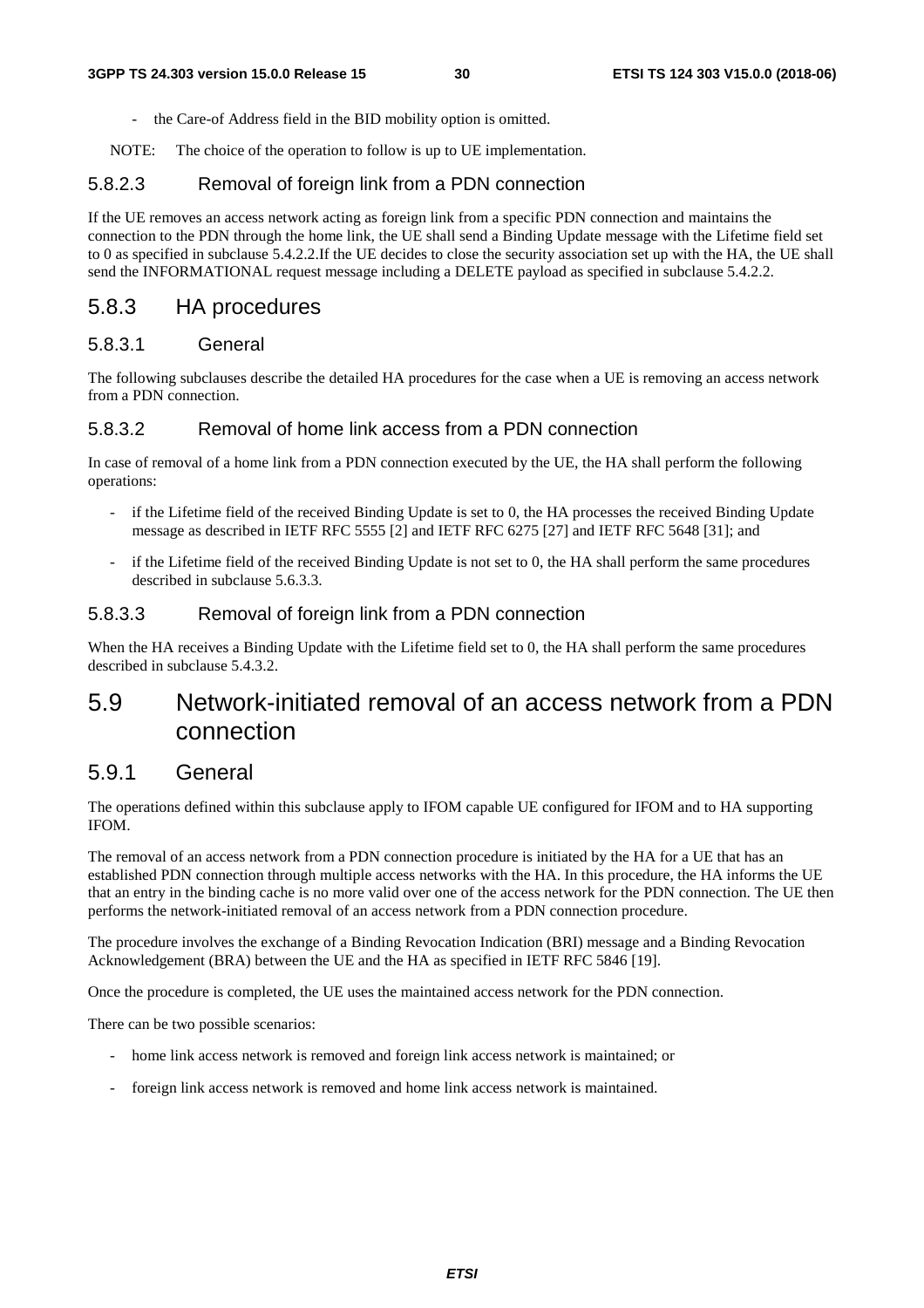## 5.9.2 UE procedures

### 5.9.2.1 General

The following subclauses describe the detailed UE procedures for the case when the HA removes an access network from a PDN connection.

### 5.9.2.2 Removal of home link access from a PDN connection

Upon receiving a BRI message with a BID option, the UE shall perform the procedure as specified in subclause 5.4.2.1 with the following additions:

- the UE shall process the BID mobility option as specified in IETF RFC 5846 [19];
- the UE shall include the received BID mobility option in the BRA as specified in IETF RFC 5846 [19]; and
- the UE shall not close the security associations set up with the HA.

### 5.9.2.3 Removal of foreign link from a PDN connection

Upon receiving a BRI message without a BID mobility option from the HA, the UE shall process the BRI message as specified in subclause 5.4.2.1. If the UE decides to close the security association set up with the HA, the UE shall send the INFORMATIONAL request message including a DELETE payload as specified in subclause 5.4.2.2.

## 5.9.3 HA procedures

### 5.9.3.1 General

The following subclauses describe the detailed HA procedures for the case when the HA removes an access network from a PDN connection.

### 5.9.3.2 Removal of home link access from a PDN connection

In order to remove the home link access from a PDN connection, the HA shall perform the procedure as specified in subclause 5.4.3.1 with the following additions:

- the HA shall include a BID mobility option of the home link access in the BRI message sent to the UE; and
- the HA shall only remove the home binding of the the PDN connection from the HA binding update cache, when a BRA message with the same BID mobility option is received.

### 5.9.3.3 Removal of foreign link from a PDN connection

In order to remove the foreign link access network from a PDN connection, the HA shall perform the network initiated detach procedure by sending a BRI message without a BID mobility option as described in subclause 5.4.3.1.

If an INFORMATIONAL request message including a DELETE payload is received, the HA shall perform the procedure as specified in subclause 5.4.3.2.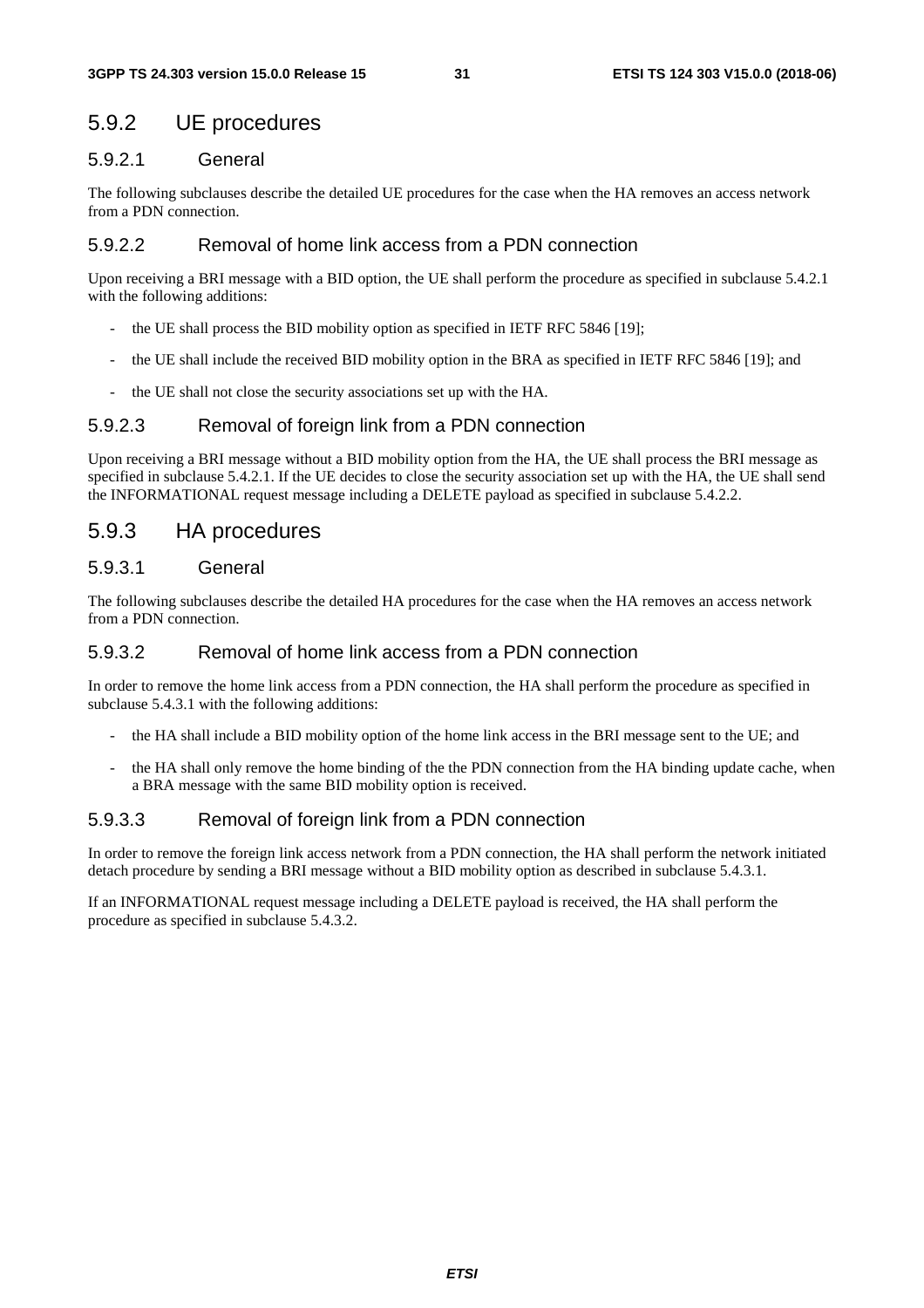## Annex A (normative): Message Details

## A.1 General

Only the message fields and the mobility options used in the DSMIPv6 procedures defined in this TS are present in this annex. Unspecified message fields and mobility options are not used by this specification.

The IP header, the home address destination option, and type 2 routing header option of the DSMIPv6 signalling messages are not included in this annex. They shall be set in the message as defined in the IETF RFC 6275 [27], IETF RFC 5555 [2] and IETF RFC 5846 [19].

Only the message fields and mobility options used for normal cases in this TS are present in this annex.

## A.2 Initial Binding Registration

## A.2.1 Binding Update

The fields of a BU message for the DSMIPv6 Initial Binding Registration procedure are depicted in Table A.2.1-1.

The Mobility Options in a BU message for the DSMIPv6 Initial Binding Registration procedure are depicted in Table A.2.1-2.

| <b>Fields</b>                  | <b>Fields Description</b>                                                  | <b>Reference</b>          |
|--------------------------------|----------------------------------------------------------------------------|---------------------------|
| Sequence Number                | Set to a monotonically increasing value.                                   | <b>IETF RFC 6275 [27]</b> |
| Lifetime                       | Set to the requested number of time in units of 4                          | <b>IETF RFC 6275 [27]</b> |
|                                | seconds the binding shall remain valid.                                    |                           |
| Home Registration (H)          | Set to "1" to indicate receiving node should act as this<br>node's HA      | <b>IETF RFC 6275 [27]</b> |
| Link-local Address             | The Link-Local Address Compatibility (L) bit is set                        | IETF RFC 6275 [27]        |
| Compatibility (L)              | when the home address reported by the mobile node                          |                           |
|                                | has the same interface identifier as the mobile node's                     |                           |
|                                | link-local address.                                                        |                           |
| <b>Key Management Mobility</b> | Set to "1" to indicate IKEv2 SA ability to survive                         | IETF RFC 6275 [27]        |
| Capability (K)                 | mobility                                                                   |                           |
| Acknowledge (A)                | Set to "1" to request an acknowledgement message.                          | <b>IETF RFC 6275 [27]</b> |
| Force UDP encapsulation        | Set to "0" to indicate no forced UDP encapsulation                         | <b>IETF RFC 5555 [2]</b>  |
| request (F) Flag               |                                                                            |                           |
| Mobile Router Flag (R)         | Set to "1" to indicate home network prefix preservation IETF RFC 3963 [29] |                           |
|                                | for the UE.                                                                |                           |
| Overwrite Flag (O)             | Set to "1" to indicate replacing all binding cache                         | <b>IETF RFC 5648 [31]</b> |
|                                | entries at the HA with the entries listed in the Binding<br>Update.        |                           |

| Table A.2.1-1: Fields of a BU message for the DSMIPv6 Initial Binding Registration procedure |  |  |
|----------------------------------------------------------------------------------------------|--|--|
|                                                                                              |  |  |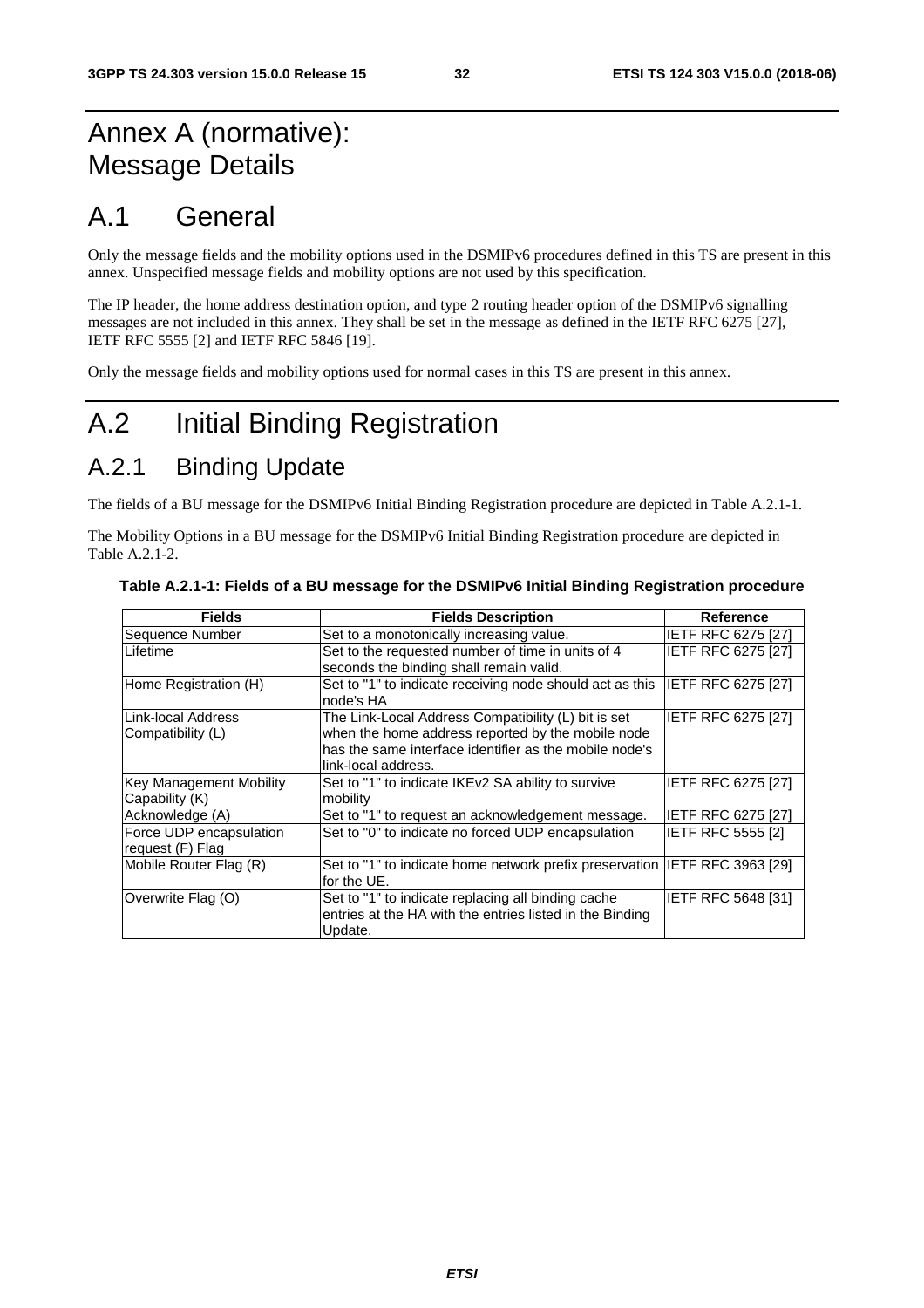| <b>Mobility Option</b>                       | Cat.     | <b>Mobility Option Description</b>                                                                                                                                                                                                                                                                   | <b>Reference</b>                                 |
|----------------------------------------------|----------|------------------------------------------------------------------------------------------------------------------------------------------------------------------------------------------------------------------------------------------------------------------------------------------------------|--------------------------------------------------|
| IPv4 Home Address<br>option                  | $\circ$  | Set to the value "0.0.0.0" to request allocation for the<br>UE. The "P" flag is set to '0'.<br>The Prefix Length is set to the requested prefix length<br>of '32'.                                                                                                                                   | <b>IETF RFC 5555 [2]</b>                         |
| IPv 4 Care-of Address                        | C        | Set to the IPv4 Care-of address when in an IPv4<br>Access Network.                                                                                                                                                                                                                                   | IETF RFC 5555 [2]                                |
| Alternate Care-of<br><b>Address</b>          | C        | Used (in addition to the Source address of the IPv6<br>packet) to carry the IPv6 care-of address when in an<br>IPv6 access network.                                                                                                                                                                  | IETF RFC 6275 [27]                               |
| <b>Binding Identifier</b><br>mobility option | $\circ$  | The BID and BID-PRI are set to an arbitrary value.<br>For registration of a home link, the "H" flag is set to "1"<br>and the value of the CoA field is the Home Address.<br>For registration of a foreign link, the "H" flag is set to "0"<br>and the value of the CoA field is the Care-of Address. | <b>IETF RFC 5648 [31].</b><br>IETF RFC 6089 [32] |
| Flow Identification<br>mobility option       | O        | The FID and FID-PRI are set to an arbitrary value.<br>The Action field is set to indicate the action taken by<br>the receiver of the Binding Update.<br>The sub-option field conveys the Traffic Selector sub-<br>option.                                                                            | <b>IETF RFC 6089 [32].</b><br>IETF RFC 6088 [33] |
| <b>Flow Summary</b><br>mobility option       | $\Omega$ | Contain one or more FIDs present in the binding<br>update list to refresh the respective flow bindings.                                                                                                                                                                                              | IETF RFC 6089 [32]                               |

#### **Table A.2.1-2: Mobility Options in a BU message for the DSMIPv6 Initial Binding Registration procedure**

## A.2.2 Binding Acknowledgement

The fields of a BA message for the DSMIPv6 Initial Binding Registration procedure are depicted in Table A.2.2-1.

The Mobility Options in a BA message for the DSMIPv6 Initial Binding Registration procedure are depicted in Table A.2.2-2.

| Table A.2.2-1: Fields of a BA message for the DSMIPv6 Initial Binding Registration procedure |  |  |  |  |
|----------------------------------------------------------------------------------------------|--|--|--|--|
|----------------------------------------------------------------------------------------------|--|--|--|--|

| <b>Fields</b>                  | <b>Fields Description</b>                                                    | Reference                 |
|--------------------------------|------------------------------------------------------------------------------|---------------------------|
| <b>Status</b>                  | Set to indicate the result.                                                  | <b>IETF RFC 6275 [27]</b> |
| <b>Key Management Mobility</b> | Set as per HA ability to support the feature of updating IETF RFC 6275 [27], |                           |
| Capability (K)                 | the IKE SA based on Binding Update processing                                | <b>IETF RFC 5555 [2]</b>  |
|                                |                                                                              |                           |
| Mobile Router Flag (R)         | Set to "1"                                                                   | <b>IETF RFC 3963 [29]</b> |
| Sequence Number                | Set to the value received in the corresponding Binding IETF RFC 6275 [27]    |                           |
|                                | Update.                                                                      |                           |
| Lifetime                       | Set to the granted number of time units of 4 seconds                         | <b>IETF RFC 6275 [27]</b> |
|                                | the binding shall remain valid.                                              |                           |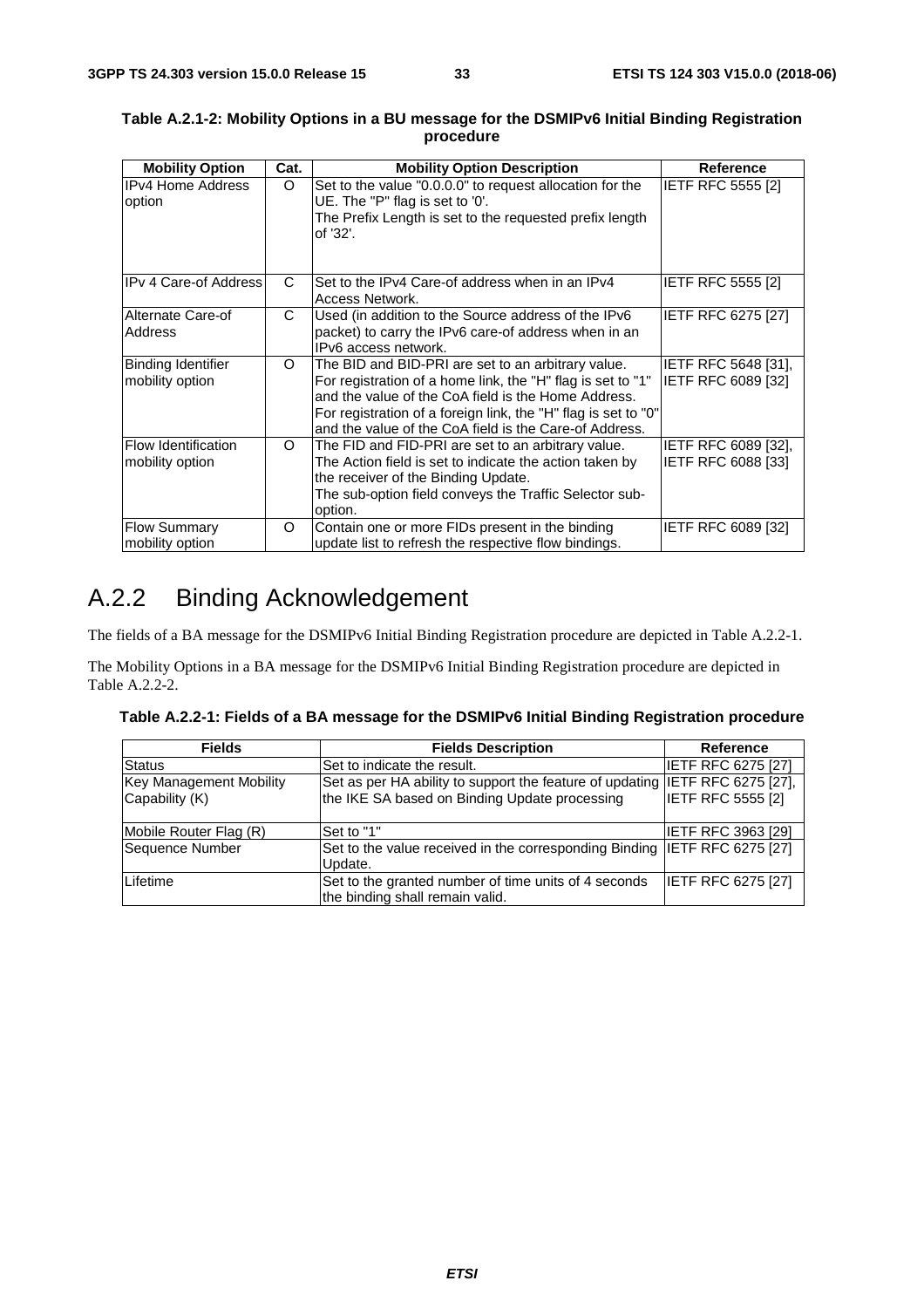| <b>Mobility Option</b>                          | Cat.     | <b>Mobility Option Description</b>                                                                                                                                                                                                                                                                    | Reference                                        |
|-------------------------------------------------|----------|-------------------------------------------------------------------------------------------------------------------------------------------------------------------------------------------------------------------------------------------------------------------------------------------------------|--------------------------------------------------|
| <b>IPv4 Address</b><br>Acknowledgment<br>option | C        | If IPv4 Home Address option is present in the<br>corresponding BU, IPv4 Home Address is set to the<br>IPv4 Home Address allocated for the UE. The<br>supporting Status field is set accordingly. Pref-len field<br>is set to "32".                                                                    | IETF RFC 5555 [2]                                |
| NAT Detection Option                            | C        | When present the option contains the F Flag which<br>indicates to the UE that UDP encapsulation is required.<br>Option contains an optionally Refresh Time for the UE<br>to refresh the NAT binding.                                                                                                  | <b>IETF RFC 5555 [2]</b>                         |
| <b>Binding Refresh</b><br>Advice                | $\Omega$ | Contains a Refresh Interval in units of 4 seconds<br>indicating the remaining time until the UE should send<br>a new home registration to the HA.                                                                                                                                                     | <b>IETF RFC 6275 [27]</b>                        |
| Binding Identifier<br>mobility option           | C.       | The option is present if the UE sent a Binding Identifier<br>mobility option in the corresponding BU.<br>The Status field is set accordingly.<br>The BID, BID-PRI and "H" flag are set to the value<br>indicated in the BID mobility option of the received<br>Binding Update.                        | <b>IETF RFC 5648 [31],</b><br>IETF RFC 6089 [32] |
| <b>Flow Identification</b><br>mobility option   | C        | The option is present if the UE sent a Flow<br>Identification mobility option in the corresponding BU.<br>The Status field is set accordingly.<br>The FID, FID-PRI, Action field and sub-option field are<br>set to the value indicated in the FID mobility option of<br>the received Binding Update. | <b>IETF RFC 6089 [32].</b><br>IETF RFC 6088 [33] |

#### **Table A.2.2-2: Mobility Options in a BA message for the DSMIPv6 Initial Binding Registration procedure**

## A.2.3 Binding Error

The fields of a BE message for the DSMIPv6 Initial Binding Registration procedure are depicted in Table A.2.3-1.

|  | Table A.2.3-1: Fields of a BE message for the DSMIPv6 Initial Binding Registration procedure |
|--|----------------------------------------------------------------------------------------------|
|  |                                                                                              |

| <b>Fields</b> | <b>Fields Description</b>                                                      | Reference                 |
|---------------|--------------------------------------------------------------------------------|---------------------------|
| Status        | Set to indicate the result.                                                    | <b>IETF RFC 6275 [27]</b> |
| Home Address  | IThe home address that was contained in the Home<br>Address destination option | <b>IETF RFC 6275 [27]</b> |

## A.3 Re-Registration

## A.3.1 Binding Update

The fields of a BU message for the DSMIPv6 Re-Registration procedure are depicted in Table A.3.1-1.

The Mobility Options in a BU message for the DSMIPv6 Re-Registration procedure are depicted in Table A.3.1-2.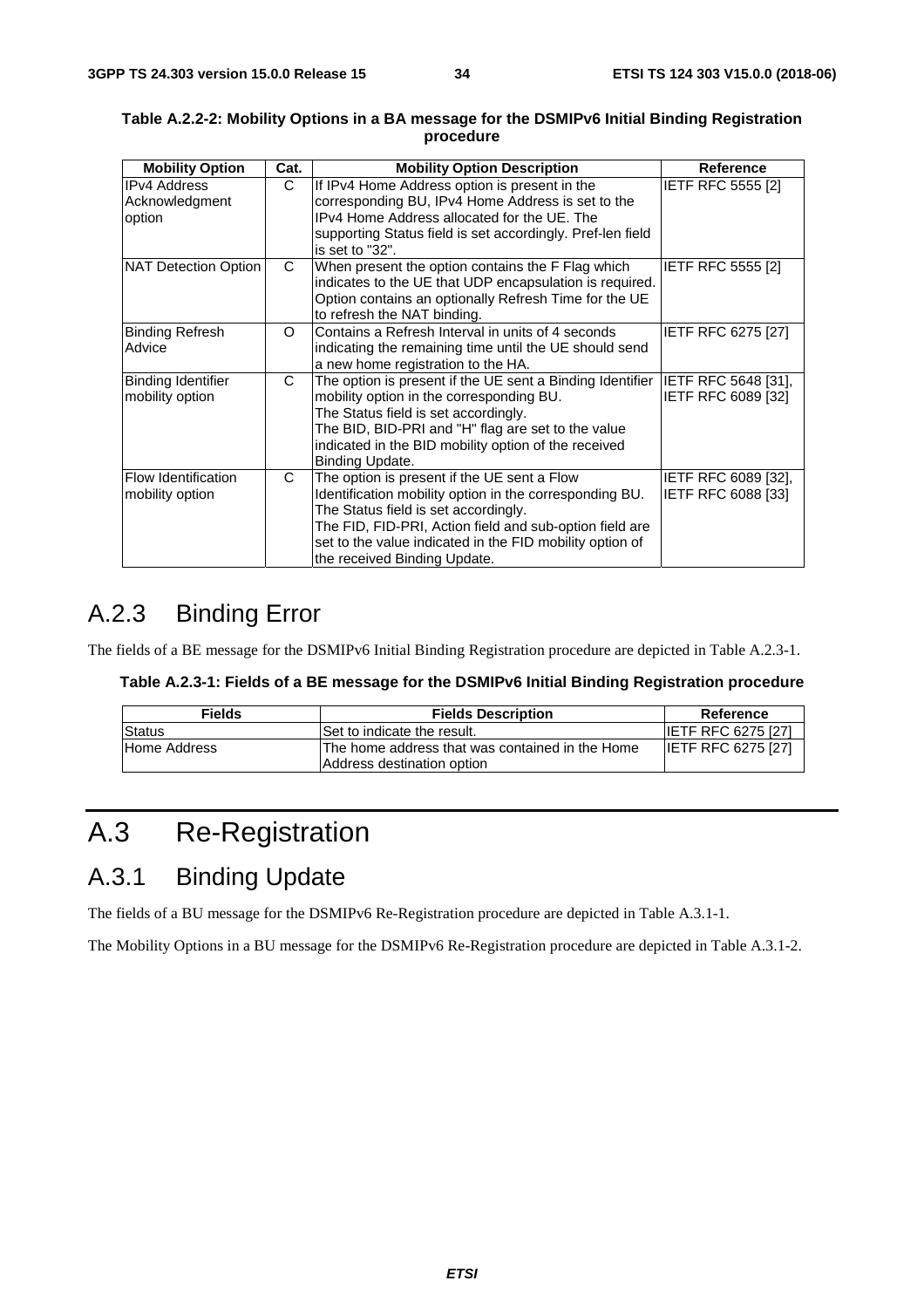| <b>Fields</b>           | <b>Fields Description</b>                                                   | Reference                 |
|-------------------------|-----------------------------------------------------------------------------|---------------------------|
| Sequence Number         | Set to a monotonically increasing value.                                    | <b>IETF RFC 6275 [27]</b> |
| Lifetime                | Set to the requested number of time units the binding                       | <b>IETF RFC 6275 [27]</b> |
|                         | shall remain valid.                                                         |                           |
| Home Registration (H)   | Set to "1" to indicate receiving node should act as this IETF RFC 6275 [27] |                           |
|                         | node's HA                                                                   |                           |
| Link-local Address      | The Link-Local Address Compatibility (L) bit is set                         | <b>IETF RFC 6275 [27]</b> |
| Compatibility (L)       | when the home address reported by the mobile node                           |                           |
|                         | has the same interface identifier as the mobile node's                      |                           |
|                         | link-local address.                                                         |                           |
| Key Management Mobility | Set to "1" to indicate IKEv2 SA ability to survive                          | <b>IETF RFC 6275 [27]</b> |
| Capability (K)          | mobility                                                                    |                           |
| Acknowledge (A)         | Set to "1" to request an acknowledgement message.                           | <b>IETF RFC 6275 [27]</b> |
| Force UDP encapsulation | Set to "0" to indicate no forced UDP encapsulation                          | <b>IETF RFC 5555 [2]</b>  |
| request (F) Flag        |                                                                             |                           |
| Mobile Router Flag (R)  | Set to "1" to indicate home network prefix preservation  IETF RFC 3963 [29] |                           |
|                         | for the UE.                                                                 |                           |
| Overwrite Flag (O)      | Set to "0" to maintain all binding cache entries at the                     | <b>IETF RFC 5648 [31]</b> |
|                         | HA previously registered.                                                   |                           |

**Table A.3.1-1: Fields of a BU message for the DSMIPv6 Re-Registration procedure** 

#### **Table A.3.1-2: Mobility Options in a BU message for the DSMIPv6 Re-Registration procedure**

| <b>Mobility Option</b>                       | Cat. | <b>Mobility Option Description</b>                                                                                                                                                                                                                                                                                                                                                                                                                          | <b>Reference</b>          |
|----------------------------------------------|------|-------------------------------------------------------------------------------------------------------------------------------------------------------------------------------------------------------------------------------------------------------------------------------------------------------------------------------------------------------------------------------------------------------------------------------------------------------------|---------------------------|
| IPv4 Home Address<br>option                  | C.   | If the UE has previously registered IPv4 home address<br>and wants to keep it, it is included in the option. The "P"<br>flag is not set. The Prefix Length is set to the requested<br>prefix length of 32.<br>If the UE has previously registered IPv4 home address                                                                                                                                                                                         | <b>IETF RFC 5555 [2]</b>  |
|                                              |      | and wants to release it, it is not included in the BU.<br>If the UE has no IPv4 Home address it may set the<br>value "0.0.0.0" to request allocation for the UE. In this<br>case the "P" flag is set to "0".<br>The Prefix Length is set to the requested prefix length<br>of 32.                                                                                                                                                                           |                           |
| <b>IPv 4 Care-of Address</b>                 | C    | Set to the IPv4 Care-of address (same value as was<br>set in the Initial BU) when in an IPv4 Access Network                                                                                                                                                                                                                                                                                                                                                 | IETF RFC 5555 [2]         |
| Alternate Care-of<br><b>Address</b>          | C    | Used (in addition to the Source address of the IPv6<br>packet) to carry the IPv6 care-of address when in an<br>IPv6 access network.                                                                                                                                                                                                                                                                                                                         | <b>IETF RFC 6275 [27]</b> |
| <b>Binding Identifier</b><br>mobility option | C    | The option is present if the UE included a Binding<br>Identifier mobility option in the BU previously sent to the IETF RFC 6089 [32]<br>Home Agent.<br>The BID and BID-PRI are set to an arbitrary value.<br>For registration of a home link, the "H" flag is set to "1"<br>and the value of the CoA field is the Home Address.<br>For registration of a foreign link, the "H" flag is set to "0"<br>and the value of the CoA field is the Care-of Address. | IETF RFC 5648 [31],       |
| <b>Flow Summary</b><br>mobility option       | C    | The option is present if the UE included a Flow<br>Summary mobility option or at least one Flow<br>Identification mobility option in the BU previously sent<br>to the Home Agent.<br>Contain one or more FIDs present in the binding<br>update list to refresh the respective flow bindings.                                                                                                                                                                | IETF RFC 6089 [32]        |

## A.3.2 Binding Acknowledgement

The fields of a BA message for the DSMIPv6 Re-Registration procedure are depicted in Table A.3.2-1.

The Mobility Options in a BA message for the DSMIPv6 Re-Registration procedure are depicted in Table A.3.2-2.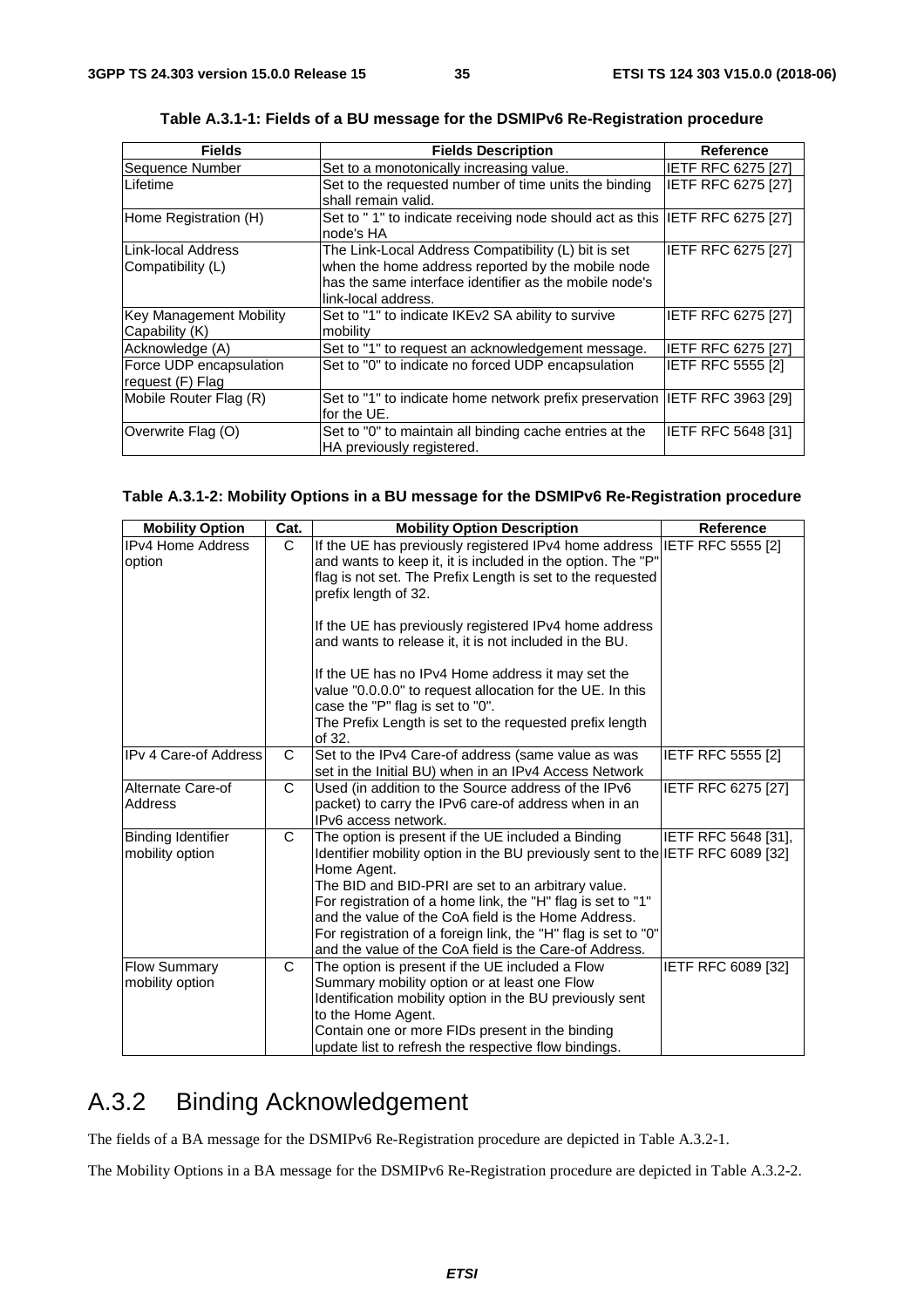| <b>Fields</b>           | <b>Fields Description</b>                                                                                                                                          | <b>Reference</b>          |
|-------------------------|--------------------------------------------------------------------------------------------------------------------------------------------------------------------|---------------------------|
| Status                  | Set to indicate the result.                                                                                                                                        | <b>IETF RFC 6275 [27]</b> |
| Key Management Mobility | Set as per HA ability to support the feature of updating IETF RFC 6275 [27],                                                                                       |                           |
| Capability (K)          | the IKE SA based on Binding Update processing                                                                                                                      | <b>IETF RFC 5555 [2]</b>  |
| Mobile Router Flag (R)  | Set to "1"                                                                                                                                                         | IETF RFC 3963 [29]        |
| Sequence Number         | Set to the value received in the corresponding Binding<br>Update or the last accepted sequence number in the<br>case of Status 135 ("Sequence Number out of window | <b>IETF RFC 6275 [27]</b> |
| Lifetime                | Set to the granted number of time units of 4 seconds<br>the binding shall remain valid.                                                                            | <b>IETF RFC 6275 [27]</b> |

**Table A.3.2-1: Fields of a BA message for the DSMIPv6 Re-Registration procedure** 

#### **Table A.3.2-2: Mobility Options in a BA message for the DSMIPv6 Re-Registration procedure**

| <b>Mobility Option</b>                          | Cat.     | <b>Mobility Option Description</b>                                                                                                                                                                                                                                                                                                                                   | <b>Reference</b>                          |
|-------------------------------------------------|----------|----------------------------------------------------------------------------------------------------------------------------------------------------------------------------------------------------------------------------------------------------------------------------------------------------------------------------------------------------------------------|-------------------------------------------|
| <b>IPv4 Address</b><br>Acknowledgment<br>option | C        | If IPv4 Home Address option is present in the<br>corresponding BU, IPv4 Home Address is set to the<br>IPv4 Home Address previously allocated for the UE or<br>to a dynamically allocated value if the UE had no<br>previous IPv4 home address and requested one at with<br>the BU. The supporting Status field is set accordingly.<br>Pref-len field is set to "32". | <b>IETF RFC 5555 [2]</b>                  |
| NAT Detection Option                            | C        | When present the option contains the F Flag which<br>indicates to the UE that UDP encapsulation is required.<br>Option contains an optionally Refresh Time for the UE<br>to refresh the NAT binding.                                                                                                                                                                 | IETF RFC 5555 [2]                         |
| <b>Binding Refresh</b><br>Advice                | $\Omega$ | Contains a Refresh Interval in units of 4 seconds<br>indicating the remaining time until the UE should send<br>a new home registration to the HA.                                                                                                                                                                                                                    | IETF RFC 6275 [27]                        |
| <b>Binding Identifier</b><br>mobility option    | C        | The option is present if the UE sent a Binding Identifier  IETF RFC 5648 [31],<br>mobility option in the corresponding BU.<br>The Status field is set accordingly.<br>The BID, BID-PRI and "H" flag are set to the value<br>indicated in the BID mobility option of the received<br>Binding Update.                                                                  | IETF RFC 6089 [32]                        |
| <b>Flow Identification</b><br>mobility option   | $\circ$  | The Status field is set accordingly.<br>The FID, FID-PRI, Action field and sub-option field are<br>set to the value indicated in the Flow Summary mobility<br>option of the received Binding Update.                                                                                                                                                                 | IETF RFC 6089 [32],<br>IETF RFC 6088 [33] |

## A.4 Handover

## A.4.1 Binding Update

The fields of a BU message for the DSMIPv6 Handover procedure are depicted in Table A.4.1-1.

The Mobility Options in a BU message for the DSMIPv6 Handover procedure are depicted in Table A.4.1-2.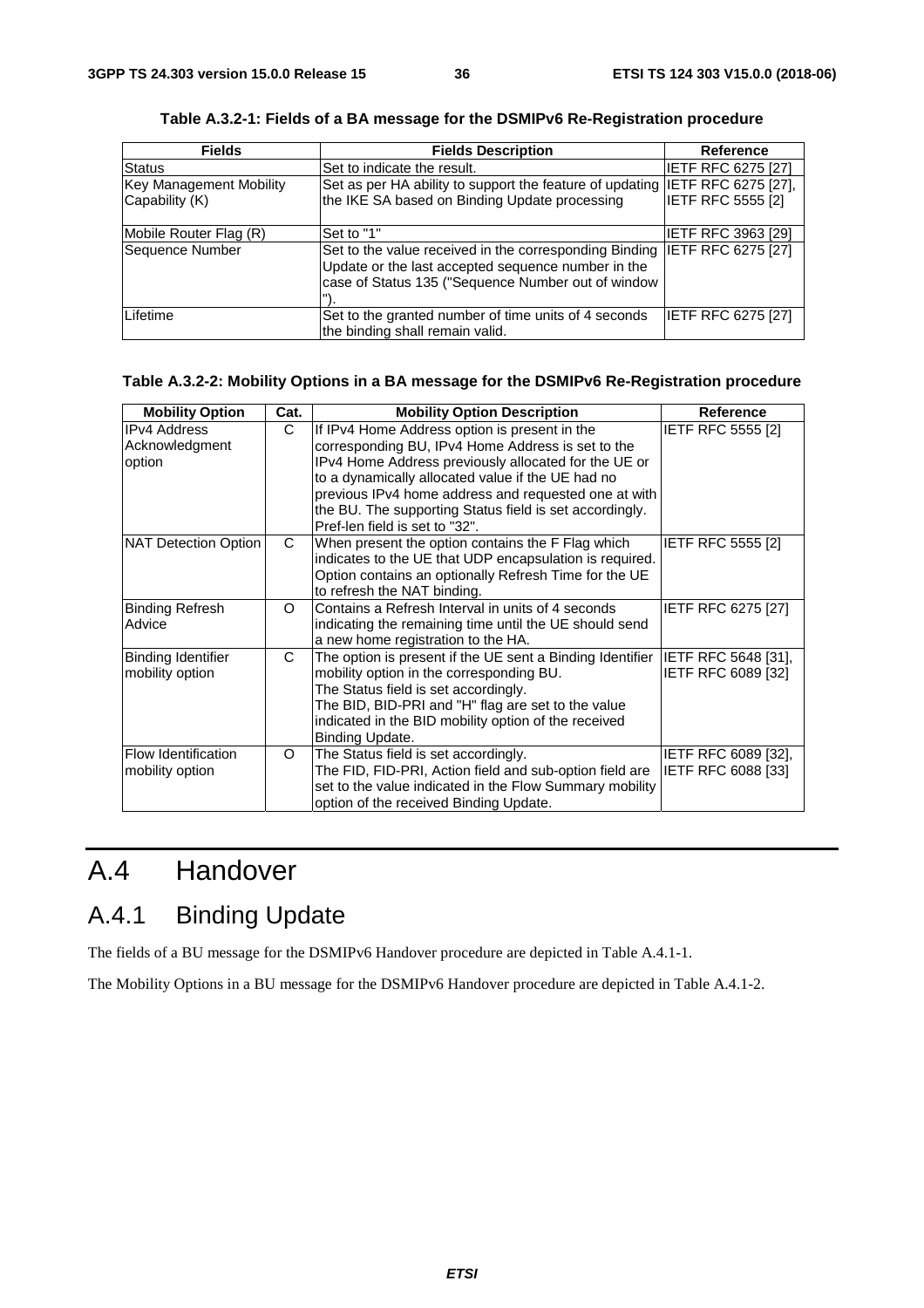| <b>Fields</b>                  | <b>Fields Description</b>                                                    | <b>Reference</b>          |
|--------------------------------|------------------------------------------------------------------------------|---------------------------|
| Sequence Number                | Set to a monotonically increasing value.                                     | <b>IETF RFC 6275 [27]</b> |
| Lifetime                       | Set to the requested number of time units the binding                        | IETF RFC 6275 [27]        |
|                                | shall remain valid.                                                          |                           |
| Home Registration (H)          | Set to "1" to indicate receiving node should act as this  IETF RFC 6275 [27] |                           |
|                                | node's HA                                                                    |                           |
| Link-local Address             | The Link-Local Address Compatibility (L) bit is set                          | <b>IETF RFC 6275 [27]</b> |
| Compatibility (L)              | when the home address reported by the mobile node                            |                           |
|                                | has the same interface identifier as the mobile node's                       |                           |
|                                | link-local address.                                                          |                           |
| <b>Key Management Mobility</b> | Set to "1" to indicate IKEv2 SA ability to survive                           | <b>IETF RFC 6275 [27]</b> |
| Capability (K)                 | mobility.                                                                    |                           |
| Acknowledge (A)                | Set to "1" to request an acknowledgement message.                            | <b>IETF RFC 6275 [27]</b> |
| Force UDP encapsulation        | Set to "0" to indicate no forced UDP encapsulation                           | <b>IETF RFC 5555 [2]</b>  |
| request (F) Flag               |                                                                              |                           |
| Mobile Router Flag (R)         | Set to "1" to indicate home network prefix preservation  IETF RFC 3963 [29]  |                           |
|                                | for the UE.                                                                  |                           |
| Overwrite Flag (O)             | Set accordingly if the BID mobility option is present in                     | <b>IETF RFC 5648 [31]</b> |
|                                | the Binding Update. The purpose is to indicate                               |                           |
|                                | replacing all binding cache entries at the HA with the                       |                           |
|                                | entries listed in the Binding Update.                                        |                           |

**Table A.4.1-1: Fields of a BU message for the DSMIPv6 Handover procedure** 

#### **Table A.4.1-2: Mobility Options in a BU message for the DSMIPv6 Handover procedure**

| <b>Mobility Option</b>                       | Cat.         | <b>Mobility Option Description</b>                                                                                                                                                                                                                                                                                                                                                                                                                          | <b>Reference</b>         |
|----------------------------------------------|--------------|-------------------------------------------------------------------------------------------------------------------------------------------------------------------------------------------------------------------------------------------------------------------------------------------------------------------------------------------------------------------------------------------------------------------------------------------------------------|--------------------------|
| <b>IPv4 Home Address</b><br>option           | C            | For dynamic allocation, set to the value "0.0.0.0" to<br>request allocation for the UE. In this case the "P" flag<br>is set to "0".<br>The Prefix Length is set to the requested prefix length<br>of "32".<br>If the UE already has an IPv4 Home Address and                                                                                                                                                                                                | <b>IETF RFC 5555 [2]</b> |
|                                              |              | wants to keep on using it, the IPv4 home address is set<br>to the previously allocated value. The "P" flag is not set.<br>The Prefix Length is set to "32".<br>If the UE already has an IPv4 Home Address and<br>wants to release it, the option is not inserted in the BU,                                                                                                                                                                                 |                          |
| <b>IPv 4 Care-of Address</b>                 | $\mathsf{C}$ | Set to the IPv4 Care-of address when in an IPv4<br>Access Network.                                                                                                                                                                                                                                                                                                                                                                                          | <b>IETF RFC 5555 [2]</b> |
| Alternate Care-of<br><b>Address</b>          | C            | Used (in addition to the Source address of the IPv6<br>packet) to carry the IPv6 care-of address when in an<br>IPv6 access network.                                                                                                                                                                                                                                                                                                                         | IETF RFC 6275 [27]       |
| <b>Binding Identifier</b><br>mobility option | C            | The option is present if the UE included a Binding<br>Identifier mobility option in the BU previously sent to the IETF RFC 6089 [32]<br>Home Agent.<br>The BID and BID-PRI are set to an arbitrary value.<br>For registration of a home link, the "H" flag is set to "1"<br>and the value of the CoA field is the Home Address.<br>For registration of a foreign link, the "H" flag is set to "0"<br>and the value of the CoA field is the Care-of Address. | IETF RFC 5648 [31],      |
| <b>Flow Summary</b><br>mobility option       | C            | The option is present if the UE included a Flow<br>Summary mobility option or at least one Flow<br>Identification mobility option in the BU previously sent<br>to the Home Agent.<br>Contain one or more FIDs present in the binding<br>update list to refresh the respective flow bindings.                                                                                                                                                                | IETF RFC 6089 [32]       |

## A.4.2 Binding Acknowledgement

The fields of a BA message for the DSMIPv6 Handover procedure are depicted in Table A.4.2-1.

The Mobility Options in a BA message for the DSMIPv6 Handover procedure are depicted in Table A.4.2-2.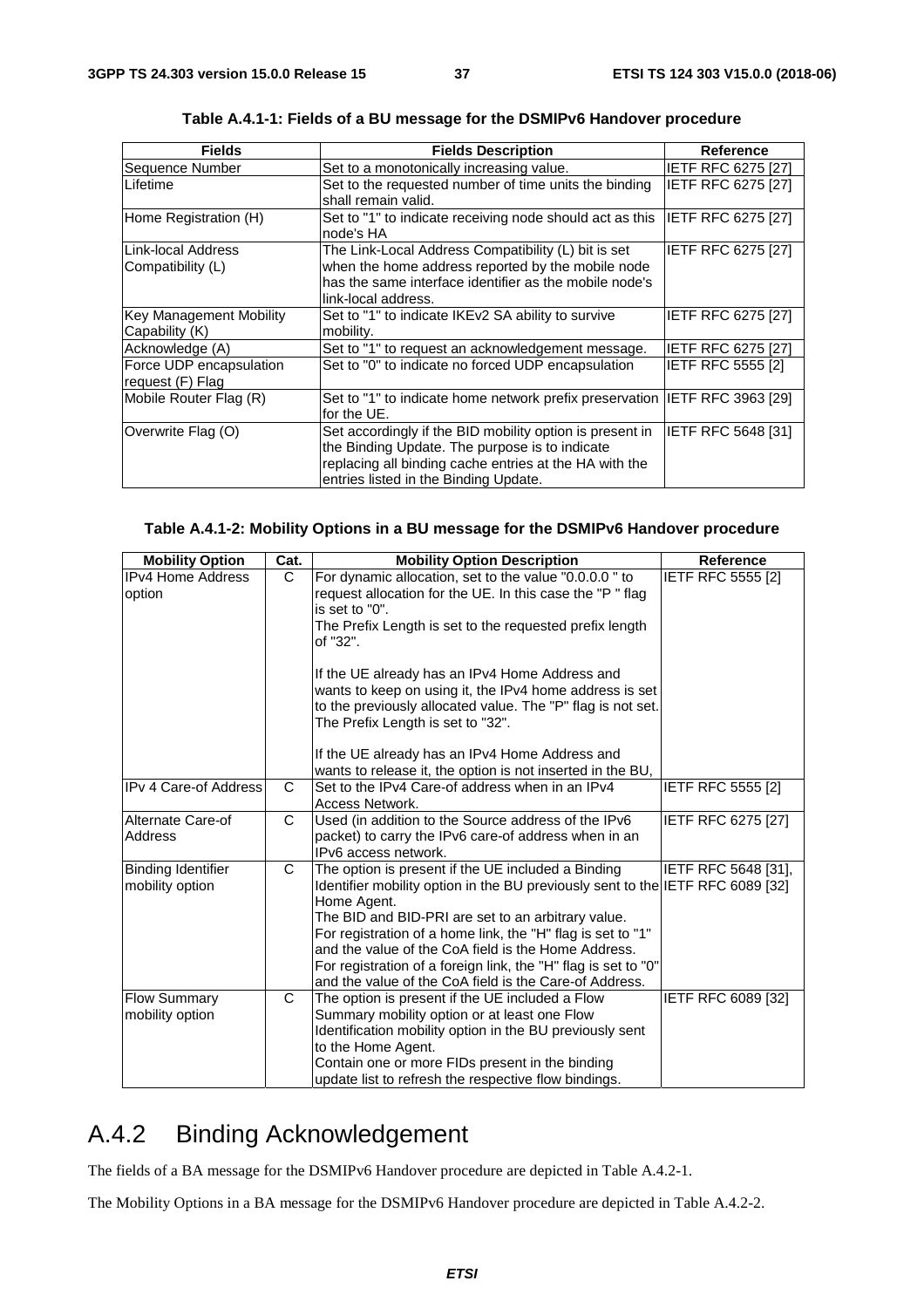| <b>Fields</b>                  | <b>Fields Description</b>                                                                                                                                                 | Reference                 |
|--------------------------------|---------------------------------------------------------------------------------------------------------------------------------------------------------------------------|---------------------------|
| <b>Status</b>                  | Set to indicate the result.                                                                                                                                               | <b>IETF RFC 6275 [27]</b> |
| <b>Key Management Mobility</b> | Set as per HA ability to support the feature of updating IETF RFC 6275 [27],                                                                                              |                           |
| Capability (K)                 | the IKE SA based on Binding Update processing                                                                                                                             | <b>IETF RFC 5555 [2]</b>  |
| Mobile Router Flag (R)         | Set to "1"                                                                                                                                                                | <b>IETF RFC 3963 [29]</b> |
| Sequence Number                | Set to the value received in the corresponding Binding<br>Update or the last accepted sequence number in the<br>case of Status 135 (" Sequence Number out of<br>window"). | <b>IETF RFC 6275 [27]</b> |
| Lifetime                       | Set to the granted number of time units of 4 seconds<br>the binding shall remain valid.                                                                                   | IETF RFC 6275 [27]        |

**Table A.4.2-1: Fields of a BA message for the DSMIPv6 Handover procedure** 

#### **Table A.4.2-2: Mobility Options in a BA message for the DSMIPv6 Handover procedure**

| <b>Mobility Option</b>                          | Cat.     | <b>Mobility Option Description</b>                                                                                                                                                                                                                                                            | <b>Reference</b>                          |
|-------------------------------------------------|----------|-----------------------------------------------------------------------------------------------------------------------------------------------------------------------------------------------------------------------------------------------------------------------------------------------|-------------------------------------------|
| <b>IPv4 Address</b><br>Acknowledgment<br>option | C        | If IPv4 Home Address option is present in the<br>corresponding BU, IPv4 Home Address is set to the<br>IPv4 Home Address either newly allocated for the UE<br>or previously assigned prior to the Handover. The<br>supporting Status field is set accordingly. The Pref-len<br>is set to "32". | <b>IETF RFC 5555 [2]</b>                  |
| NAT Detection Option                            | C.       | When present the option contains the F Flag which<br>indicates to the UE that UDP encapsulation is required.<br>Option contains an optionally Refresh Time for the UE<br>to refresh the NAT binding.                                                                                          | IETF RFC 5555 [2]                         |
| <b>Binding Refresh</b><br>Advice                | $\Omega$ | Contains a Refresh Interval in units of four seconds<br>indicating the remaining time until the UE should send<br>a new home registration to the HA.                                                                                                                                          | <b>IETF RFC 6275 [27]</b>                 |
| <b>Binding Identifier</b><br>mobility option    | C        | The option is present if the UE sent a Binding Identifier<br>mobility option in the corresponding BU.<br>The Status field is set accordingly.<br>The BID, BID-PRI and "H" flag are set to the value<br>indicated in the BID mobility option of the received<br>Binding Update.                | IETF RFC 5648 [31],<br>IETF RFC 6089 [32] |
| Flow Identification<br>mobility option          | O        | The Status field is set accordingly.<br>The FID, FID-PRI, Action field and sub-option field are<br>set to the value indicated in the Flow Summary mobility<br>option of the received Binding Update.                                                                                          | IETF RFC 6089 [32],<br>IETF RFC 6088 [33] |

## A.5 UE-initiated Detach

## A.5.1 Binding Update

The fields of a BU message for the DSMIPv6 UE-Initiated Detach are depicted in Table A.5.1-1.

The Mobility Options in a BU message for the DSMIPv6 UE-Initiated Detach are depicted in Table A.5.1-2.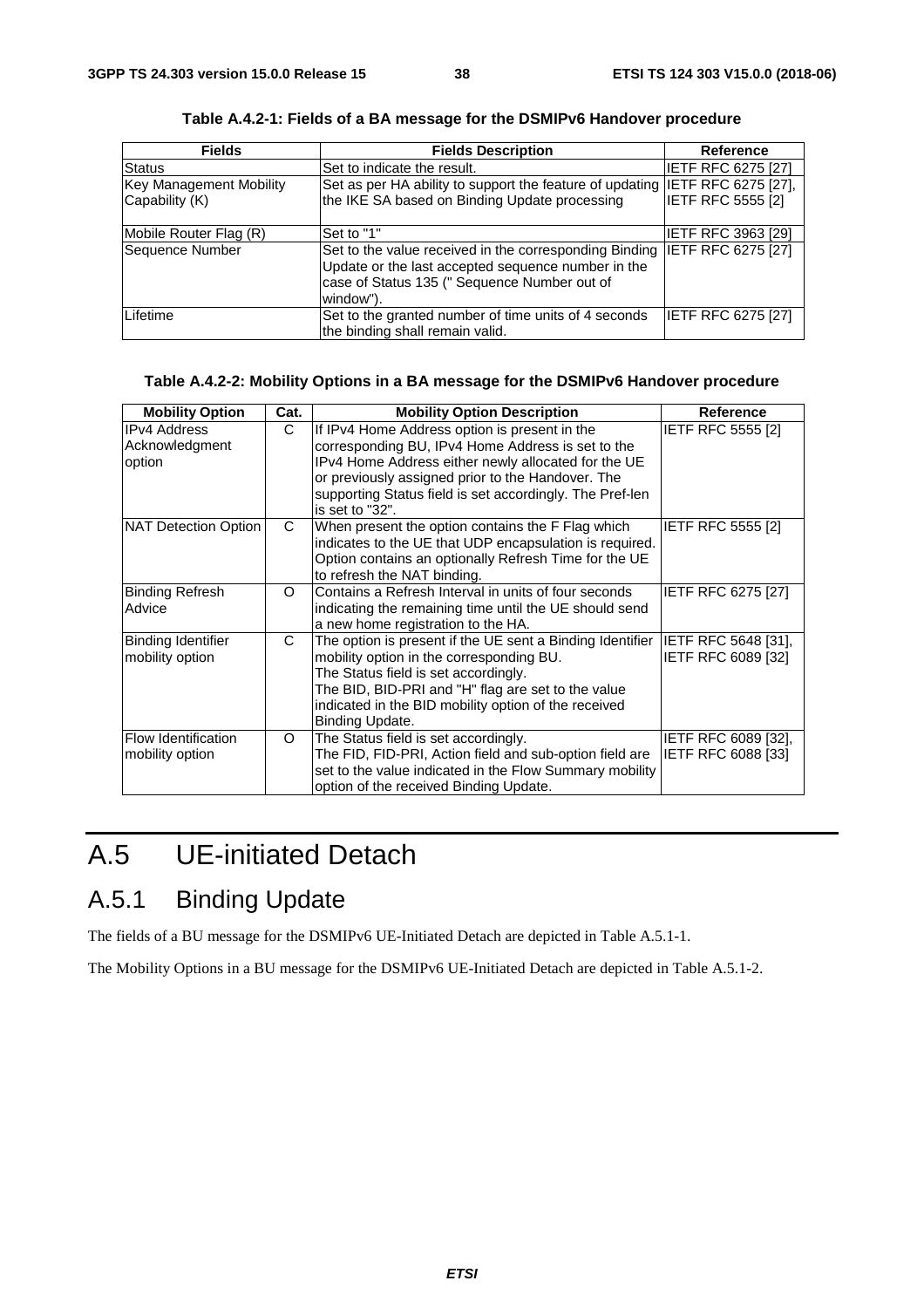| <b>Fields</b>                               | <b>Fields Description</b>                                                                                                                                                                 | <b>Reference</b>          |
|---------------------------------------------|-------------------------------------------------------------------------------------------------------------------------------------------------------------------------------------------|---------------------------|
| Sequence Number                             | Set to a monotonically increasing value.                                                                                                                                                  | <b>IETF RFC 6275 [27]</b> |
| Lifetime                                    | Set to a value of "0" indicating that the Binding Cache<br>entry for the UE is to be deleted.                                                                                             | IETF RFC 6275 [27]        |
| Home Registration (H)                       | Set to "1" to indicate receiving node should act as this<br>node's HA                                                                                                                     | <b>IETF RFC 6275 [27]</b> |
| Link-local Address<br>Compatibility (L)     | The Link-Local Address Compatibility (L) bit is set<br>when the home address reported by the mobile node<br>has the same interface identifier as the mobile node's<br>link-local address. | IETF RFC 6275 [27]        |
| Key Management Mobility<br>Capability (K)   | Set to "1" to indicate IKEv2 SA ability to survive<br>mobility                                                                                                                            | IETF RFC 6275 [27]        |
| Acknowledge (A)                             | Set to "1" to request an acknowledgement message.                                                                                                                                         | <b>IETF RFC 6275 [27]</b> |
| Force UDP encapsulation<br>request (F) Flag | Set to "0" to indicate no forced UDP encapsulation                                                                                                                                        | <b>IETF RFC 5555 [2]</b>  |

**Table A.5.1-1: Fields of a BU message for the DSMIPv6 UE-Initiated Detach procedure** 

### **Table A.5.1-2: Mobility Options in a BU message for the DSMIPv6 UE-Initiated Detach procedure**

| <b>Mobility Option</b>       | Cat. | <b>Mobility Option Description</b>                                                                                                   | Reference                 |
|------------------------------|------|--------------------------------------------------------------------------------------------------------------------------------------|---------------------------|
| <b>IPv4 Home Address</b>     | O    | Set to the UE's previously registered value. The "P" flag IETF RFC 5555 [2]                                                          |                           |
| option                       |      | is set to zero. The Prefix Length is set to 32.                                                                                      |                           |
| <b>IPv 4 Care-of Address</b> | C    | Set to the IPv4 Care-of address when in an IPv4<br>Access Network.                                                                   | <b>IETF RFC 5555 [2]</b>  |
| Alternate Care-of<br>Address |      | Used (in addition to the Source address of the IPv6<br>packet) to carry the IPv6 care-of address when in an<br>IIPv6 access network. | <b>IETF RFC 6275 [27]</b> |

## A.5.2 Binding Acknowledgement

The fields of a BA message for the DSMIPv6 Initial Binding Registration procedure are depicted in Table A.5.2-1.

The Mobility Options in a BA message for the DSMIPv6 Initial Binding Registration procedure are depicted in Table A.5.2-2.

| Table A.5.2-1: Fields of a BA message for the DSMIPv6 UE-Initiated Detach procedure |
|-------------------------------------------------------------------------------------|
|-------------------------------------------------------------------------------------|

| <b>Fields</b>                                    | <b>Fields Description</b>                                                                                                                                                                   | <b>Reference</b>         |
|--------------------------------------------------|---------------------------------------------------------------------------------------------------------------------------------------------------------------------------------------------|--------------------------|
| <b>Status</b>                                    | Set to indicate the result.                                                                                                                                                                 | IETF RFC 6275 [27]       |
| <b>Key Management Mobility</b><br>Capability (K) | Set as per HA ability to support the feature of updating IETF RFC 6275 [27],<br>the IKE SA based on Binding Update processing                                                               | <b>IETF RFC 5555 [2]</b> |
| Sequence Number                                  | Set to the value received in the corresponding Binding IETF RFC 6275 [27]<br>Update or the last accepted sequence number in the<br>case of Status 135 ("Sequence Number out of<br>window"). |                          |
| Lifetime                                         | Set to "0".                                                                                                                                                                                 | IETF RFC 6275 [27]       |

### **Table A.5.2-2: Mobility Options in a BA message for the DSMIPv6 UE-Initiated Detach procedure**

| <b>Mobility Option</b> | Cat. | <b>Mobility Option Description</b>                         | Reference                |
|------------------------|------|------------------------------------------------------------|--------------------------|
| <b>IIPv4Address</b>    | C.   | If present in the BU the IPv4 Home Address is set to       | <b>IETF RFC 5555 [2]</b> |
| Acknowledgment         |      | the IPv4 Home Address that is now de-registered. The       |                          |
| option                 |      | pref-len is set to "32" and the supporting Status field is |                          |
|                        |      | set accordingly.                                           |                          |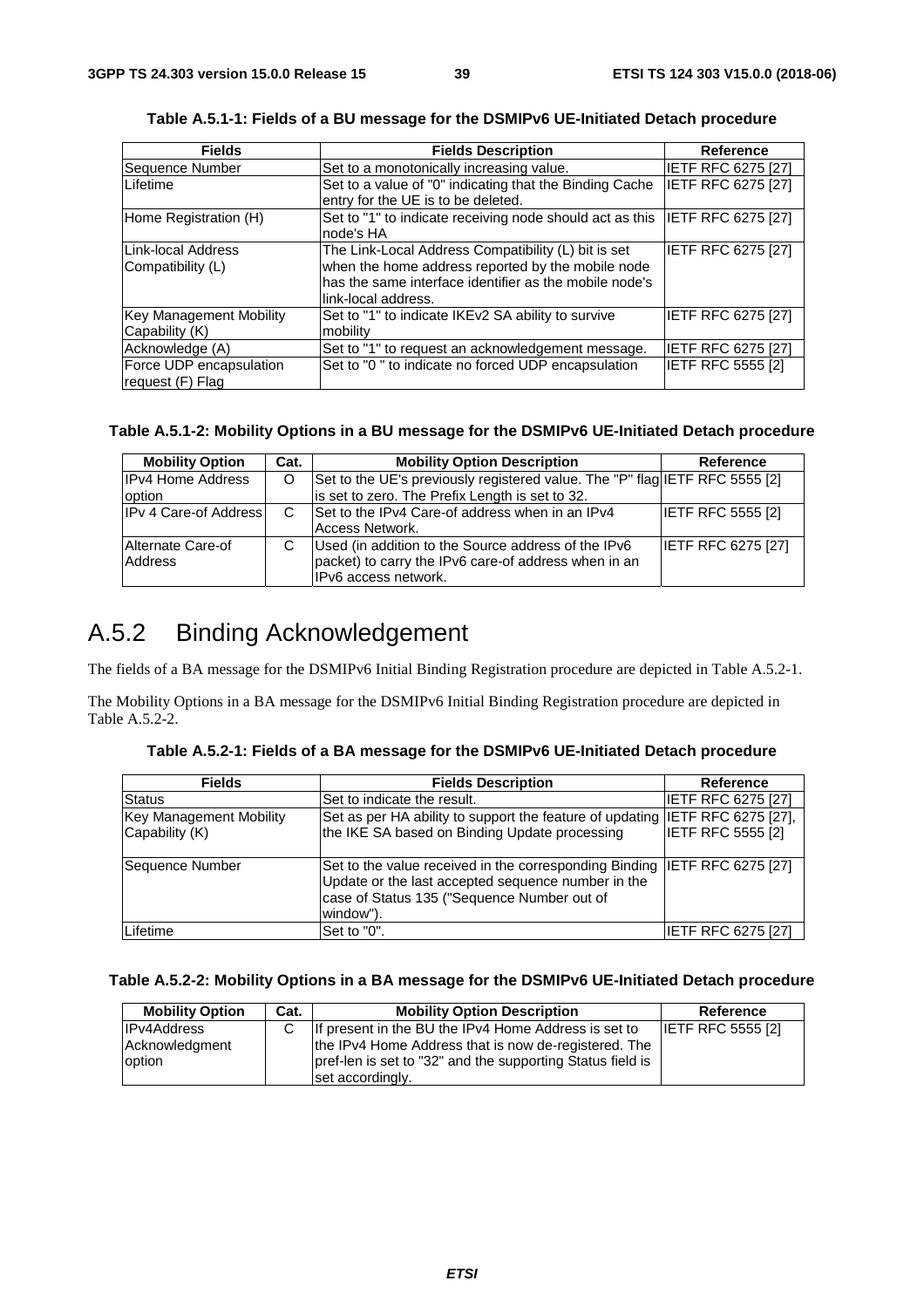## A.6 Network-initiated detach

## A.6.1 Binding Revocation Indication Message

The fields of a Binding Revocation Indication message for the Network-Initiated Detach are depicted in table A.6.1-1.

### **Table A.6.1-1: Fields of a BRI message for the Network-Initiated Detach procedure**

| <b>Fields</b>             | <b>Fields Description</b>                                                                                                                     | <b>Reference</b>          |
|---------------------------|-----------------------------------------------------------------------------------------------------------------------------------------------|---------------------------|
| B.R. Type                 | ISet to "1" to indicate B.R.I.                                                                                                                | IETF RFC 5846 [19]        |
| Sequence Number           | Set to a monotonically increasing value and is used to IETF RFC 5846 [19]<br>match with the returned Binding Revocation<br><b>Acknowledae</b> |                           |
| <b>Revocation Trigger</b> | Set to "1"                                                                                                                                    | IETF RFC 5846 [19]        |
| Proxy Binding (P)         | Set to "0"                                                                                                                                    | <b>IETF RFC 5846 [19]</b> |
| Global (G)                | Set to "0"                                                                                                                                    | IETF RFC 5846 [19]        |
| IPv4 HoA Binding Only (V) | Set to "0"                                                                                                                                    | <b>IETF RFC 5846 [19]</b> |

## A.6.2 Binding Revocation Acknowledgement

The fields of a BRA message for the Network-Initiated Detach procedure are depicted in Table A.6.2-1.

#### **Table A.6.2-1: Fields of a BRA message for the Network-Initiated Detach procedure**

| <b>Fields</b>               | <b>Fields Description</b>                                                                             | <b>Reference</b>          |
|-----------------------------|-------------------------------------------------------------------------------------------------------|---------------------------|
| B.R. Type                   | ISet to "2" to indicate B.R.A.                                                                        | <b>IETF RFC 5846 [19]</b> |
| Sequence Number             | Set to the value received in the corresponding BRI.                                                   | <b>IETF RFC 5846 [19]</b> |
| <b>Status</b>               | Indicates the result of the BRI.                                                                      | <b>IETF RFC 5846 [19]</b> |
| Proxy Registration Flag (P) | Set to "0" to indicate that the Binding Revocation<br>Acknowledgment is NOT for a proxy MIPv6 binding | <b>IETF RFC 5846 [19]</b> |
|                             | entry.                                                                                                |                           |
| Global (G)                  | Set to "0"; the same value as for the BRI.                                                            | <b>IETF RFC 5846 [19]</b> |
| IPv4 HoA Binding Only (V)   | Set to "0"                                                                                            | <b>IETF RFC 5846 [19]</b> |

# A.7 Void

## A.8 Attach to an additional access network

## A.8.1 Binding Update

The DSMIPv6 attach to additional access network procedure is described in subclause 5.5 and the fields of a BU message used for this procedure are depicted in table A.8.1-1.

The DSMIPv6 attach to additional access network procedure is described in subclause 5.5 and the Mobility Options in a BU message used for this procedure are depicted in table A.8.1-2.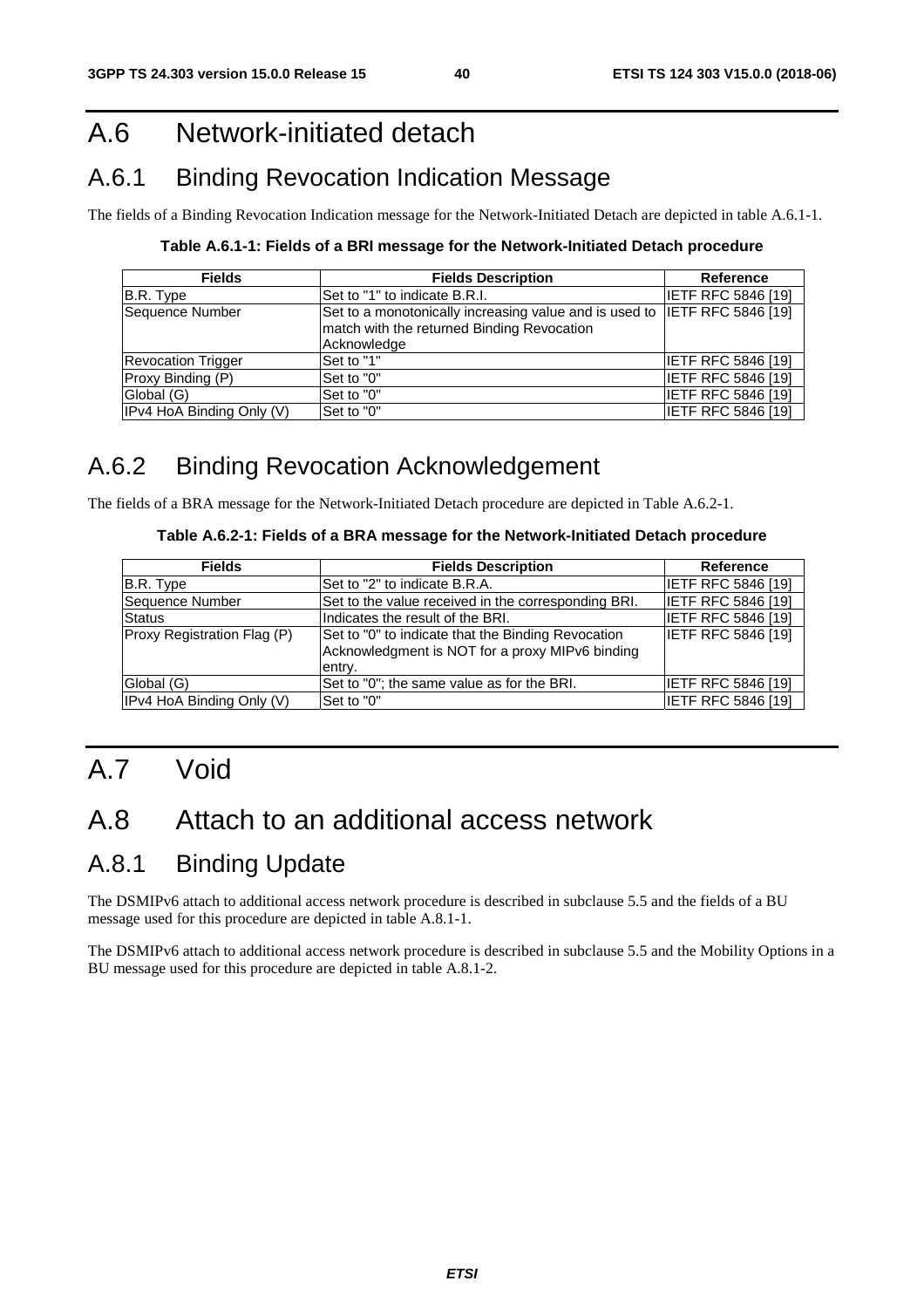| <b>Fields</b>                  | <b>Fields Description</b>                                                  | <b>Reference</b>          |
|--------------------------------|----------------------------------------------------------------------------|---------------------------|
| Sequence Number                | Set to a monotonically increasing value.                                   | <b>IETF RFC 6275 [27]</b> |
| <b>Lifetime</b>                | Set to the requested number of time in units of 4                          | <b>IETF RFC 6275 [27]</b> |
|                                | seconds to indicate how long the binding will remain                       |                           |
|                                | valid.                                                                     |                           |
| Home Registration (H)          | Set to "1" to indicate receiving node can act as this                      | IETF RFC 6275 [27]        |
|                                | node's HA                                                                  |                           |
| Link-local Address             | The Link-Local Address Compatibility (L) bit is set                        | IETF RFC 6275 [27]        |
| Compatibility (L)              | when the home address reported by the mobile node                          |                           |
|                                | has the same interface identifier as the mobile node's                     |                           |
|                                | link-local address.                                                        |                           |
| <b>Key Management Mobility</b> | Set to "1" to indicate IKEv2 SA ability to survive                         | IETF RFC 6275 [27]        |
| Capability (K)                 | mobility                                                                   |                           |
| Acknowledge (A)                | Set to "1" to request an acknowledgement message.                          | <b>IETF RFC 6275 [27]</b> |
| Force UDP encapsulation        | Set to "0" to indicate no forced UDP encapsulation                         | <b>IETF RFC 5555 [2]</b>  |
| request (F) Flag               |                                                                            |                           |
| Mobile Router Flag (R)         | Set to "1" to indicate home network prefix preservation IETF RFC 3963 [29] |                           |
|                                | for the UE.                                                                |                           |
| Overwrite Flag (O)             | If the UE attaches to a foreign link, set to "1" to                        | IETF RFC 5648 [31]        |
|                                | indicate first registration                                                |                           |
|                                | If the UE attaches to the home link, set to "0" to                         |                           |
|                                | maintain all binding cache entries at the HA previously                    |                           |
|                                | registered.                                                                |                           |

#### **Table A.8.1-1: Fields of a BU message for the DSMIPv6 attach to an additional access network procedure**

#### **Table A.8.1-2: Mobility Options in a BU message for the DSMIPv6 attach to an additional access network procedure**

| <b>Mobility Option</b>                       | Cat.    | <b>Mobility Option Description</b>                                                                                       | <b>Reference</b>                          |
|----------------------------------------------|---------|--------------------------------------------------------------------------------------------------------------------------|-------------------------------------------|
| <b>IPv4 Home Address</b><br>option           | $\circ$ | Set to the value "0.0.0.0" to request allocation of an<br>IPv4 Home Address for the UE.                                  | <b>IETF RFC 5555 [2]</b>                  |
|                                              |         | The "P" flag is set to '0'.                                                                                              |                                           |
|                                              |         | The Prefix Length is set to the requested prefix length<br>of '32'.                                                      |                                           |
| <b>Binding Identifier</b><br>mobility option | O       | The BID and BID-PRI are set to an arbitrary value.                                                                       | IETF RFC 5648 [31],<br>IETF RFC 6089 [32] |
|                                              |         | For registration of a home link, the "H" flag is set to "1"                                                              |                                           |
|                                              |         | and the value of the CoA field is the Home Address.                                                                      |                                           |
|                                              |         | For registration of a foreign link, the "H" flag is set to "0"<br>and the value of the CoA field is the Care-of Address. |                                           |
| Flow Identification<br>mobility option       | O       | The FID and FID-PRI are set to an arbitrary value.                                                                       | IETF RFC 6089 [32],<br>IETF RFC 6088 [33] |
|                                              |         | The sub-option field conveys the Traffic Selector sub-                                                                   |                                           |
|                                              |         | option.                                                                                                                  |                                           |
| <b>Flow Summary</b><br>mobility option       | O       | Contain one or more FIDs present in the binding<br>update list to refresh the respective flow bindings.                  | IETF RFC 6089 [32]                        |

## A.8.2 Binding Acknowledgement

The DSMIPv6 attach to additional access network procedure is described in subclause 5.5 and the fields of a BA message used for this procedure are depicted in table A.8.2-1.

The DSMIPv6 attach to additional access network procedure is described in subclause 5.5 and the Mobility Options in a BA message used for this procedure are depicted in table A.8.2-2.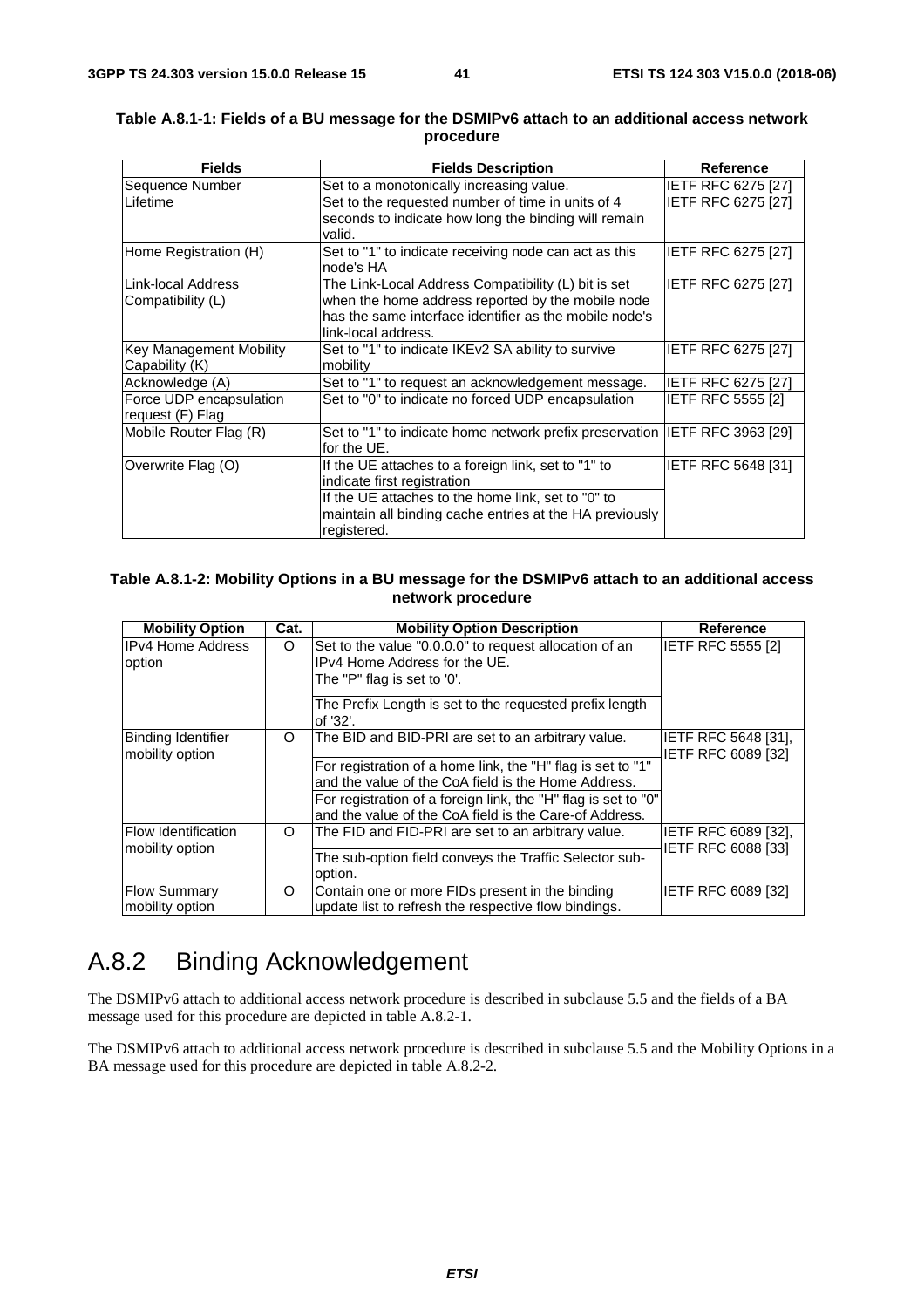| <b>Fields</b>                  | <b>Fields Description</b>                                                    | <b>Reference</b>          |
|--------------------------------|------------------------------------------------------------------------------|---------------------------|
| <b>Status</b>                  | Set to indicate the result.                                                  | <b>IETF RFC 6275 [27]</b> |
| <b>Key Management Mobility</b> | Set as per HA ability to support the feature of updating IETF RFC 6275 [27], |                           |
| Capability (K)                 | the IKE SA based on Binding Update processing                                | <b>IETF RFC 5555 [2]</b>  |
|                                |                                                                              |                           |
| Mobile Router Flag (R)         | Set to "1"                                                                   | <b>IETF RFC 3963 [29]</b> |
| Sequence Number                | Set to the value received in the corresponding Binding IETF RFC 6275 [27]    |                           |
|                                | Update.                                                                      |                           |
| Lifetime                       | Set to the granted number of time units of 4 seconds                         | <b>IETF RFC 6275 [27]</b> |
|                                | to indicate how long the binding will remain valid.                          |                           |

#### **Table A.8.2-1: Fields of a BA message for the DSMIPv6 attach to an additional access network procedure**

#### **Table A.8.2-2: Mobility Options in a BA message for the DSMIPv6 attach to an additional access network procedure**

| <b>Mobility Option</b>                          | Cat.     | <b>Mobility Option Description</b>                                                                                                                                                                                                                                                      | <b>Reference</b>                                        |
|-------------------------------------------------|----------|-----------------------------------------------------------------------------------------------------------------------------------------------------------------------------------------------------------------------------------------------------------------------------------------|---------------------------------------------------------|
| <b>IPv4 Address</b><br>Acknowledgment<br>option | C.       | If IPv4 Home Address option is present in the<br>corresponding BU, IPv4 Home Address is set to the<br>IPv4 Home Address allocated for the UE.<br>The supporting Status field is set accordingly.<br>Pref-len field is set to "32".                                                      | <b>IETF RFC 5555 [2]</b>                                |
| NAT Detection Option                            | C        | When present the option contains the F Flag which<br>indicates to the UE that UDP encapsulation is required.<br>Option contains an optionally Refresh Time for the UE<br>to refresh the NAT binding.                                                                                    | <b>IETF RFC 5555 [2]</b>                                |
| <b>Binding Refresh</b><br>Advice                | $\Omega$ | Contains a Refresh Interval in units of 4 seconds<br>indicating the remaining time until the UE could send a<br>new home registration to the HA.                                                                                                                                        | <b>IETF RFC 6275 [27]</b>                               |
| <b>Binding Identifier</b><br>mobility option    | C        | The option is present if the UE sent a Binding Identifier IETF RFC 5648 [31],<br>mobility option in the corresponding BU.<br>The Status field is set accordingly.<br>The BID and BID-PRI are set to the value indicated in<br>the BID mobility option of the received Binding Update.   | IETF RFC 6089 [32]                                      |
| <b>IFlow Identification</b><br>mobility option  | C        | The option is present if the UE sent a Flow<br>Identification mobility option in the corresponding BU.<br>The Status field is set accordingly.<br>The FID, FID-PRI and sub-option field are set to the<br>value indicated in the FID mobility option of the<br>received Binding Update. | <b>IETF RFC 6089 [32].</b><br><b>IETF RFC 6088 [33]</b> |

## A.9 Inter-access flow mobility

## A.9.1 Binding Update

The DSMIPv6 inter-access flow mobility procedure is described in subclause 5.5 and the fields of a BU message used for this procedure are depicted in table A.9.1-1.

The DSMIPv6 inter-access flow mobility procedure is described in subclause 5.5 and the Mobility Options in a BU message used for this procedure are depicted in table A.9.1-2.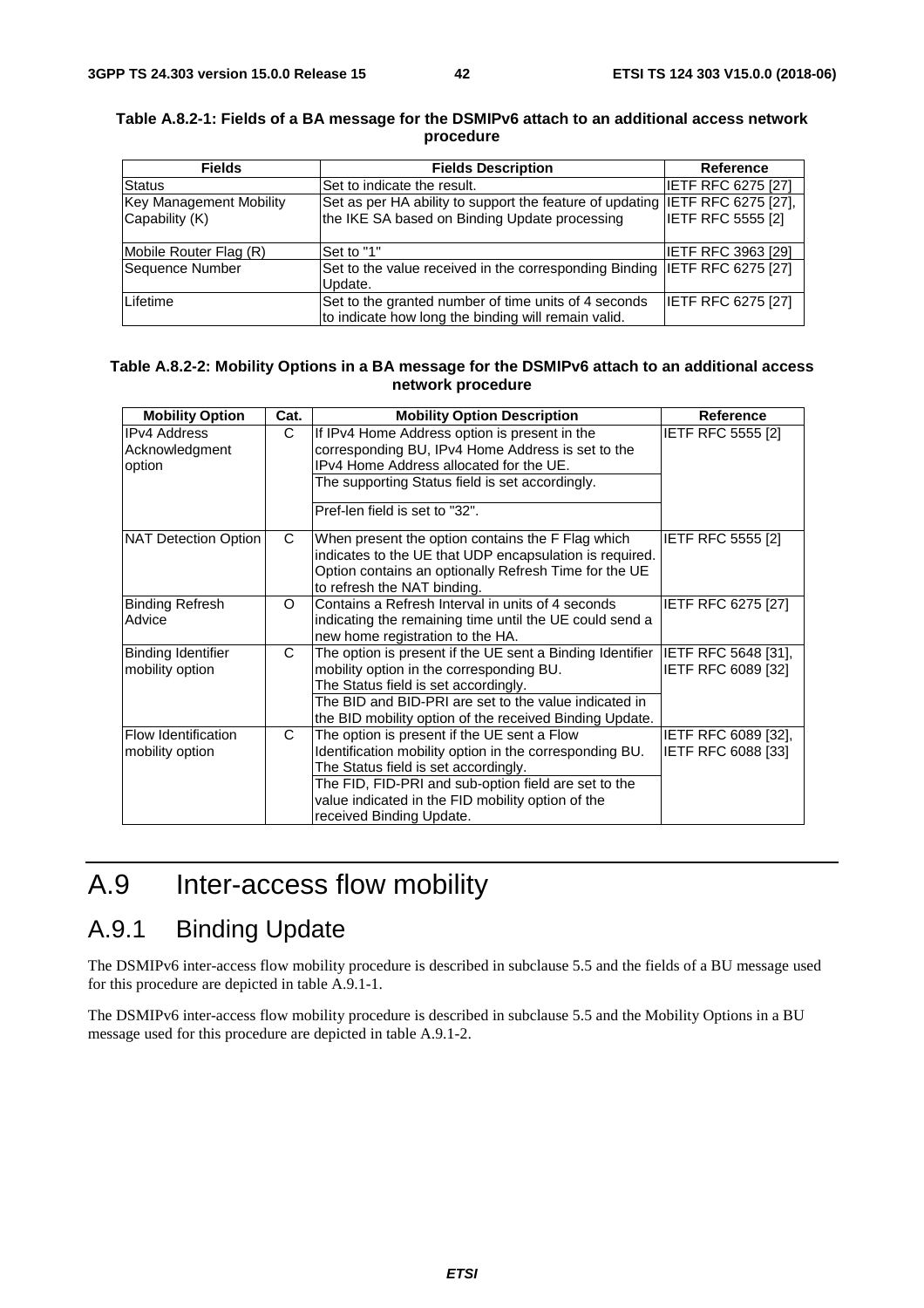$\overline{a}$ 

| <b>Fields</b>                                    | <b>Fields Description</b>                                                                                                                                                                 | <b>Reference</b>          |
|--------------------------------------------------|-------------------------------------------------------------------------------------------------------------------------------------------------------------------------------------------|---------------------------|
| Sequence Number                                  | Set to a monotonically increasing value.                                                                                                                                                  | <b>IETF RFC 6275 [27]</b> |
| <b>ILifetime</b>                                 | Set to the requested number of time in units of 4<br>seconds to indicate how long the binding will remain<br>valid.                                                                       | <b>IETF RFC 6275 [27]</b> |
| Home Registration (H)                            | Set to "1" to indicate receiving node can act as this<br>node's HA                                                                                                                        | IETF RFC 6275 [27]        |
| ILink-local Address<br>Compatibility (L)         | The Link-Local Address Compatibility (L) bit is set<br>when the home address reported by the mobile node<br>has the same interface identifier as the mobile node's<br>link-local address. | IETF RFC 6275 [27]        |
| <b>Key Management Mobility</b><br>Capability (K) | Set to "1" to indicate IKEv2 SA ability to survive<br>mobility                                                                                                                            | <b>IETF RFC 6275 [27]</b> |
| Acknowledge (A)                                  | Set to "1" to request an acknowledgement message.                                                                                                                                         | <b>IETF RFC 6275 [27]</b> |
| Force UDP encapsulation<br>request (F) Flag      | Set to "0" to indicate no forced UDP encapsulation                                                                                                                                        | IETF RFC 5555 [2]         |
| Mobile Router Flag (R)                           | Set to "1" to indicate home network prefix preservation IETF RFC 3963 [29]<br>for the UE.                                                                                                 |                           |
| Overwrite Flag (O)                               | Set to "0" to indicate not replacing all binding cache<br>entries at the HA with the entries listed in the Binding<br>Update                                                              | <b>IETF RFC 5648 [31]</b> |

**Table A.9.1-1: Fields of a BU message for the DSMIPv6 inter-access flow mobility procedure** 

### **Table A.9.1-2: Mobility Options in a BU message for the DSMIPv6 inter-access flow mobility procedure**

| <b>Mobility Option</b>                       | Cat.    | <b>Mobility Option Description</b>                                                                                                                                                                                                                                                                                                                                                                                                                                                                                                                                                                                  | Reference                                        |
|----------------------------------------------|---------|---------------------------------------------------------------------------------------------------------------------------------------------------------------------------------------------------------------------------------------------------------------------------------------------------------------------------------------------------------------------------------------------------------------------------------------------------------------------------------------------------------------------------------------------------------------------------------------------------------------------|--------------------------------------------------|
| <b>IPv4 Home Address</b><br>option           | $\circ$ | For dynamic allocation, set to the value "0.0.0.0" to<br>request allocation for the UE.<br>If the UE already has an IPv4 Home Address and<br>wants to keep on using it, the IPv4 home address is set<br>to the previously allocated value.<br>If the UE already has an IPv4 Home Address and<br>wants to release it, the option is not inserted in the BU.<br>If the UE request allocation of IPv4 Home Address, the<br>"P" flag is set to '0'.<br>If the UE already has an IPv4 Home Address and<br>wants to keep on using it, the "P" flag is not set.<br>The Prefix Length is set to the requested prefix length | <b>IETF RFC 5555 [2]</b>                         |
| <b>Binding Identifier</b><br>mobility option | $\circ$ | of '32'.<br>The BID is set to the value identifying the routing<br>address used as Source IP Address of the Binding<br>Update.<br>The BID-PRI is set to the value assigned to the BID.<br>If the Binding Update message is sent on a home link,<br>the "H" flag is set to "1".<br>If the Binding Update message is sent on a foreign link,<br>the "H" flag is set to "0".                                                                                                                                                                                                                                           | IETF RFC 5648 [31],<br><b>IETF RFC 6089 [32]</b> |
| Flow Identification                          | $\circ$ | If the routing address used as IP Source Address of the<br>Binding Update message is an IPv4 address, a NAT<br>was detected and the UE is not exchanging data traffic,<br>the Care-of Address field is set to the routing address.<br>For creating routing rules, the FID and FID-PRI are set                                                                                                                                                                                                                                                                                                                       | <b>IETF RFC 6089 [32],</b>                       |
| mobility option                              |         | to an arbitrary value.<br>For modifying routing rules, the FID and FID-PRI are<br>set to the value identifying the routing filter the UE<br>wants to modify.<br>The sub-option field conveys the Traffic Selector sub-<br>option.                                                                                                                                                                                                                                                                                                                                                                                   | IETF RFC 6088 [33]                               |
| <b>Flow Summary</b><br>mobility option       | O       | Contain one or more FIDs present in the binding<br>update list to refresh the respective flow bindings.                                                                                                                                                                                                                                                                                                                                                                                                                                                                                                             | <b>IETF RFC 6089 [32]</b>                        |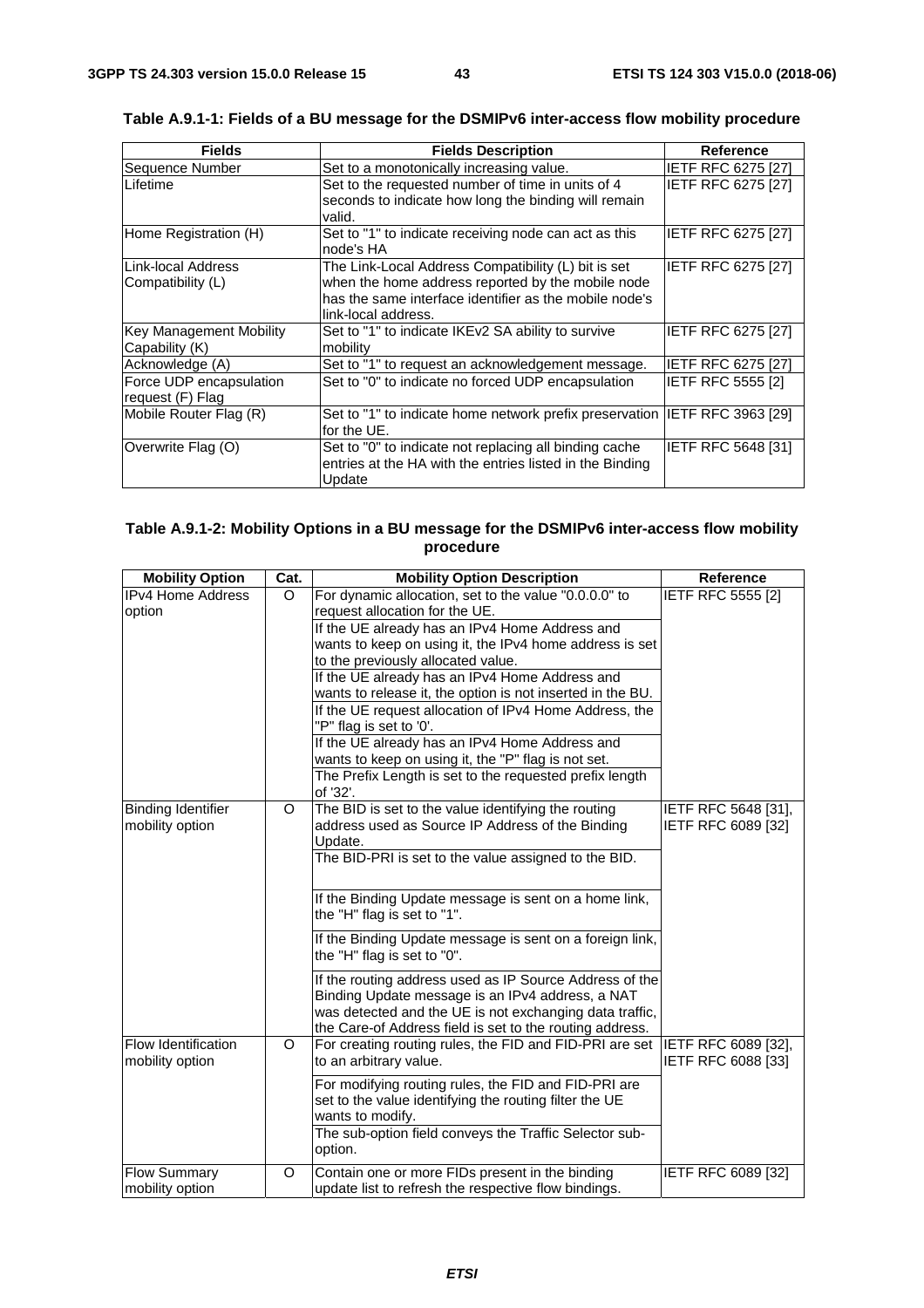## A.9.2 Binding Acknowledgement

The DSMIPv6 inter-access flow mobility procedure is described in subclause 5.5 and the fields of a BA message used for this procedure are depicted in table A.9.2-1.

The DSMIPv6 inter-access flow mobility procedure is described in subclause 5.5 and the Mobility Options in a BA message used for this procedure are depicted in table A.9.2-2.

#### **Table A.9.2-1: Fields of a BA message for the DSMIPv6 inter-access flow mobility procedure**

| <b>Fields</b>                  | <b>Fields Description</b>                                                    | <b>Reference</b>          |
|--------------------------------|------------------------------------------------------------------------------|---------------------------|
| <b>Status</b>                  | Set to indicate the result.                                                  | <b>IETF RFC 6275 [27]</b> |
| <b>Key Management Mobility</b> | Set as per HA ability to support the feature of updating IETF RFC 6275 [27], |                           |
| Capability (K)                 | the IKE SA based on Binding Update processing                                | <b>IETF RFC 5555 [2]</b>  |
|                                |                                                                              |                           |
| Mobile Router Flag (R)         | Set to "1"                                                                   | <b>IETF RFC 3963 [29]</b> |
| Sequence Number                | Set to the value received in the corresponding Binding IETF RFC 6275 [27]    |                           |
|                                | Update.                                                                      |                           |
| Lifetime                       | Set to the granted number of time units of 4 seconds                         | <b>IETF RFC 6275 [27]</b> |
|                                | to indicate how long the binding will remain valid.                          |                           |

#### **Table A.9.2-2: Mobility Options in a BA message for the DSMIPv6 inter-access flow mobility procedure**

| <b>Mobility Option</b>                          | Cat. | <b>Mobility Option Description</b>                                                                                                                                                                                                                                                      | <b>Reference</b>                          |
|-------------------------------------------------|------|-----------------------------------------------------------------------------------------------------------------------------------------------------------------------------------------------------------------------------------------------------------------------------------------|-------------------------------------------|
| <b>IPv4 Address</b><br>Acknowledgment<br>option | C.   | If IPv4 Home Address option is present in the<br>corresponding BU, IPv4 Home Address is set to the<br>IPv4 Home Address either newly allocated for the UE                                                                                                                               | IETF RFC 5555 [2]                         |
|                                                 |      | or previously assigned prior to the Handover.<br>The supporting Status field is set accordingly.<br>Pref-len field is set to "32".                                                                                                                                                      |                                           |
| NAT Detection Option                            | C    | When present the option contains the F Flag which<br>indicates to the UE that UDP encapsulation is required.<br>Option contains an optionally Refresh Time for the UE<br>to refresh the NAT binding.                                                                                    | <b>IETF RFC 5555 [2]</b>                  |
| <b>Binding Refresh</b><br>Advice                | O    | Contains a Refresh Interval in units of 4 seconds<br>indicating the remaining time until the UE could send a<br>new home registration to the HA.                                                                                                                                        | IETF RFC 6275 [27]                        |
| Binding Identifier<br>mobility option           | C    | The option is present if the UE sent a Binding Identifier<br>mobility option in the corresponding BU.<br>The Status field is set accordingly.<br>The BID and BID-PRI are set to the value indicated in<br>the BID mobility option of the received Binding Update.                       | IETF RFC 5648 [31],<br>IETF RFC 6089 [32] |
| <b>Flow Identification</b><br>mobility option   | C    | The option is present if the UE sent a Flow<br>Identification mobility option in the corresponding BU.<br>The Status field is set accordingly.<br>The FID, FID-PRI and sub-option field are set to the<br>value indicated in the FID mobility option of the<br>received Binding Update. | IETF RFC 5648 [31],<br>IETF RFC 6089 [32] |

## A.10 UE-initiated removal of an access network from a PDN connection

## A.10.1 Binding Update

The UE-initiated DSMIPv6 removal of an access network from a PDN connection procedure is described in subclause 5.8 and the fields of a BU message used for this procedure are depicted in table A.10.1-1.

The UE-initiated DSMIPv6 removal of an access network from a PDN connection procedure is described in subclause 5.8 and the Mobility Options in a BU message used for this procedure are depicted in table A.10.1-2.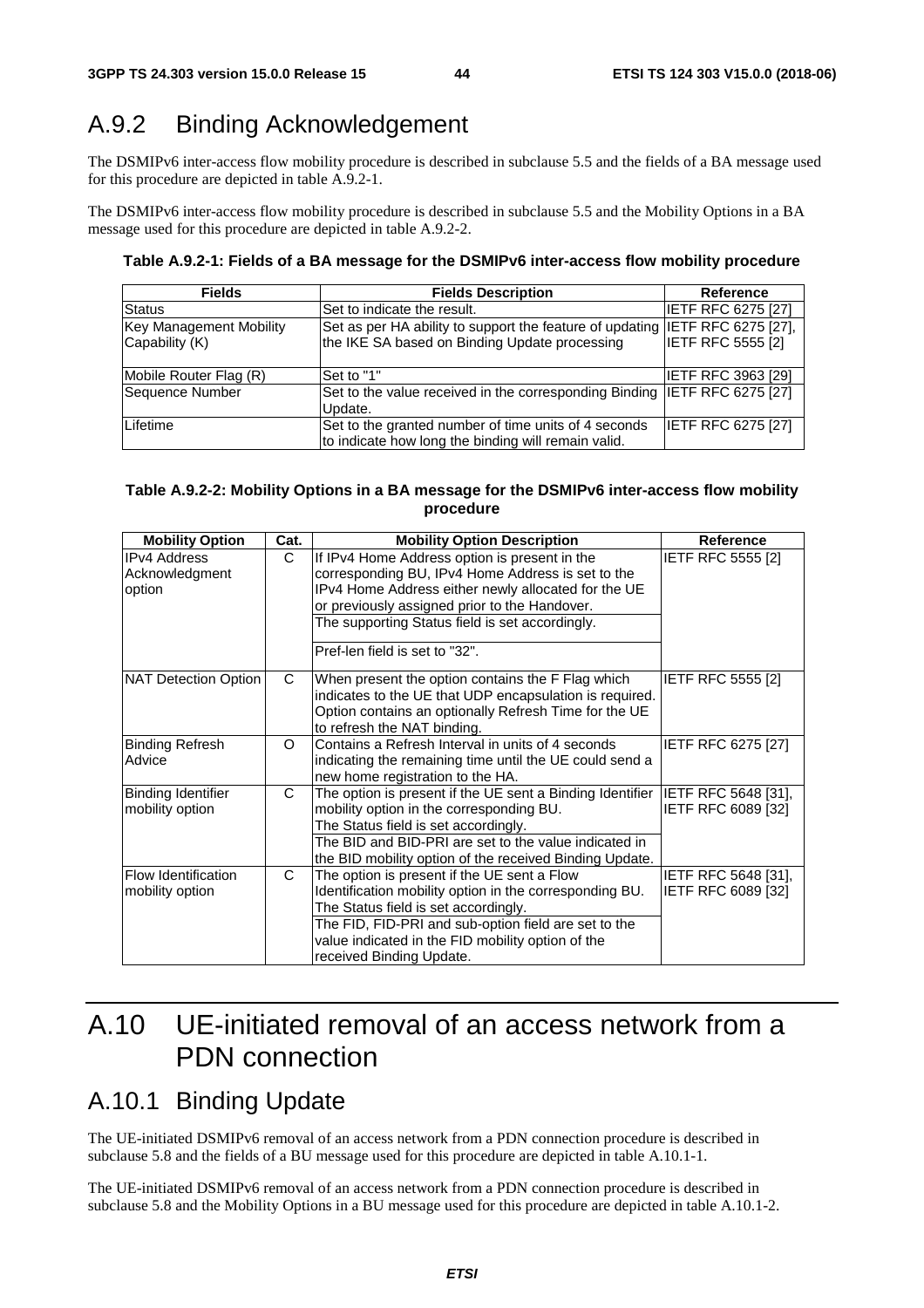| <b>Fields</b>                                    | <b>Fields Description</b>                                                                                                                                                                                  | <b>Reference</b>          |
|--------------------------------------------------|------------------------------------------------------------------------------------------------------------------------------------------------------------------------------------------------------------|---------------------------|
| Sequence Number                                  | Set to a monotonically increasing value.                                                                                                                                                                   | <b>IETF RFC 6275 [27]</b> |
| Lifetime                                         | If the Binding Update is to de-register binding of the<br>access network, the Lifetime is set to a value of "0".                                                                                           | <b>IETF RFC 6275 [27]</b> |
|                                                  | If the Binding Update is to register the maintained<br>access network, the Lifetime is set to the requested<br>number of time in units of 4 seconds to indicate how<br>long the binding will remain valid. |                           |
| Home Registration (H)                            | Set to "1" to indicate receiving node can act as this<br>node's HA                                                                                                                                         | <b>IETF RFC 6275 [27]</b> |
| Link-local Address<br>Compatibility (L)          | The Link-Local Address Compatibility (L) bit is set<br>when the home address reported by the mobile node<br>has the same interface identifier as the mobile node's<br>link-local address.                  | IETF RFC 6275 [27]        |
| <b>Key Management Mobility</b><br>Capability (K) | Set to "1" to indicate IKEv2 SA ability to survive<br>mobility                                                                                                                                             | <b>IETF RFC 6275 [27]</b> |
| Acknowledge (A)                                  | Set to "1" to request an acknowledgement message.                                                                                                                                                          | IETF RFC 6275 [27]        |
| Force UDP encapsulation<br>request (F) Flag      | Set to "0" to indicate no forced UDP encapsulation                                                                                                                                                         | <b>IETF RFC 5555 [2]</b>  |
| Mobile Router Flag (R)                           | If the Binding Update is to register the maintained<br>access network, the Mobile Router Flag (R) is set to<br>"1" to indicate home network prefix preservation for the<br>UE.                             | IETF RFC 3963 [29]        |
| Overwrite Flag (O)                               | Set to any value if the lifetime field of the Binding<br>Update is set to 0<br>Set to "1" if the lifetime field of the Binding Update is<br>set to any value different from 0                              | <b>IETF RFC 5648 [31]</b> |

#### **Table A.10.1-1: Fields of a BU message for the UE-initiated DSMIPv6 removal of an access network from a PDN connection procedure**

#### **Table A.10.1-2: Mobility Options in a BU message for the UE-initiated DSMIPv6 removal of an access network from a PDN connection procedure**

| <b>Mobility Option</b>                       | Cat. | <b>Mobility Option Description</b>                                                                                                             | Reference                  |
|----------------------------------------------|------|------------------------------------------------------------------------------------------------------------------------------------------------|----------------------------|
| <b>Binding Identifier</b><br>mobility option |      | For a Binding Update with Lifetime set to "0", the BID<br>and BID-PRI are set to the corresponding entry that the IETF RFC 6089 [32]           | <b>IETF RFC 5648 [31].</b> |
|                                              |      | <b>IUE</b> wants to remove.                                                                                                                    |                            |
|                                              |      | For a Binding Update with Lifetime not set to "0", the<br>BID and BID-PRI are set to the corresponding entry<br>that the UE wants to maintain. |                            |

## A.10.2 Binding Acknowledgement

The UE-initiated DSMIPv6 removal of an access network from a PDN connection procedure is described in subclause 5.8 and the fields of a BA message used for this procedure are depicted in table A.10.2-1.

The UE-initiated DSMIPv6 removal of an access network from a PDN connection procedure is described in subclause 5.8 and the Mobility Options in a BA message used for this procedure are depicted in table A.10.2-2.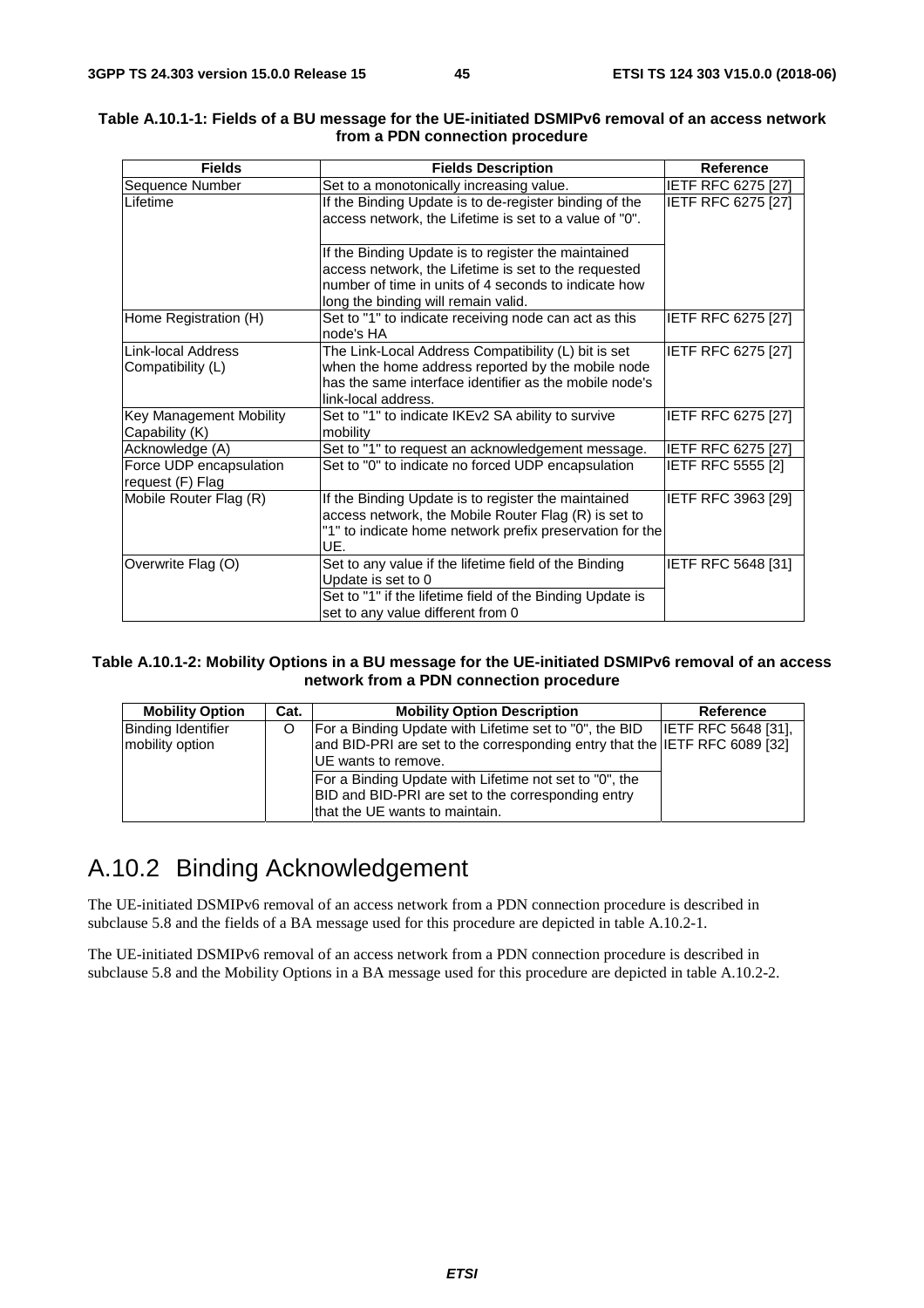| <b>Fields</b>                                    | <b>Fields Description</b>                                                                                                                                                                                | <b>Reference</b>                                |
|--------------------------------------------------|----------------------------------------------------------------------------------------------------------------------------------------------------------------------------------------------------------|-------------------------------------------------|
| <b>Status</b>                                    | Set to indicate the result.                                                                                                                                                                              | <b>IETF RFC 6275 [27]</b>                       |
| <b>Key Management Mobility</b><br>Capability (K) | Set as per HA ability to support the feature of updating<br>the IKE SA based on Binding Update processing                                                                                                | IETF RFC 6275 [27],<br><b>IETF RFC 5555 [2]</b> |
| Mobile Router Flag (R)                           | If the Binding Update is to register the maintained<br>access network, the Mobile Router Flag (R) is set to<br>"1"                                                                                       | <b>IETF RFC 3963 [29]</b>                       |
| Sequence Number                                  | Set to the value received in the corresponding Binding<br>Update or the last accepted sequence number in the<br>case of Status 135 ("Sequence Number out of<br>window").                                 | <b>IETF RFC 6275 [27]</b>                       |
| Lifetime                                         | If the Binding Update is to de-register binding of the<br>access network, the Lifetime is set to a value of "0".                                                                                         | <b>IETF RFC 6275 [27]</b>                       |
|                                                  | If the Binding Update is to register the maintained<br>access network, the Lifetime is set to the granted<br>number of time in units of 4 seconds to indicate how<br>long the binding will remain valid. |                                                 |

#### **Table A.10.2-1: Fields of a BA message for the UE-initiated DSMIPv6 removal of an access network from a PDN connection procedure**

#### **Table A.10.2-2: Mobility Options in a BA message for the UE-initiated DSMIPv6 removal of an access network from a PDN connection procedure**

| <b>Mobility Option</b>                       | Cat. | <b>Mobility Option Description</b>                                                                                                                                                                                                                                                                                                          | <b>Reference</b>         |
|----------------------------------------------|------|---------------------------------------------------------------------------------------------------------------------------------------------------------------------------------------------------------------------------------------------------------------------------------------------------------------------------------------------|--------------------------|
| NAT Detection Option                         | C    | When present the option contains the F Flag which<br>indicates to the UE that UDP encapsulation is required.<br>Option contains an optionally Refresh Time for the UE<br>to refresh the NAT binding.                                                                                                                                        | <b>IETF RFC 5555 [2]</b> |
| <b>Binding Refresh</b><br>Advice             | O    | Contains a Refresh Interval in units of 4 seconds<br>indicating the remaining time until the UE could send a<br>new home registration to the HA.                                                                                                                                                                                            | IETF RFC 6275 [27]       |
| <b>Binding Identifier</b><br>mobility option | C    | The option is present if the UE sent a Binding Identifier IETF RFC 5648 [31],<br>mobility option in the corresponding BU.<br>The Status field is set accordingly.<br>For a Binding Update with Lifetime not set to "0", the<br>BID and BID-PRI are set to the value indicated in the<br>BID mobility option of the received Binding Update. | IETF RFC 6089 [32]       |

## A.11 Network-initiated removal of an access network from a PDN connection

## A.11.1 Binding Revocation Indication Message

The network-initiated DSMIPv6 removal of an access network from a PDN connection procedure is described in subclause 5.9 and the fields of a BRI message used for this procedure are depicted in table A.11.1-1.

The network-initiated DSMIPv6 removal of an access network from a PDN connection procedure is described in subclause 5.9 and the Mobility Options in a BRI message used for this procedure are depicted in table A.11.1-2.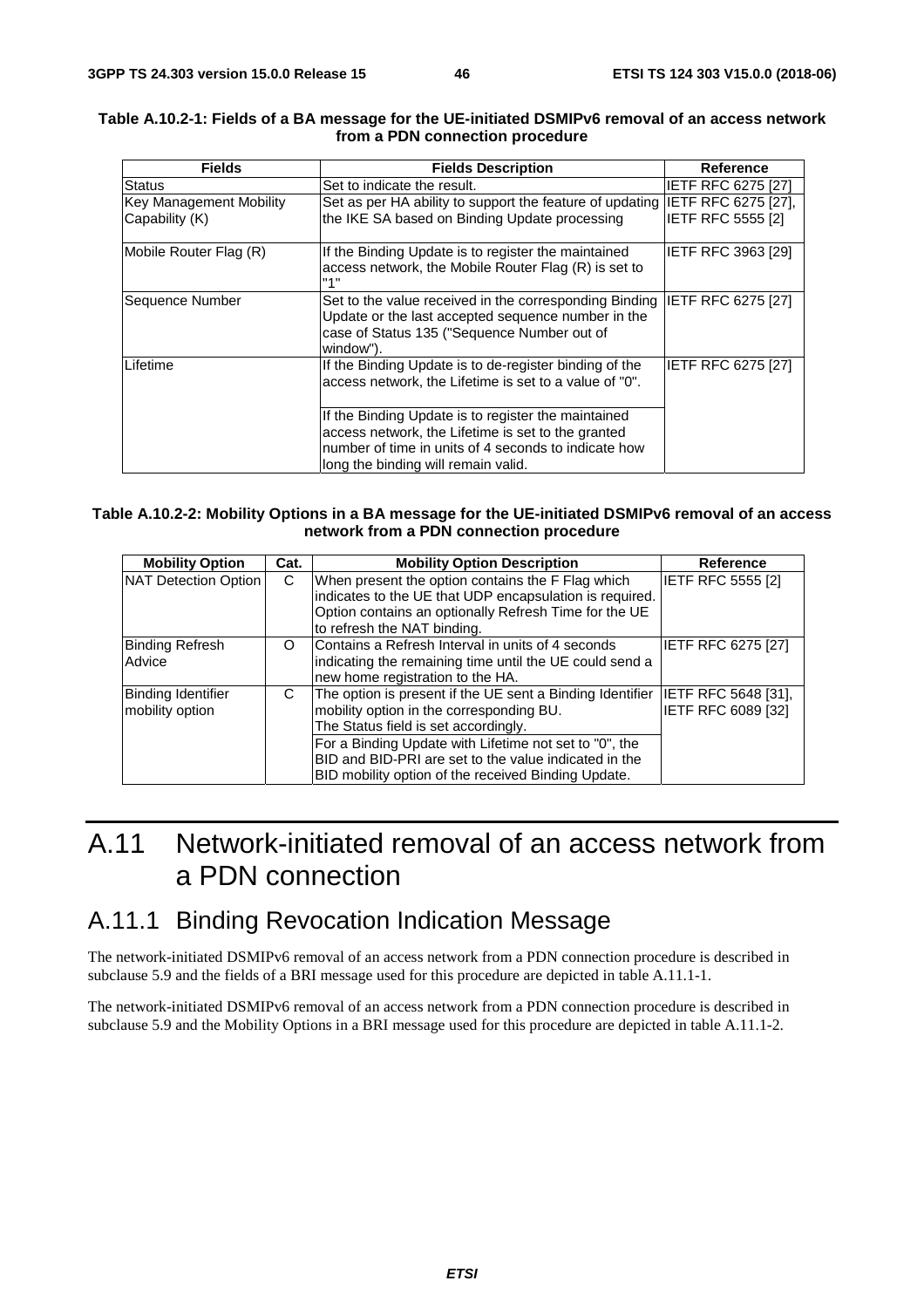| <b>Fields</b>             | <b>Fields Description</b>                                                 | Reference                 |
|---------------------------|---------------------------------------------------------------------------|---------------------------|
| B.R. Type                 | Set to "1" to indicate BRI.                                               | <b>IETF RFC 5846 [19]</b> |
| Sequence Number           | Set to a monotonically increasing value and is used to IETF RFC 5846 [19] |                           |
|                           | match with the returned Binding Revocation                                |                           |
|                           | Acknowledge                                                               |                           |
| <b>Revocation Trigger</b> | Set to "1"                                                                | IIETF RFC 5846 [19]       |
| Proxy Binding (P)         | Set to "0"                                                                | <b>IETF RFC 5846 [19]</b> |
| Global (G)                | Set to "0"                                                                | <b>IETF RFC 5846 [19]</b> |
| IPv4 HoA Binding Only (V) | Set to "0"                                                                | <b>IETF RFC 5846 [19]</b> |

#### **Table A.11.1-1: Fields of a BRI message for the network-initiated DSMIPv6 removal of an access network from a PDN connection procedure**

#### **Table A.11.1-2: Mobility Options in a BRI message for the network-initiated DSMIPv6 removal of an access network from a PDN connection procedure**

| <b>Mobility Option</b>    | Cat. | <b>Mobility Option Description</b>               | <b>Reference</b>           |
|---------------------------|------|--------------------------------------------------|----------------------------|
| <b>Binding Identifier</b> |      | The BID and BID-PRI are set to the corresponding | <b>IETF RFC 5648 [31].</b> |
| mobility option           |      | entry that the UE wants to remove.               | IETF RFC 6089 [32]         |
|                           |      |                                                  |                            |
|                           |      |                                                  |                            |
|                           |      |                                                  |                            |

## A.11.2 Binding Revocation Acknowledgement

The network-initiated DSMIPv6 removal of an access network from a PDN connection procedure is described in subclause 5.9 and the fields of a BRA message used for this procedure are depicted in table A.11.2-1.

The network-initiated DSMIPv6 removal of an access network from a PDN connection procedure is described in subclause 5.9 and the Mobility Options in a BRA message used for this procedure are depicted in table A.11.2-2.

#### **Table A.11.2-1: Fields of a BRA message for the network-initiated DSMIPv6 removal of an access network from a PDN connection procedure**

| <b>Fields</b>               | <b>Fields Description</b>                                                                                       | <b>Reference</b>          |
|-----------------------------|-----------------------------------------------------------------------------------------------------------------|---------------------------|
| B.R. Type                   | Set to "2" to indicate BRA.                                                                                     | <b>IETF RFC 5846 [19]</b> |
| Sequence Number             | Set to the value received in the corresponding BRI.                                                             | <b>IETF RFC 5846 [19]</b> |
| <b>Status</b>               | Indicates the result of the BRI.                                                                                | IETF RFC 5846 [19]        |
| Proxy Registration Flag (P) | Set to "0" to indicate that the Binding Revocation<br>Acknowledgment is NOT for a proxy MIPv6 binding<br>entry. | <b>IETF RFC 5846 [19]</b> |
| Global (G)                  | Set to "0"; the same value as for the BRI.                                                                      | <b>IETF RFC 5846 [19]</b> |
| IPv4 HoA Binding Only (V)   | Set to "0"                                                                                                      | <b>IETF RFC 5846 [19]</b> |

#### **Table A.11.2-2: Mobility Options in a BRA message for the network-initiated DSMIPv6 removal of an access network from a PDN connection procedure**

| <b>Mobility Option</b>                       | Cat. | <b>Mobility Option Description</b>                                                                                                                                                                                                                           | Reference                 |
|----------------------------------------------|------|--------------------------------------------------------------------------------------------------------------------------------------------------------------------------------------------------------------------------------------------------------------|---------------------------|
| <b>Binding Identifier</b><br>mobility option | С    | This option may be included to indicate the specific BID IETF RFC 5648 [31].<br>that failded the revocation procedure.<br>The BID and BID-PRI are set to the value indicated in<br>the BID mobility option of the received Binding<br>Revocation Indication. | <b>IETF RFC 6089 [32]</b> |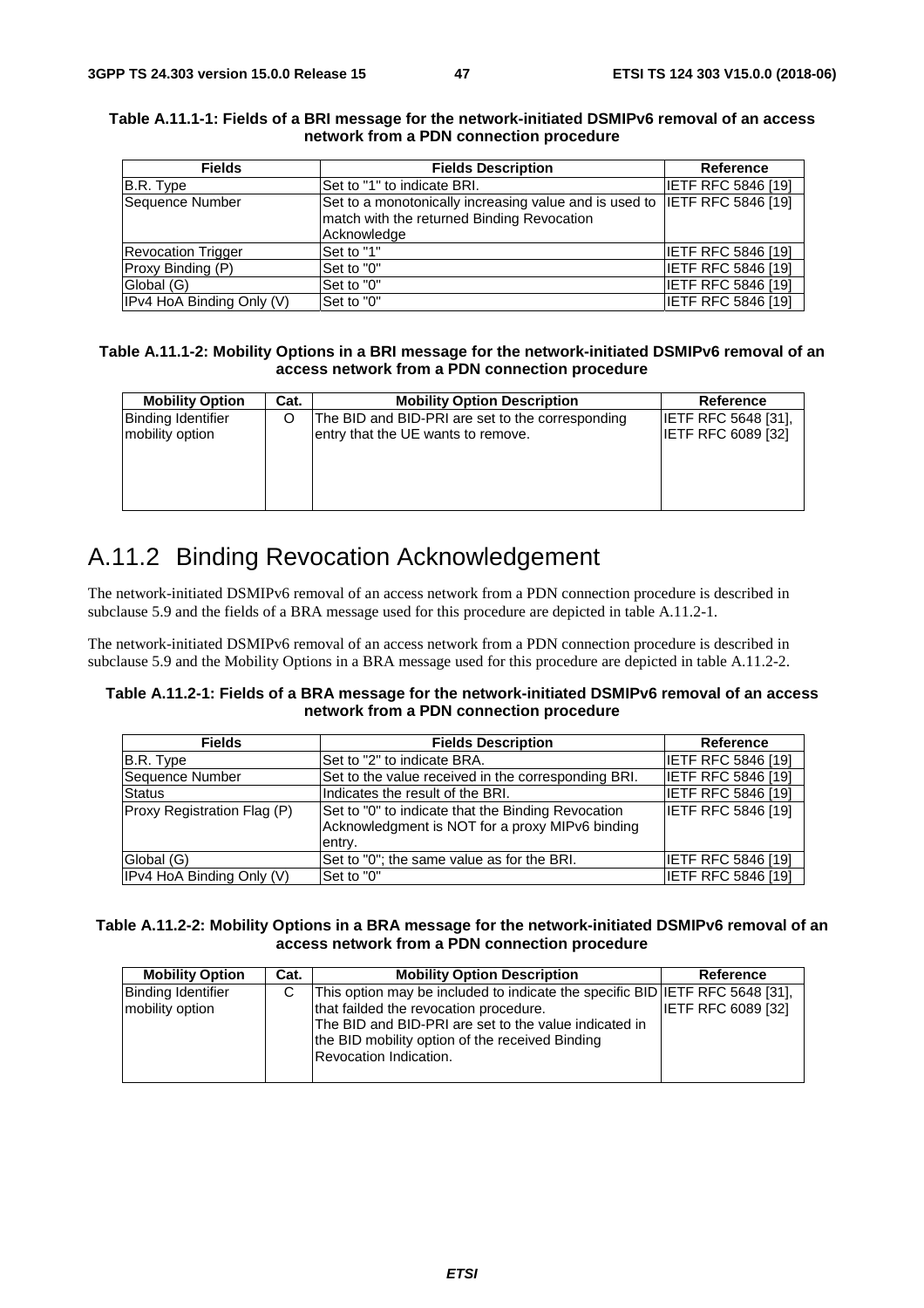# Annex B (normative): Extensions specific to the present document

# B.1 PDN Identifier notify payload

The format of the PDN Identifier notify payload is shown in figure B-1-1.

The PDN Identifier notify payload type is 40960. The length of the PDN Identifier notify payload is 21 octets. The IPv6 Home Network Prefix contains the IPv6 prefix of a PDN connection. The Prefix Length field indicates the length of the prefix contained in IPv6 Home Network Prefix field.

The other fields are defined by IETF RFC 5996 [14].

|                                                    |   |   |  | <b>Bits</b> |   |  |   |               |
|----------------------------------------------------|---|---|--|-------------|---|--|---|---------------|
|                                                    | 6 | 5 |  |             | 2 |  | 0 | <b>Octets</b> |
| Protocol ID                                        |   |   |  |             |   |  |   |               |
| <b>SPI Size</b>                                    |   |   |  |             |   |  |   | 2             |
| Notify Message Type                                |   |   |  |             |   |  |   |               |
| <b>IPv6 Home Network Prefix</b>                    |   |   |  |             |   |  |   | $5 - 20$      |
| Prefix Length                                      |   |   |  |             |   |  |   | 21            |
| Figure B.1-1: PDN Identifier notify payload format |   |   |  |             |   |  |   |               |

NOTE: As the notify payload notifies information relating an IKE\_SA, SPI Size field is set to 0 and there is no Security Parameter Index field.

## B.2 IFOM Capability notify payload

The format of the IFOM Capability notify payload is shown in figure B.2-1.

The IFOM Capability notify payload type is 16428. The length of the IFOM Capability notify payload is 4 octets. The IFOM Capability notify payload is used to indicate the IFOM capability.

The other fields are defined by IETF RFC 5996 [14].



NOTE: As the notify payload notifies information relating to an IKE\_SA, SPI Size field is set to 0 and there is no Security Parameter Index field.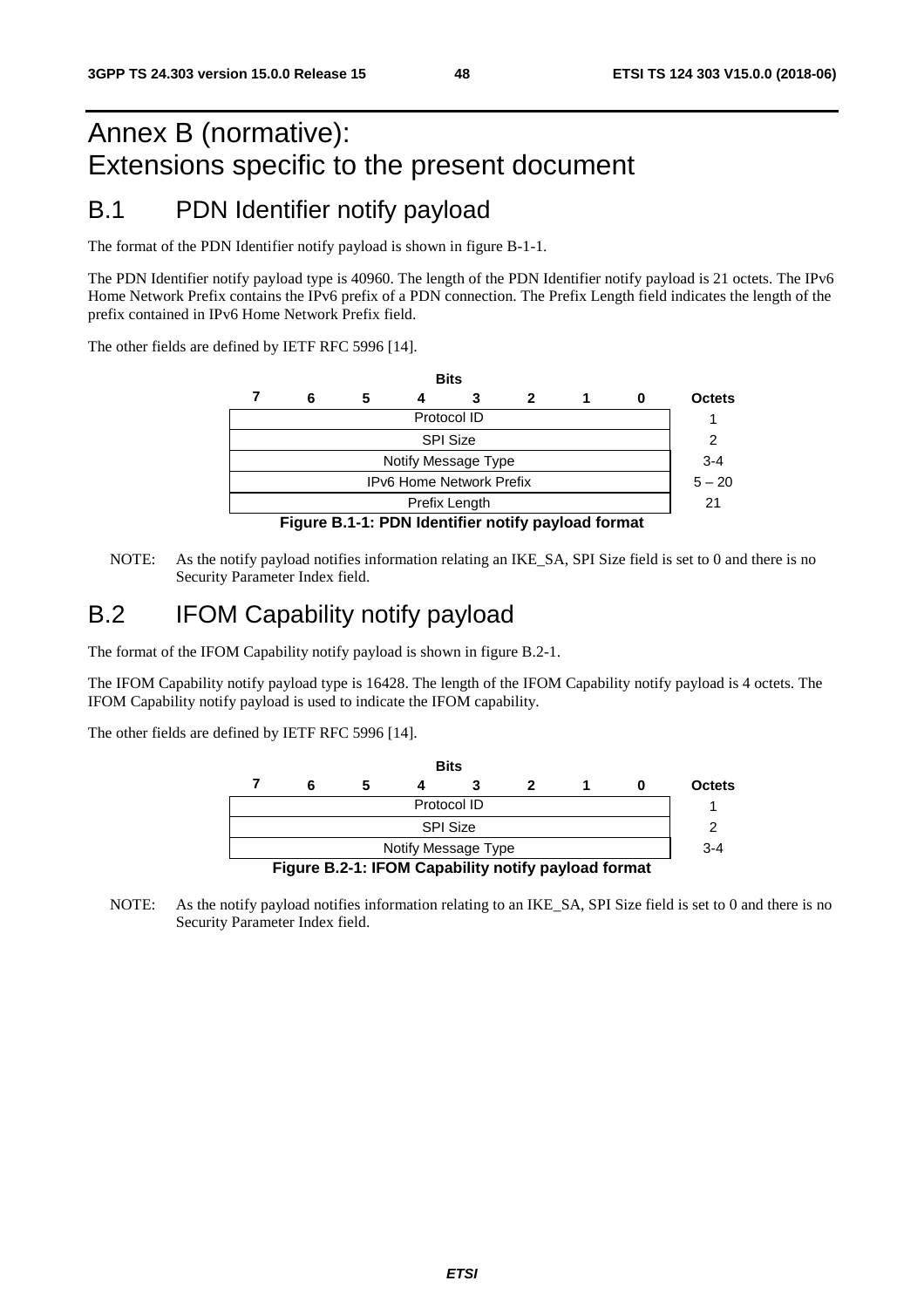Annex C (informative): Change history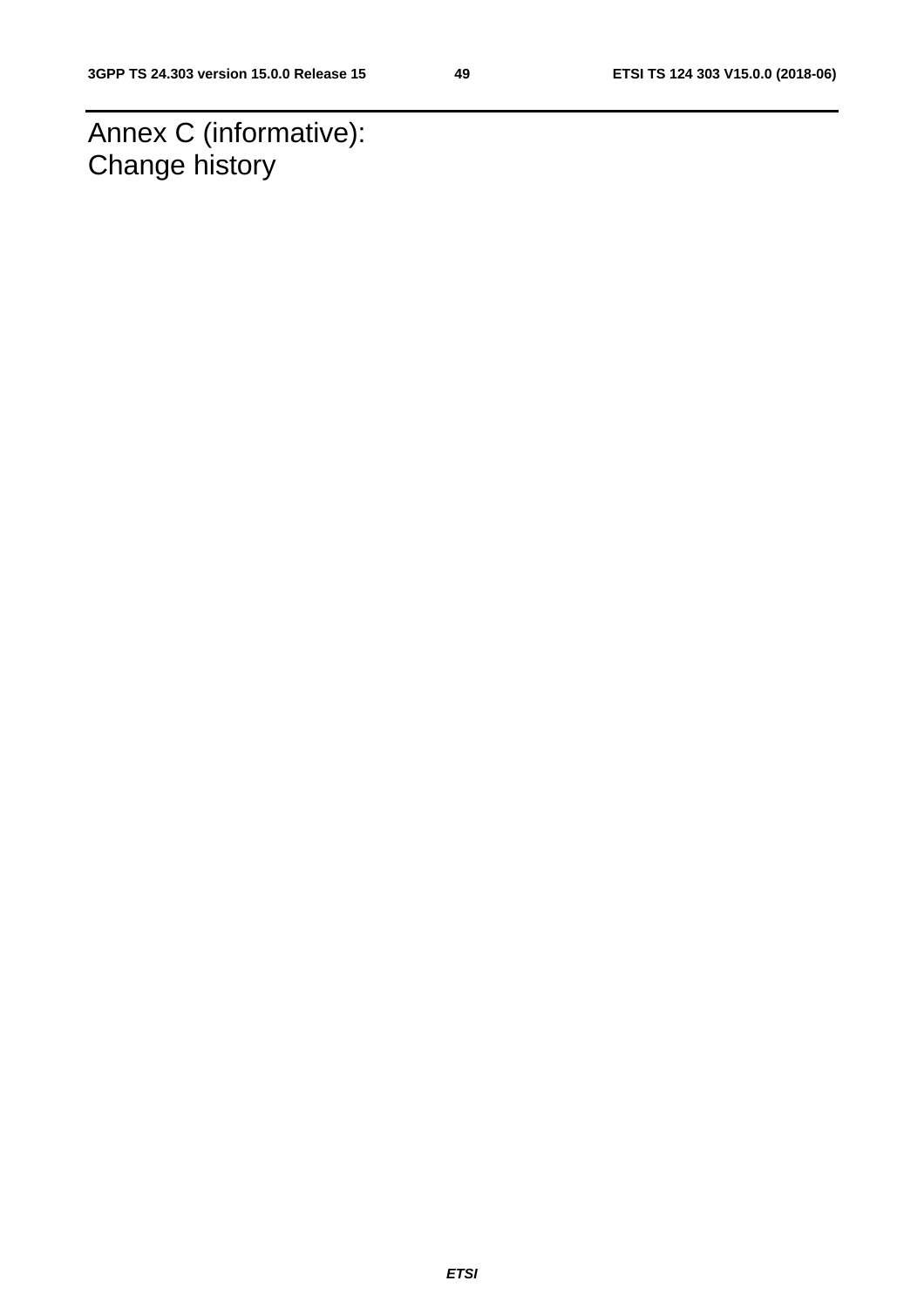| <b>Date</b> | TSG#             | <b>TSG Doc.</b> | <b>CR</b> | Rev | Subject/Comment                                                                                                                                                                                                         | Old   | <b>New</b> |
|-------------|------------------|-----------------|-----------|-----|-------------------------------------------------------------------------------------------------------------------------------------------------------------------------------------------------------------------------|-------|------------|
| 01-2008     |                  |                 |           |     | Version 0.0.0 Editor's internal draft                                                                                                                                                                                   |       | 0.0.0      |
| 02-2008     | CT1 #51          |                 |           |     | Includes the following contributions agreed in CT1 #51:<br>C1-080436, C1-080437                                                                                                                                         | 0.0.0 | 0.1.0      |
| 02-2008     | CT1 #51bis       |                 |           |     | Includes the following contributions agreed in CT1<br>#51bis:                                                                                                                                                           | 0.1.0 | 0.2.0      |
|             |                  |                 |           |     | C1-080770, C1-080776, C1-080791.                                                                                                                                                                                        |       |            |
| 02-2008     | Email-<br>review |                 |           |     | Editorial/style corrections in the clean version                                                                                                                                                                        | 0.2.0 | 0.2.1      |
| 04-2008     | CT1 #52          |                 |           |     | Includes the following contributions agreed in CT1 #52:<br>C1-080954, C1-080959, C1-080960, C1-081213, C1-<br>081232, C1-081398, C1-081399, C1-081400, C1-<br>081401, C1-081402, C1-081419                              | 0.2.1 | 0.3.0      |
| 04-2008     | Email-<br>review |                 |           |     | Editorial/style corrections in the clean version                                                                                                                                                                        | 0.3.0 | 0.3.1      |
| 05-2008     | CT1 #53          |                 |           |     | Includes the following contributions agreed in CT1 #53:<br>C1-081590, C1-081594, C1-081693, C1-082079, C1-<br>082080, C1-082082, C1-082083, C1-082084, C1-<br>082063                                                    | 0.3.1 | 0.4.0      |
| 05-2008     | Email-<br>review |                 |           |     | Editorial clean-up                                                                                                                                                                                                      | 0.4.0 | 0.4.1      |
| 05-2008     |                  |                 |           |     | Version 1.0.0 to be presented to CT-40 created by MCC                                                                                                                                                                   | 0.4.1 | 1.0.0      |
| 07-2008     | CT1 #54          |                 |           |     | Includes the following contributions agreed in CT1 #54:<br>C1-082122, C1-082364, C1-082368, C1-082693, C1-<br>082694, C1-082698, C1-082699, C1-082700 and C1-<br>082808                                                 | 1.0.0 | 1.1.0      |
| 08-2008     | CT1 #55          |                 |           |     | Includes the following contributions agreed in CT1 #55:<br>C1-082827, C1-082828, C1-082989, C1-083003, C1-<br>083004, C1-083486, C1-083488, C1-083524 and C1-<br>083601                                                 | 1.1.0 | 1.2.0      |
| 10-2008     | CT1 #55bis       |                 |           |     | Includes the following contributions agreed in CT1<br>#55bis: C1-083858, C1-083861, C1-084384, C1-<br>084454, C1-084455, C1-084457, C1-084458, C1-<br>084460, C1-084461, C1-084553, C1-084563, C1-<br>084564, C1-084565 | 1.2.0 | 1.3.0      |
| 11-2008     | CT1 #56          |                 |           |     | Includes the following contributions agreed in CT1 #56:<br>C1-084692, C1-084693, C1-085379, C1-085517                                                                                                                   | 1.3.0 | 1.4.0      |
| 11-2008     | E-mail<br>review |                 |           |     | Editorial clean-up                                                                                                                                                                                                      | 1.4.0 | 1.4.1      |
| 11-2008     | E-mail<br>review |                 |           |     | Editorial clean-up                                                                                                                                                                                                      | 1.4.1 | 1.4.2      |
| 11-2008     | E-mail<br>review |                 |           |     | Editorial clean-up                                                                                                                                                                                                      | 1.4.2 | 1.4.3      |
| 11-2008     |                  |                 |           |     | Version 2.0.0 created for presentation to CT#42 for<br>approval                                                                                                                                                         | 1.4.3 | 2.0.0      |
| 12-2008     |                  |                 |           |     | Version 8.0.0 created after approval in CT#42                                                                                                                                                                           | 2.0.0 | 8.0.0      |
| 03-2009     | CT-43            | CP-090126       | $0001$  1 |     | <b>Binding Update Optimization</b>                                                                                                                                                                                      | 8.0.0 | 8.1.0      |
| 03-2009     | CT-43            | CP-090126       | 0003      |     | BRI error correction                                                                                                                                                                                                    | 8.0.0 | 8.1.0      |
| 03-2009     | $CT-43$          | CP-090129       | 0005 1    |     | Missing HA Initiated Multiple PDN Detach                                                                                                                                                                                | 8.0.0 | 8.1.0      |
| 03-2009     | CT-43            | CP-090129       | 0007      |     | IPv4 HoA release                                                                                                                                                                                                        | 8.0.0 | 8.1.0      |
| 03-2009     | CT-43            | CP-090125       | 0008 1    |     | Align with latest version of internet draft                                                                                                                                                                             | 8.0.0 | 8.1.0      |
| 03-2009     | CT-43            |                 |           |     | Editorial cleanup by MCC                                                                                                                                                                                                | 8.0.0 | 8.1.0      |
| 06-2009     | $CT-44$          | CP-090413       | 0004 3    |     | Discovery of the Home Agent address                                                                                                                                                                                     | 8.1.0 | 8.2.0      |
| 06-2009     | <b>CT-44</b>     | CP-090413       | 00111     |     | HA discovery via DHCPv6                                                                                                                                                                                                 | 8.1.0 | 8.2.0      |
| 06-2009     | CT-44            | CP-090413       | 0012      |     | Nemo Binding Acknowledgement Status value<br>clarification                                                                                                                                                              | 8.1.0 | 8.2.0      |
| 06-2009     | CT-44            | CP-090413       | 0013      |     | Alternate Care-of Address correction                                                                                                                                                                                    | 8.1.0 | 8.2.0      |
| 06-2009     | CT-44            | CP-090413       | 0014      |     | TLV Header Format flag references                                                                                                                                                                                       | 8.1.0 | 8.2.0      |
| 06-2009     | CT-44            | CP-090413       | 0016      |     | Update to the Binding Revocation Indication Message                                                                                                                                                                     | 8.1.0 | 8.2.0      |
| 06-2009     | CT-44            | CP-090413       | 0017      |     | Clarification of routing header usage                                                                                                                                                                                   | 8.1.0 | 8.2.0      |
| 06-2009     | $CT-44$          | CP-090324       | 00183     |     | HA reallocation procedure and Home Address request                                                                                                                                                                      | 8.1.0 | 8.2.0      |
| 09-2009     | CT-45            | CP-090655       | 0019      |     | DNS lookup at HA discovery based on DHCPv6                                                                                                                                                                              | 8.2.0 | 8.3.0      |
| 09-2009     | CT-45            | CP-090655       | 0021 1    |     | Clarification of IPv4 Home Address request                                                                                                                                                                              | 8.2.0 | 8.3.0      |
| 09-2009     | $CT-45$          | CP-090655       | 0023 1    |     | Update of TS after DS-MIPv6 RFC availability                                                                                                                                                                            | 8.2.0 | 8.3.0      |
| 09-2009     | CT-45            | CP-090655       | $0024$ 1  |     | Remove the static HNP configured in LTE capable UE                                                                                                                                                                      | 8.2.0 | 8.3.0      |
| 09-2009     | CT-45            | CP-090655       | 0025      |     | IPv4 address acknowledgement option type                                                                                                                                                                                | 8.2.0 | 8.3.0      |
| 09-2009     | CT-45            | CP-090655       | 0027      |     | Deletion of SA to the initial HA during HA reallocation<br>procedure                                                                                                                                                    | 8.2.0 | 8.3.0      |
| 12-2009     | CT-46            | CP-090901       | 0028      |     | RFC5555 missing reference                                                                                                                                                                                               | 8.3.0 | 8.4.0      |
| 12-2009     | CT-46            | CP-090901       | 0030      |     | A bit in BRI message                                                                                                                                                                                                    | 8.3.0 | 8.4.0      |
| 12-2009     | CT-46            | CP-090901       | 0031 1    |     | UE procedures at BRI reception                                                                                                                                                                                          | 8.3.0 | 8.4.0      |
| 12-2009     | CT-46            | CP-090901       | 0029 2    |     | Clarification of Binding Error message                                                                                                                                                                                  | 8.4.0 | 9.0.0      |
| 03-2010     | CT-47            | CP-100107       | 0035 1    |     | Multiple PDN connections                                                                                                                                                                                                | 9.0.0 | 9.1.0      |
| 03-2010     | CT-47            | CP-100107       | 0037 1    |     | PDN connections                                                                                                                                                                                                         | 9.0.0 | 9.1.0      |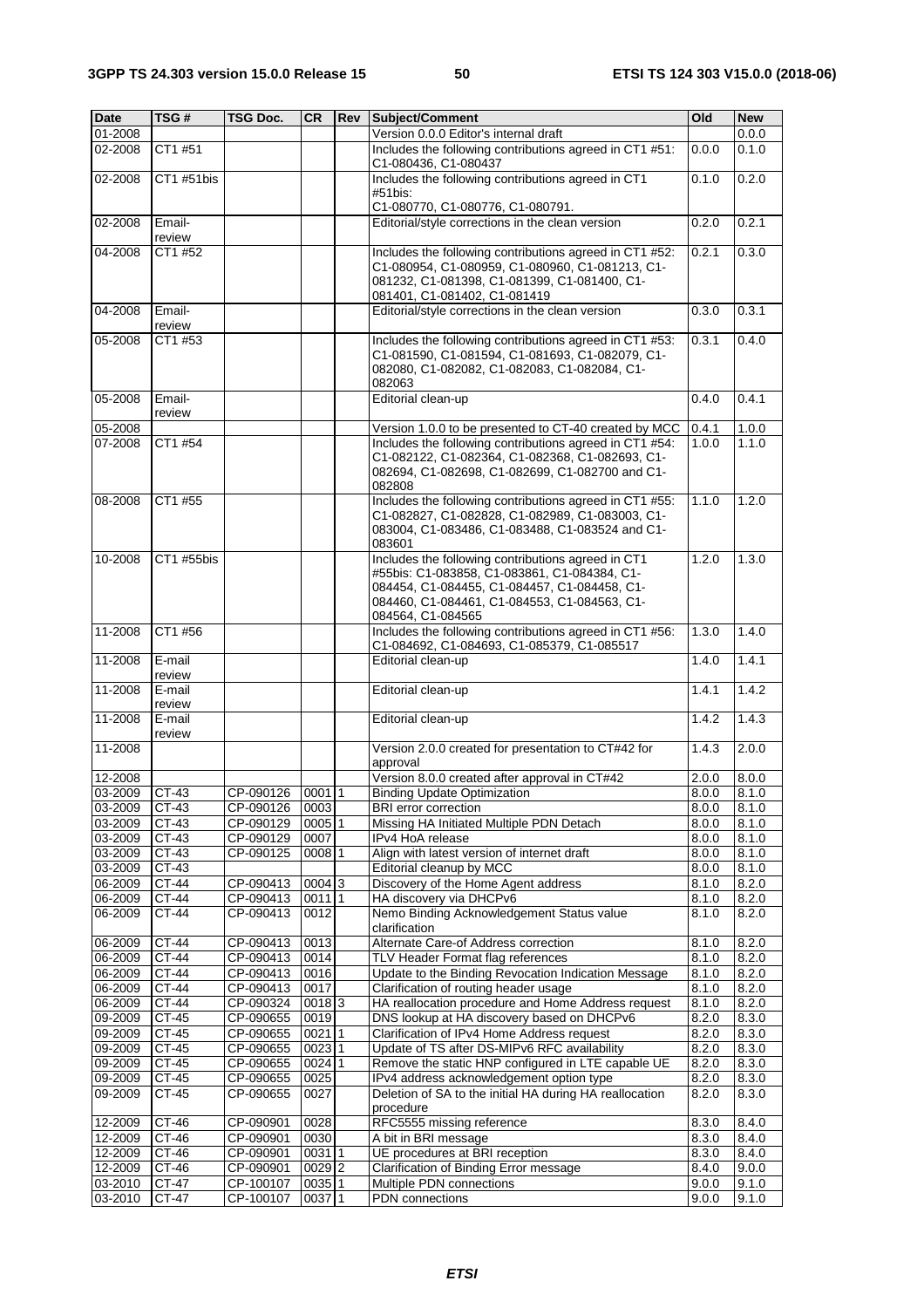| <b>Date</b> | TSG#    | TSG Doc.  | <b>CR</b>           | Rev | Subject/Comment                                         | Old    | <b>New</b> |
|-------------|---------|-----------|---------------------|-----|---------------------------------------------------------|--------|------------|
| 03-2010     | $CT-47$ | CP-100107 | 0039                |     | Reference to redirect RFC                               | 9.0.0  | 9.1.0      |
| 06-2010     | CT-48   | CP-100339 | 0042                |     | Reference Updates                                       | 9.1.0  | 9.2.0      |
| 06-2010     | CT-48   | CP-100339 | 0044 2              |     | Usage of PDN prefix information with multiple PDNs to   | 9.1.0  | 9.2.0      |
|             |         |           |                     |     | the same APN                                            |        |            |
| 09-2010     | CT-49   | CP-100485 | 0048 3              |     | Usage of PDN Identifier notify payload                  | 9.2.0  | 9.3.0      |
| 09-2010     | CT-49   | CP-100513 | 0049 4              |     | IFOM Reference and Definitions                          | 9.3.0  | 10.0.0     |
| 09-2010     | CT-49   | CP-100513 | 0050 6              |     | UE behaviour with multiple PDN connection for IFOM      | 9.3.0  | 10.0.0     |
| 09-2010     | CT-49   | CP-100513 | 00533               |     | Attach to additional access - general                   | 9.3.0  | 10.0.0     |
| 09-2010     | CT-49   | CP-100513 | 00545               |     | Dual Stack Mobile IPv6 inter-access flow mobility       | 9.3.0  | 10.0.0     |
| 09-2010     | CT-49   | CP-100513 | $0055$  2           |     | Attach to additional access acting as home link - UE    | 9.3.0  | 10.0.0     |
|             |         |           |                     |     | behaviour                                               |        |            |
| 09-2010     | CT-49   | CP-100513 | 0056 2              |     | Attach to additional access acting as visted link - UE  | 9.3.0  | 10.0.0     |
|             |         |           |                     |     | behaviour                                               |        |            |
| 09-2010     | $CT-49$ | CP-100513 | $0057$  2           |     | Attach to additional access acting as home link - HA    | 9.3.0  | 10.0.0     |
|             |         |           |                     |     | behaviour                                               |        |            |
| 09-2010     | $CT-49$ | CP-100513 | $0058$ 1            |     | Attach to additional access acting as visited link - HA | 9.3.0  | 10.0.0     |
|             |         |           |                     |     | behavior                                                |        |            |
| 09-2010     | $CT-49$ | CP-100513 | 0059 2              |     | Access removal - general                                | 9.3.0  | 10.0.0     |
| 09-2010     | CT-49   | CP-100513 | 0060                |     | Home link access removal - UE behavior                  | 9.3.0  | 10.0.0     |
| 09-2010     | CT-49   | CP-100513 | $0061$ <sup>2</sup> |     | Visited link access removal - UE behavior               | 9.3.0  | 10.0.0     |
| 09-2010     | $CT-49$ | CP-100513 | 0062                |     | Removal of an access acting as home link - HA           | 9.3.0  | 10.0.0     |
|             |         |           |                     |     | procedures                                              |        |            |
| 09-2010     | CT-49   | CP-100513 | 0063 2              |     | Visited link access removal - HA behavior               | 9.3.0  | 10.0.0     |
| 09-2010     | CT-49   | CP-100513 | 00641               |     | <b>IFOM</b> initial attachment                          | 9.3.0  | 10.0.0     |
| 09-2010     | CT-49   | CP-100513 | 0065 1              |     | Message format for IP flow mobility                     | 9.3.0  | 10.0.0     |
| 09-2010     | CT-49   | CP-100520 | 0066 2              |     | Support of IPv6 Prefix Delegation on S2c                | 9.3.0  | 10.0.0     |
| 09-2010     | CT-49   | CP-100518 | 0067 1              |     | Usage of IP version for Care-of Address selection       | 9.3.0  | 10.0.0     |
| 12-2010     | CT-50   | CP-100754 | 0069 2              |     | IFOM Attach to additional access procedure              | 10.0.0 | 10.1.0     |
| 12-2010     | CT-50   | CP-100754 | 0070 2              |     | IFOM flow mobility procedure                            | 10.0.0 | 10.1.0     |
| 12-2010     | CT-50   | CP-100754 | 00711               |     | IFOM Remove a link - general                            | 10.0.0 | 10.1.0     |
| 12-2010     | CT-50   | CP-100754 | 0075 3              |     | Additional message format for IP flow mobility          | 10.0.0 | 10.1.0     |
| 12-2010     | CT-50   | CP-100754 | 0077 1              |     | Clarification on Dual Stack Mobile IPv6 re-registration | 10.0.0 | 10.1.0     |
| 12-2010     | CT-50   | CP-100754 | 00783               |     | Network-initiated detach in multiple Care-of addresses  | 10.0.0 | 10.1.0     |
|             |         |           |                     |     | use case                                                |        |            |
| 12-2010     | CT-50   | CP-100763 | 0079 1              |     | Delegated Prefix in HA                                  | 10.0.0 | 10.1.0     |
| 12-2010     | CT-50   | CP-100763 | 0080 1              |     | UE behaviour of DHCPv6 prefix delegation                | 10.0.0 | 10.1.0     |
| 12-2010     | CT-50   | CP-100754 | 0082 2              |     | Clarification on IFOM capability                        | 10.0.0 | 10.1.0     |
| 12-2010     | CT-50   | CP-100754 | 0083 1              |     | Corrections and clarifications on IFOM procedures       | 10.0.0 | 10.1.0     |
| 12-2010     | CT-50   | CP-100754 | 00845               |     | Access removal from PDN                                 | 10.0.0 | 10.1.0     |
| 12-2010     | CT-50   | CP-100763 | 0087                |     | Assigned HNP in BA message                              | 10.0.0 | 10.1.0     |
| 12-2010     | CT-50   | CP-100754 | 0088 1              |     | <b>IFOM Capability Discovery</b>                        | 10.0.0 | 10.1.0     |
| 12-2010     | CT-50   | CP-100754 | $0089$ <sub>2</sub> |     | Error conditions for IFOM                               | 10.0.0 | 10.1.0     |
| 03-2011     | CT-51   | CP-110185 | 0093 1              |     | IFOM capability discovery through ISRP                  | 10.1.0 | 10.2.0     |
| 03-2011     | CT-51   | CP-110185 | 00943               |     | IFOM condition for binding acknowledge                  | 10.1.0 | 10.2.0     |
| 03-2011     | CT-51   | CP-110185 | 0095                |     | <b>IFOM</b> error condition                             | 10.1.0 | 10.2.0     |
| 03-2011     | CT-51   | CP-110185 | 0096 1              |     | IFOM correction on attach to additional access          | 10.1.0 | 10.2.0     |
|             |         |           |                     |     | procedure                                               |        |            |
| 03-2011     | CT-51   | CP-110185 | 0098 1              |     | Network-initiated removal of an access                  | 10.1.0 | 10.2.0     |
| 03-2011     | CT-51   | CP-110185 | 010013              |     | Revision to Network-initiated Removal of Foreign Link   | 10.1.0 | 10.2.0     |
|             |         |           |                     |     | from a PDN Connection                                   |        |            |
| 03-2011     | CT-51   | CP-110185 | 0101                |     | Modification of UE-initiated Removal of an Access       | 10.1.0 | 10.2.0     |
|             |         |           |                     |     | Network from a PDN Connection                           |        |            |
| 03-2011     | CT-51   | CP-110185 | 0102 1              |     | Correction to pointer to TS 24.302 for IFOM procedure   | 10.1.0 | 10.2.0     |
| $03 - 2011$ | CT-51   | CP-110185 | 0103                |     | IFOM extensions for handover                            | 10.1.0 | 10.2.0     |
| 03-2011     | $CT-51$ | CP-110185 | 0104                |     | IFOM capability discovery - PCO usage correction        | 10.1.0 | 10.2.0     |
| 03-2011     | CT-51   | CP-110185 | 0105                |     | Correction on 'O' flag                                  | 10.1.0 | 10.2.0     |
| 03-2011     | $CT-51$ | CP-110185 | 0106 1              |     | Protocol type definition for IFOM capability IKE-v2     | 10.1.0 | 10.2.0     |
|             |         |           |                     |     | payload                                                 |        |            |
| 03-2011     | CT-51   | CP-110185 | $0107$  2           |     | Routing of packets for IFOM                             | 10.1.0 | 10.2.0     |
| 03-2011     | $CT-51$ | CP-110185 | 0108                |     | Removal of editor's note                                | 10.1.0 | 10.2.0     |
| 03-2011     | CT-51   | CP-110197 | 0109 2              |     | S2c data integrity protection                           | 10.1.0 | 10.2.0     |
| 06-2011     | $CT-52$ | CP-110478 | 0110 1              |     | References to RFC                                       | 10.2.0 | 10.3.0     |
| 09-2011     | CT-53   | CP-110682 | 0111 1              |     | S2c data integrity protection over trusted non-3GPP     | 10.3.0 | 10.4.0     |
|             |         |           |                     |     | access                                                  |        |            |
| 09-2011     | CT-53   | CP-110660 | 0115 2              |     | Correction of Home Agent discovery via DHCPv6           | 10.3.0 | 10.4.0     |
| 09-2011     | CT-53   | CP-110682 | 01171               |     | Correction to S2c data integrity protection - UE        | 10.3.0 | 10.4.0     |
|             |         |           |                     |     | procedures                                              |        |            |
| 09-2011     | CT-53   | CP-110690 | $0112$ 1            |     | Correction of security related reference                | 10.4.0 | 11.0.0     |
| 09-2011     | CT-53   | CP-110690 | 0116 1              |     | Rejection of IKEv2 SA request                           | 10.4.0 | 11.0.0     |
| 09-2011     | CT-53   | CP-110690 | $0120$  1           |     | Correction to references                                | 10.4.0 | 11.0.0     |
| 12-2011     | CT-54   | CP-110874 | $0121$ 2            |     | Correction to S2c data integrity protection - HA        | 11.0.0 | 11.1.0     |
|             |         |           |                     |     | procedures                                              |        |            |
| 06-2012     | CT-56   | CP-120300 | 0123                |     | IETF reference update                                   | 11.1.0 | 11.2.0     |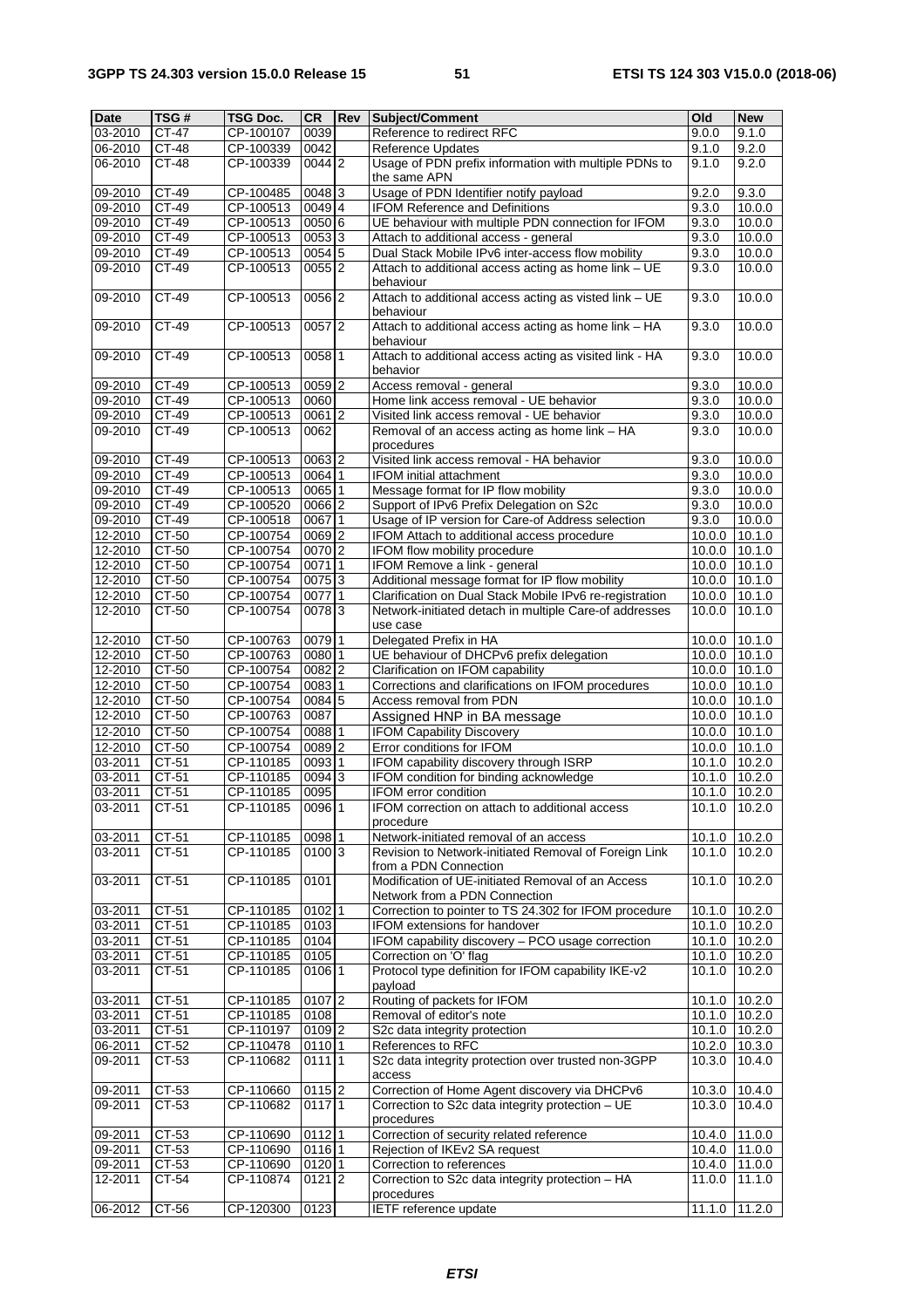| <b>Date</b> | TSG#           | <b>TSG Doc.</b> | <b>CR</b> | <b>Rev</b> |                                        | Subject/Comment                                                | <b>Old</b> | <b>New</b> |            |
|-------------|----------------|-----------------|-----------|------------|----------------------------------------|----------------------------------------------------------------|------------|------------|------------|
| 06-2012     | CT-56          | CP-120293       | $0125$ 4  |            |                                        | Correction to HA discovery based on DHCPv6<br>11.2.0<br>11.1.0 |            |            |            |
| 06-2012     | CT-56          | CP-120309       | 012611    |            |                                        | Generalize handover procedure to include also Care-of          | 11.1.0     | 11.2.0     |            |
|             |                |                 |           |            | Address change independent of handover |                                                                |            |            |            |
| 06-2012     | CT-56          | CP-120309       | 012711    |            |                                        | Corrections with references                                    | 11.1.0     | 11.2.0     |            |
| 06-2013     | CT-60          | CP-130237       | 01291     |            |                                        | Specification of IFOM Capability notify payload type           | 11.2.0     | 11.3.0     |            |
| 09-2014     | CT-65          |                 |           |            | Upgrade to Rel-12<br>12.0.0<br>11.3.0  |                                                                |            |            |            |
| 12-2015     | CT-70          |                 |           |            | Upgrade to Rel-13<br>13.0.0<br>12.0.0  |                                                                |            |            |            |
|             |                |                 |           |            |                                        | <b>Change history</b>                                          |            |            |            |
| <b>Date</b> | <b>Meeting</b> | <b>TDoc</b>     | <b>CR</b> | Rev Cat    |                                        | Subject/Comment                                                |            |            | <b>New</b> |
|             |                |                 |           |            |                                        |                                                                |            |            | version    |
| 2017-03     | CT-75          |                 |           |            |                                        | Upgrade to Rel-14                                              |            |            | 14.0.0     |
| 2018-06     | SA-80          |                 |           |            |                                        | Update to Rel-15 version (MCC)                                 |            |            | 15.0.0     |